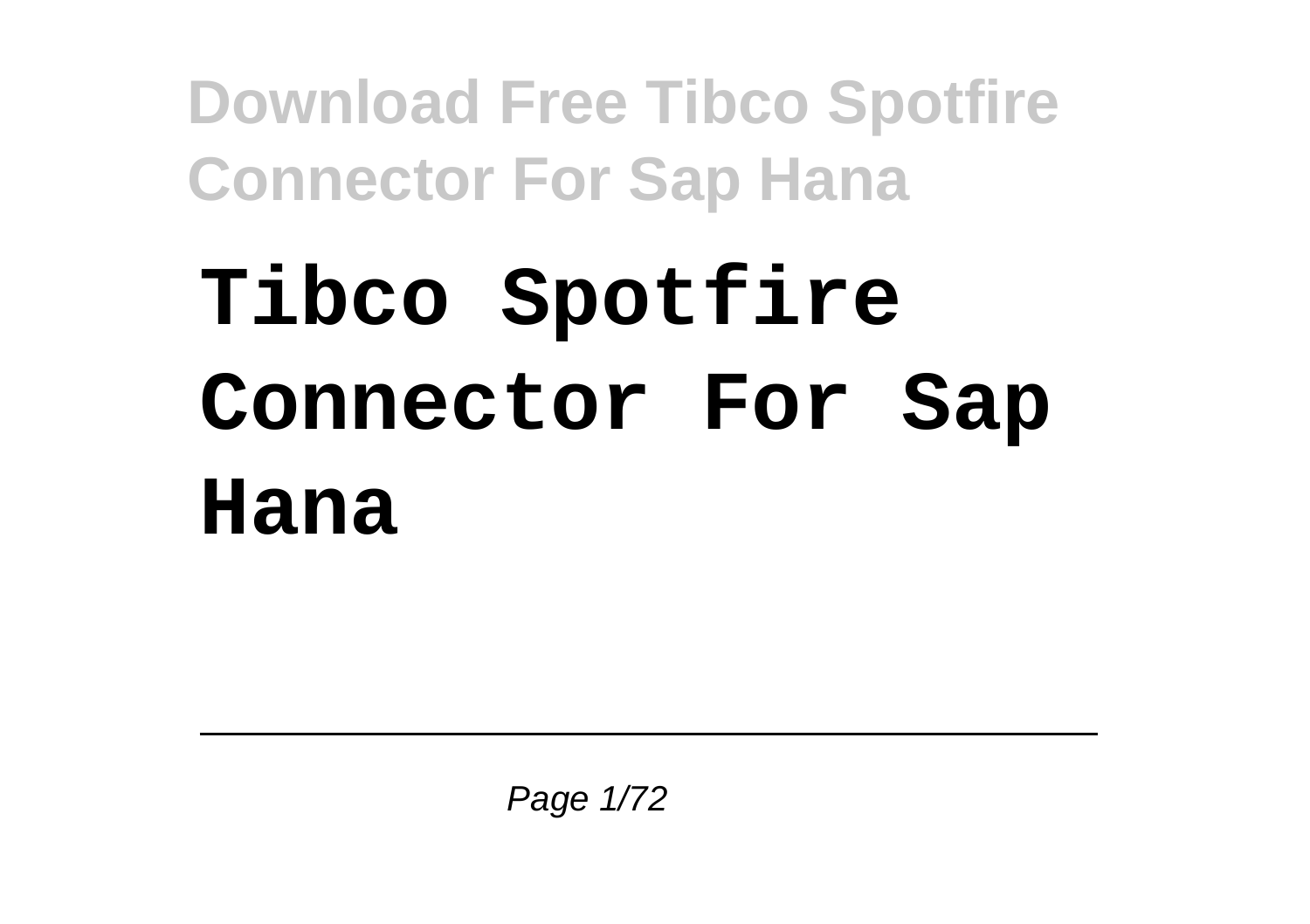Spotfire Data Connections with Native Connectors and ODBCTIBCO Spotfire Data Connectors TIBCO SAP R3 Adapter - Create a connection Toreo Data SAP BusinessObjects and TIBCO Spotfire Connector Demo *TIBCO Spotfire on SAP HANA*

Tibco Spotfire Connector for Pipeline Page 2/72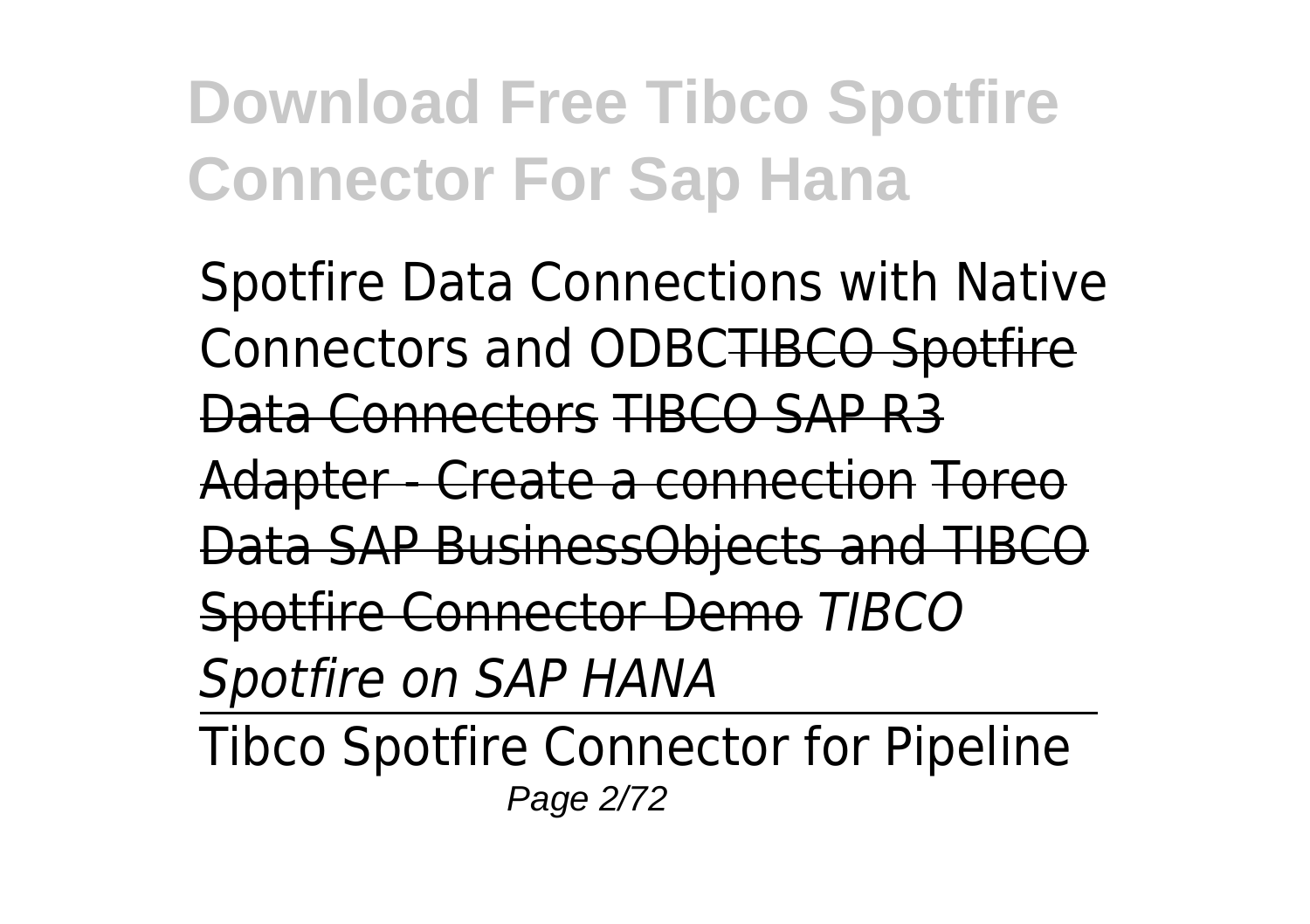Pilot - Basics

Dr. Spotfire - Connecting to SAP HANA in Spotfire

Dr. Spotfire - Setting up and Optimizing Information Links Toreo Data \u0026 TIBCO Spotfire Connecting to an SAP BusinessObjects Universe Connect to Page 3/72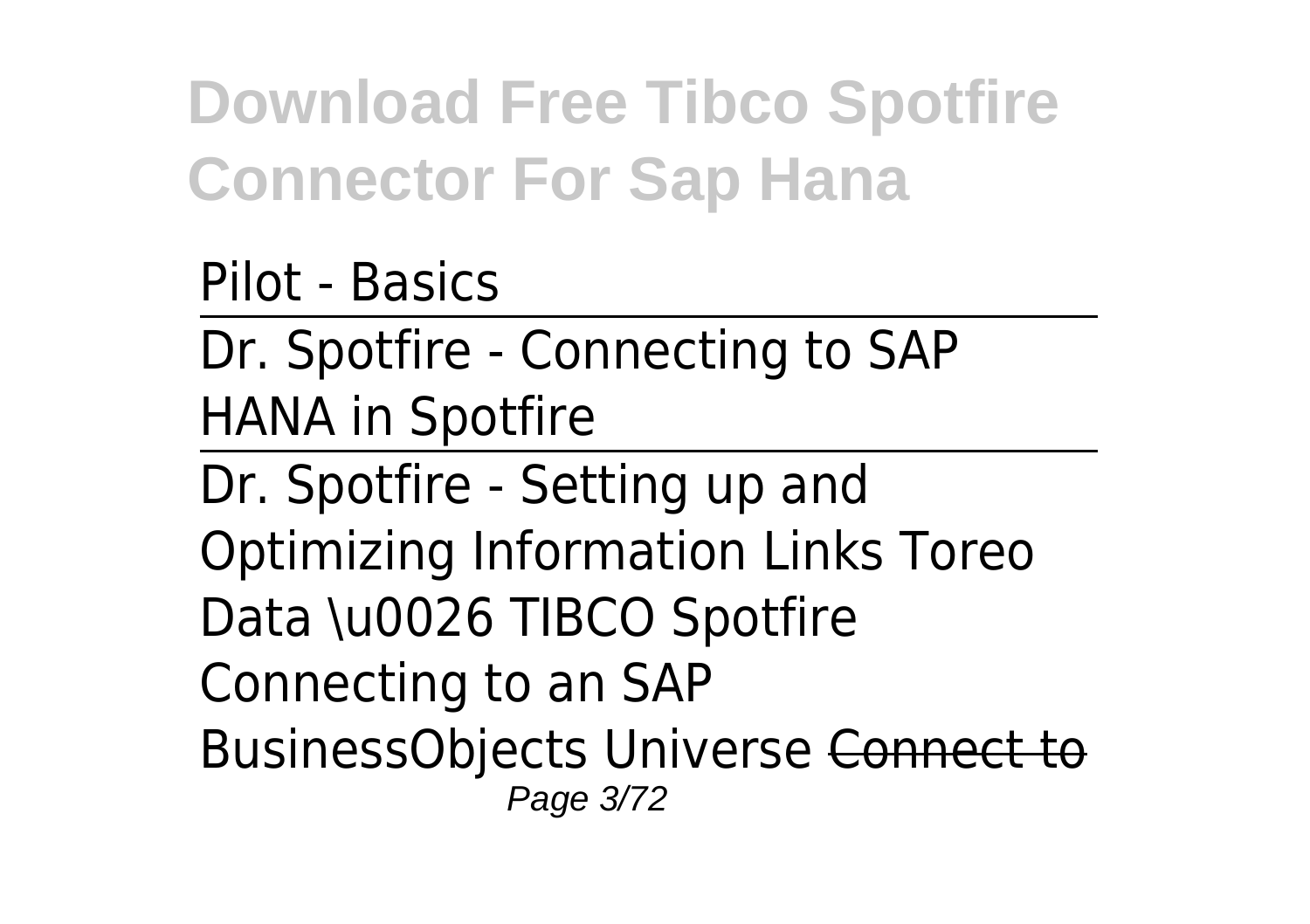Streaming Data with Spotfire | Connectivity Wizard | Spotfire Data Streams *EPAM SharePoint Connector for TIBCO Spotfire* What's New in Spotfire 10.10 LTS

How to Create Custom Filter Panels in TIBCO Spotfire X*Combine and Link Multiple Datasets in Spotfire | Join* Page 4/72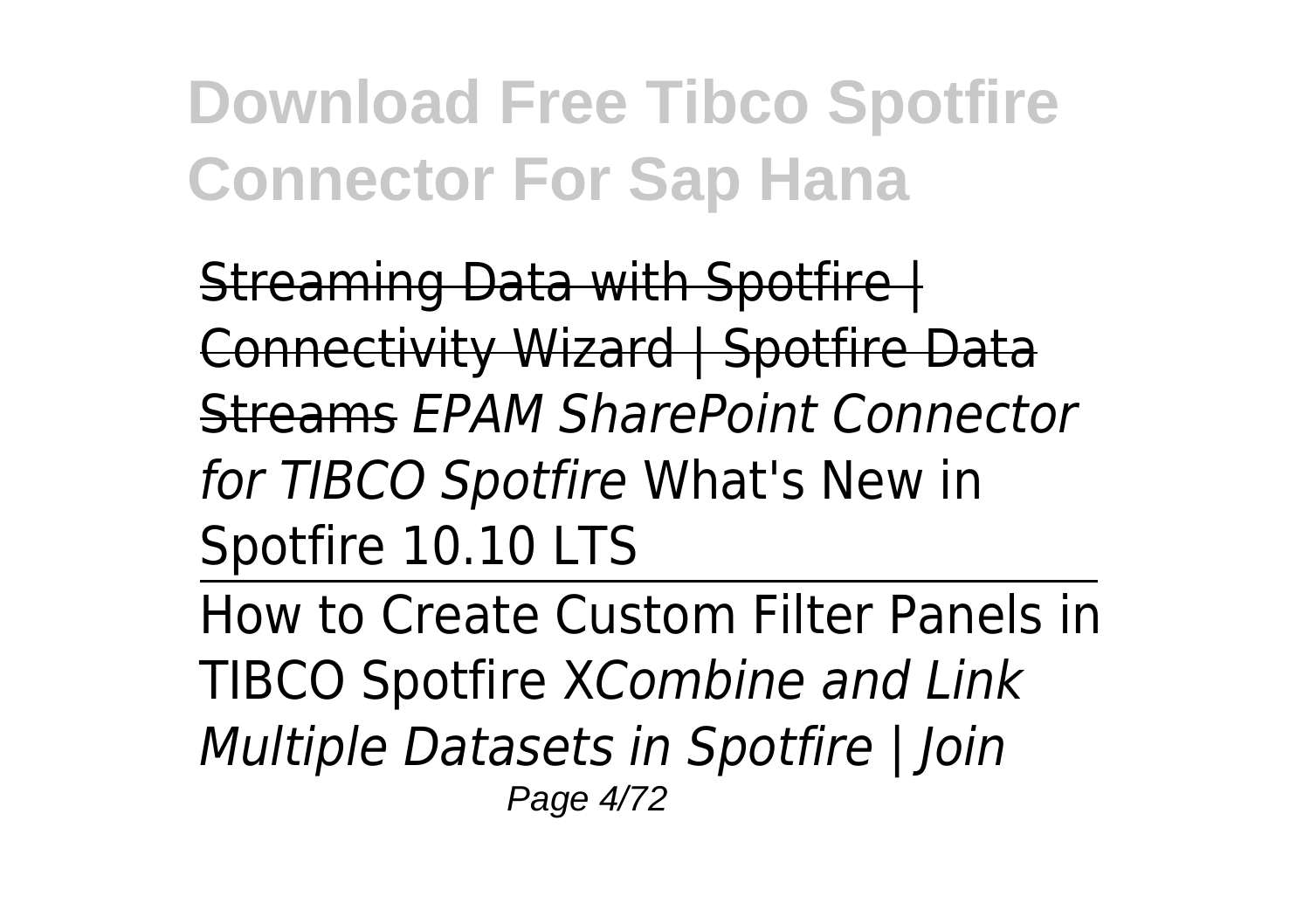*Data | Add Columns and Rows* Connect tables in Spotfire Personalized Information Links (Row Level Security) in Spotfire 6.5 Step-by-Step: Preparing Data for Spotfire Analysis

How to Create a Dashboard in 5 Minutes using TIBCO SpotfireTIBCO Page 5/72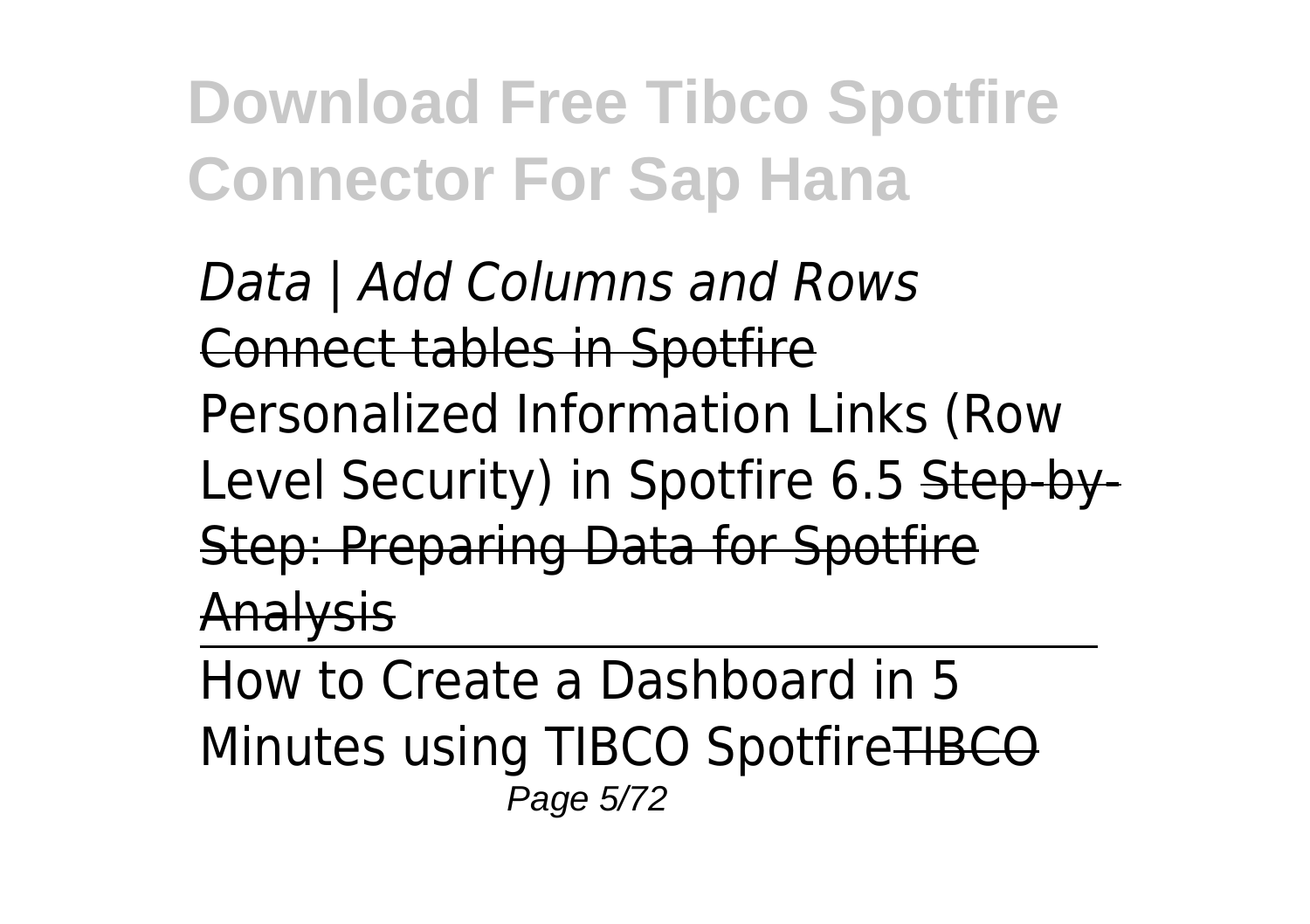Hybrid Integration Platform Demo with SAP \u0026 SAP Hana Dr. Spotfire - Using Python in Spotfire X (Data Functions) What's New in Spotfire 10.9 **What Is Spotfire?** SharePoint Connector extension for TIBCO Spotfire® - User Guide

Amazon Redshift and SAP Hana One - Page 6/72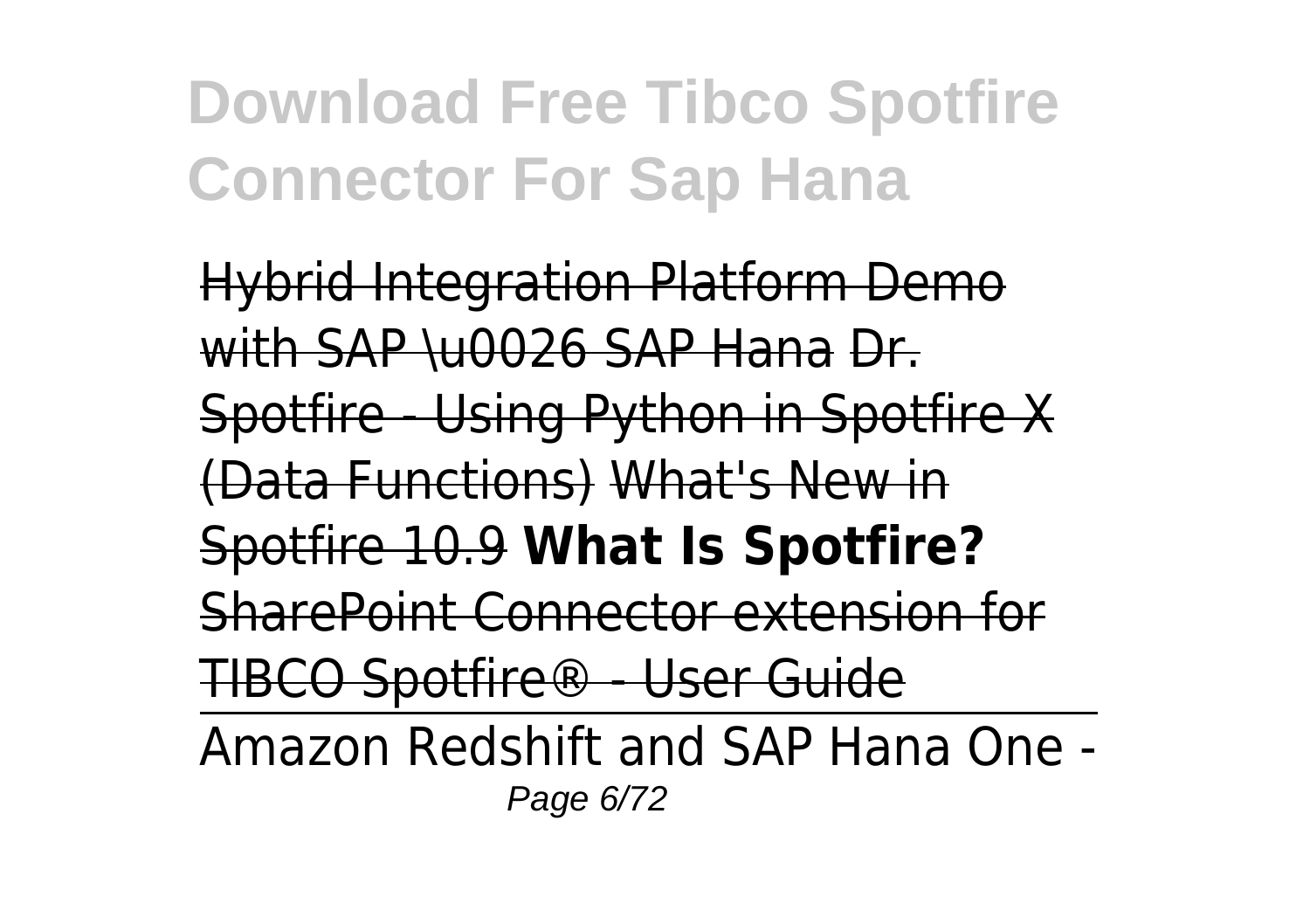Mash up and visualize data in Spotfire How to Connect to Mongodb with Spotfire. TIBCO BW Design, Development, Deployment \u0026 Monitoring Best Practices How to Connect Azure SQL with Spotfire *Using Google Analytics data in TIBCO Spotfire® Dr. Spotfire - Connect and* Page 7/72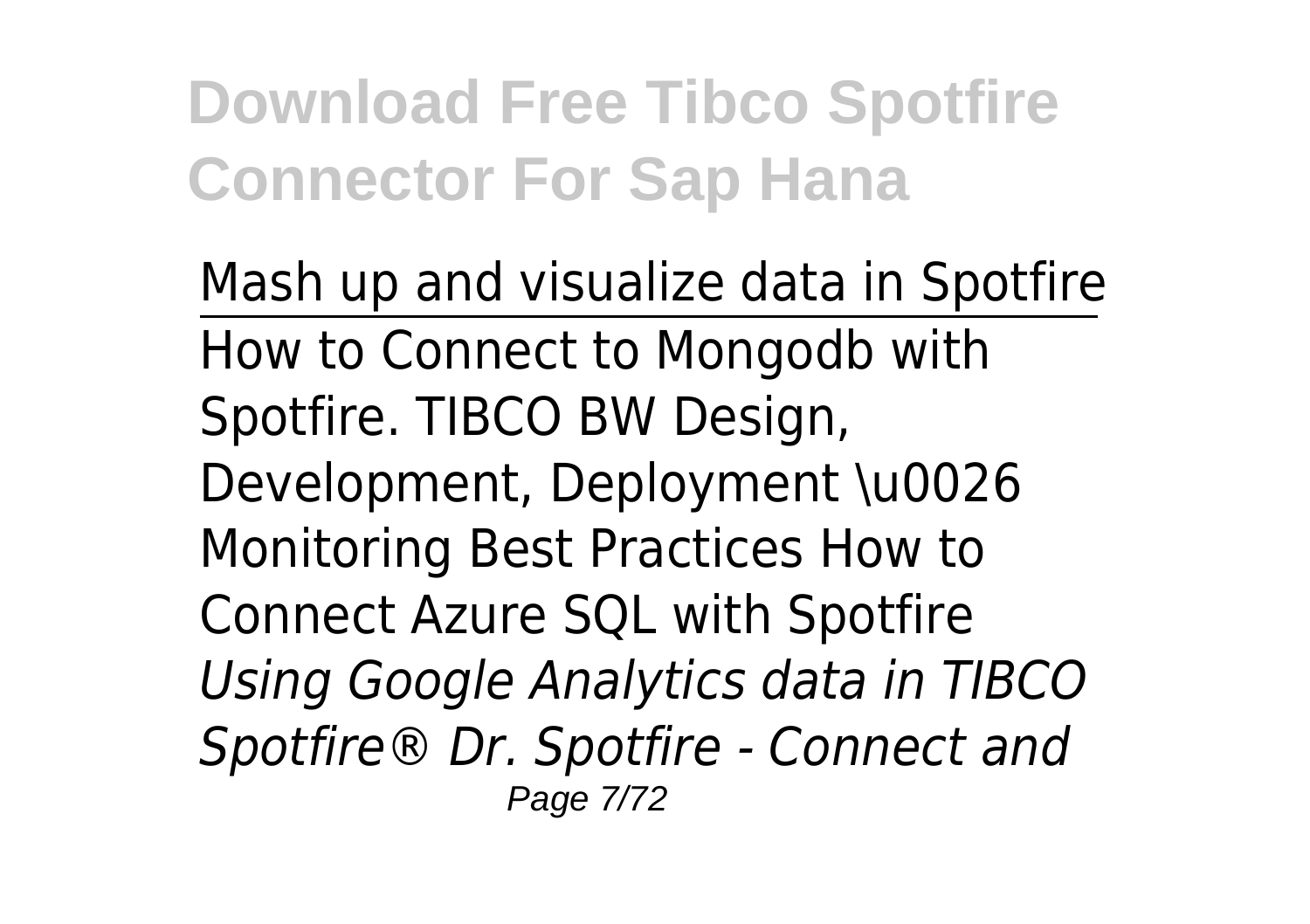*Visually Analyze Data in Motion* Tibco Spotfire Introduction *Tibco Spotfire Connector For Sap* To connect Spotfire clients to an external system, you can use a connector. Connectors enable you to load and analyze data from, for example, databases and data Page 8/72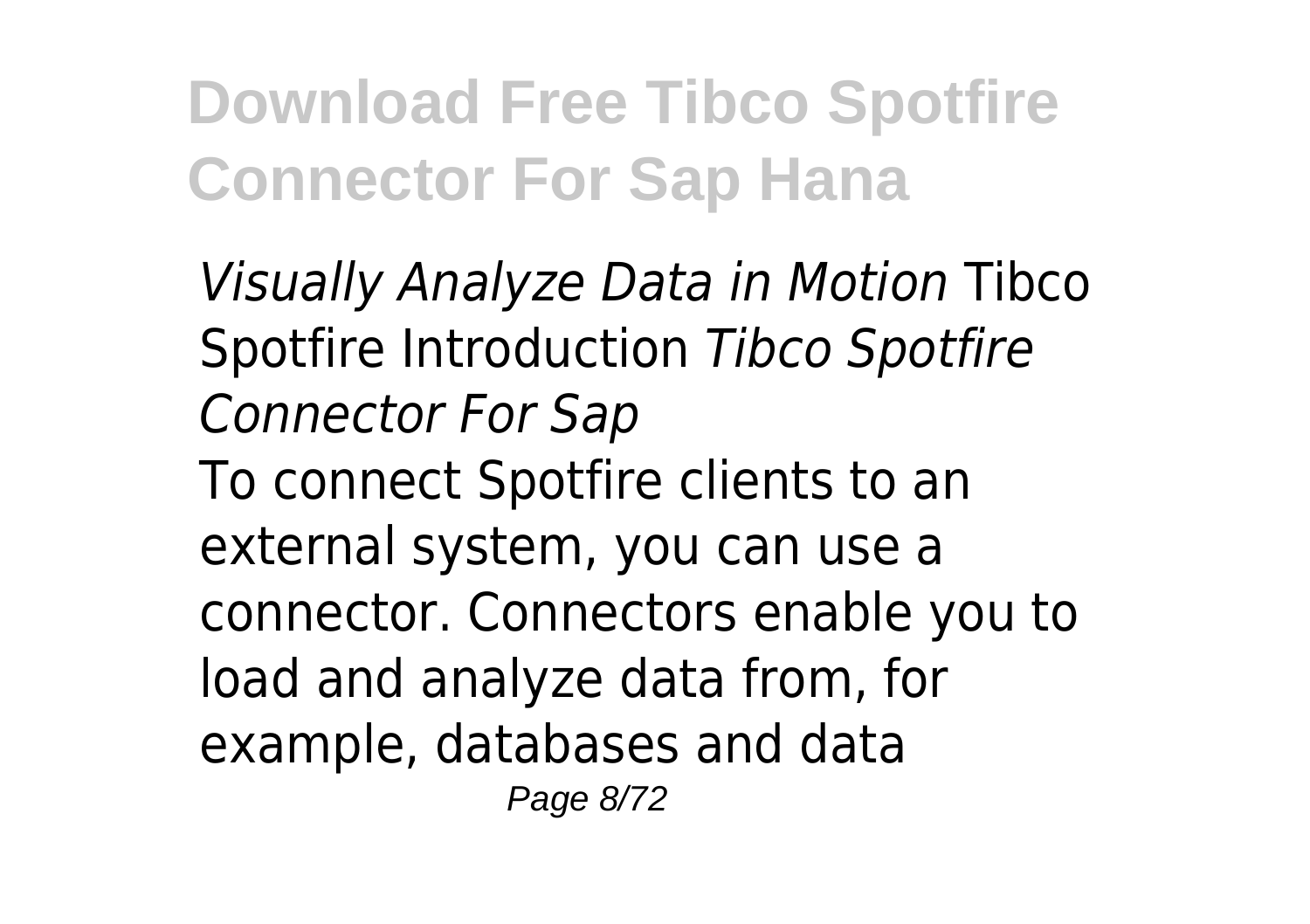warehouses. In this section, you can find information about supported database versions, data source drivers, and other important requirements, for all data connectors that are available in Spotfire.

*TIBCO Spotfire® Connectors* Page 9/72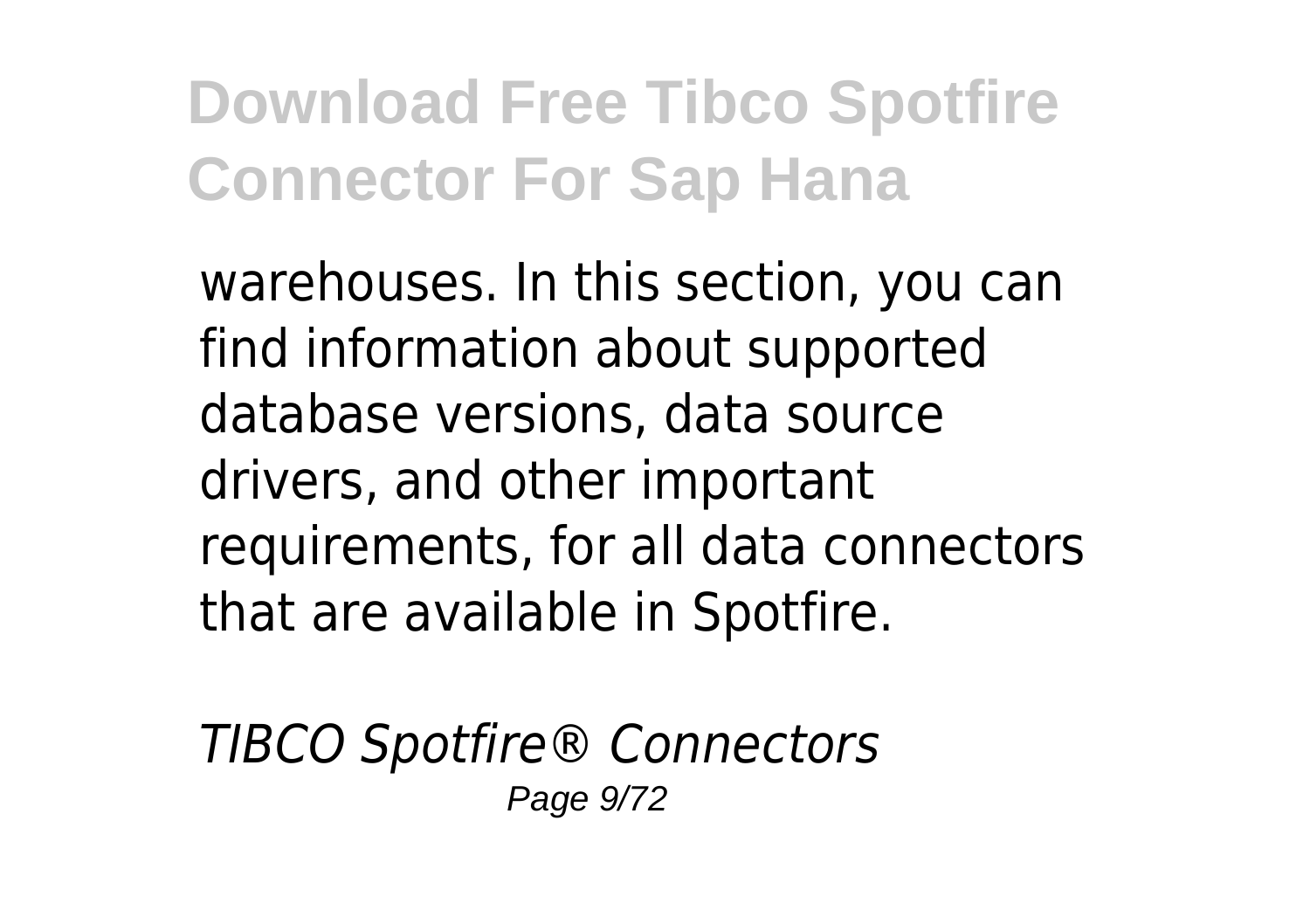The TIBCO Spotfire® Connector for SAP® BW allows users to easily connect to a SAP® BW multidimensional online analytical processing (OLAP) server and analyze data from one or more databases in Spotfire. Use this document to install and configure the product.

Page 10/72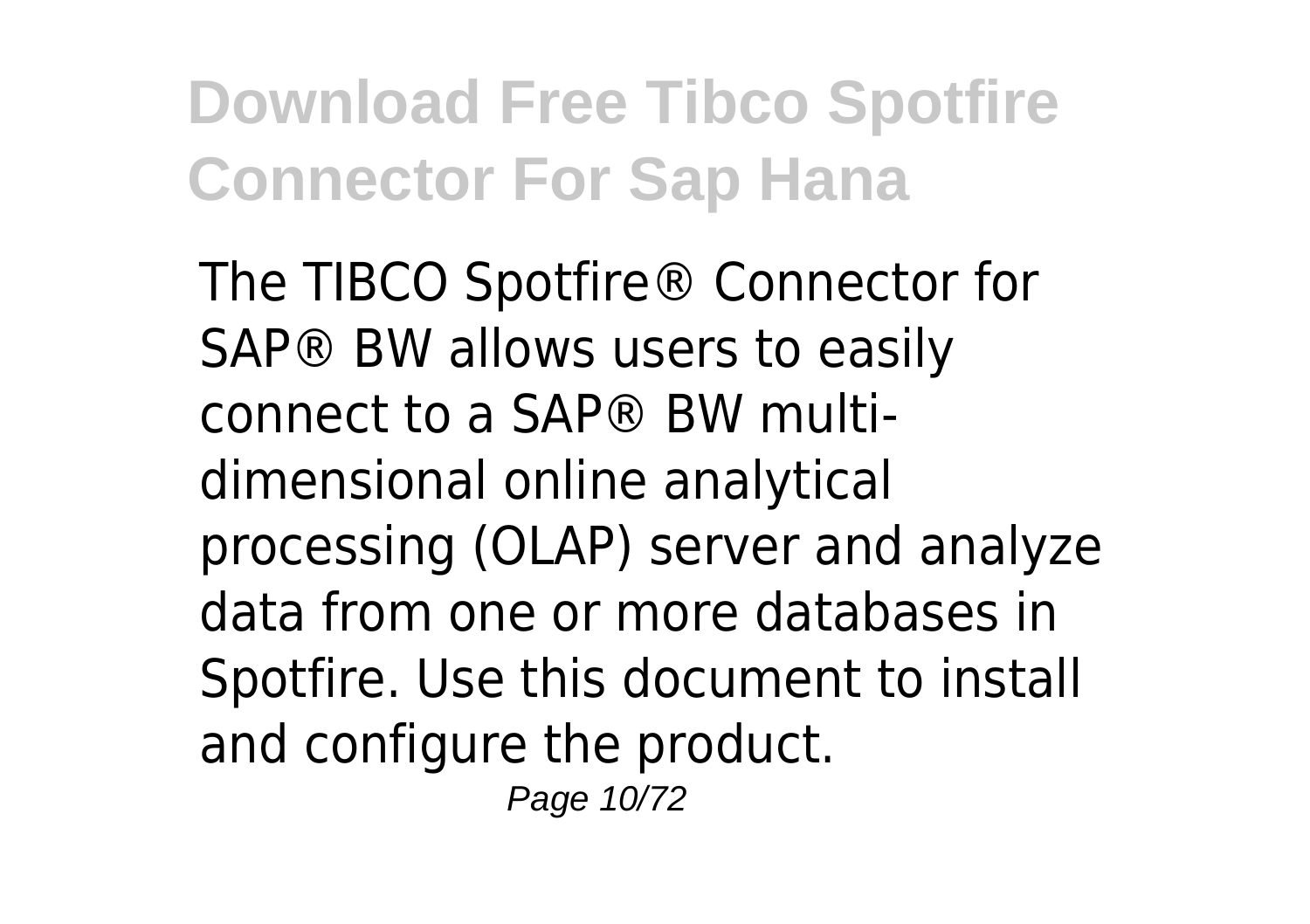**Prerequisites** 

*TIBCO Spotfire® Connector for SAP® BW*

See Manually editing the service configuration files. Open the file Spotfire.Dxp.Worker.Host.exe.config in a text editor. Make sure the Page 11/72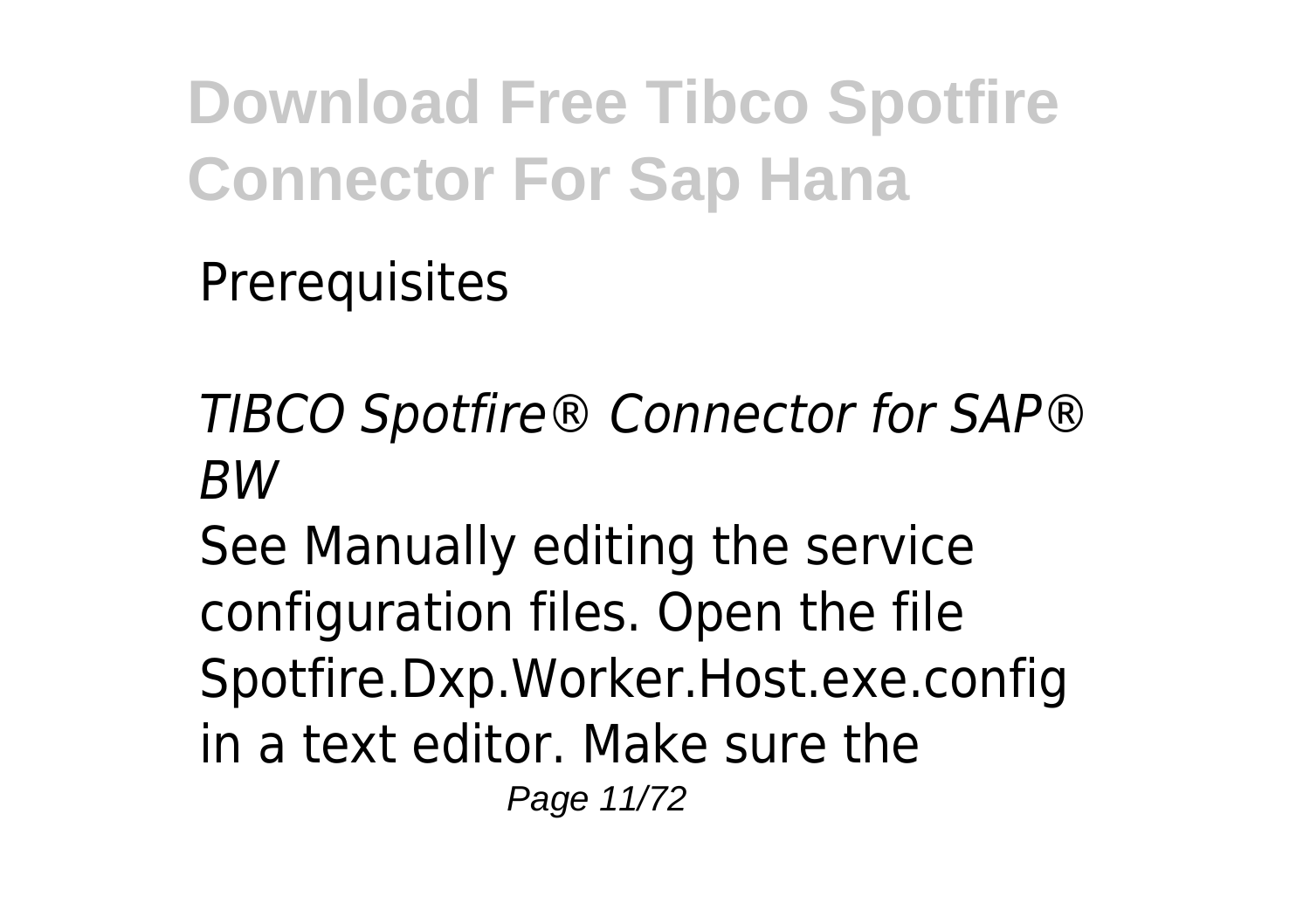WebAuthenticationMode setting for the Sap BW connector is set to Kerberos: <adapter name="Spotfire.SapBwAdapter" mode="Kerberos"/>.

*Connector for SAP BW (SAP NetWeaver ... - docs.tibco.com* Page 12/72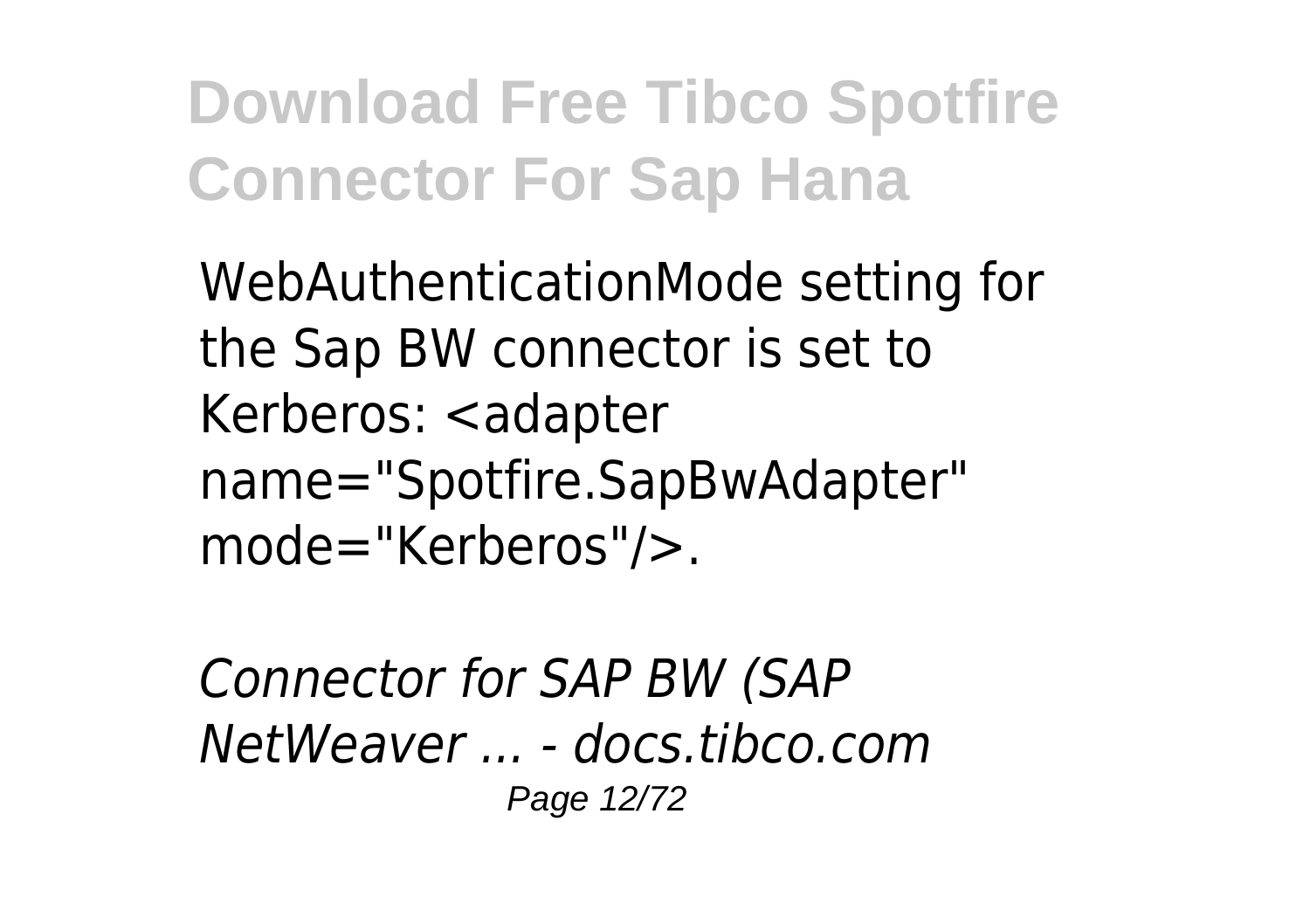The TIBCO Spotfire® Connector for SAP® HANA allows users to easily connect to a SAP® HANA database and analyze data from one or more databases in Spotfire. Use this document to install and configure the product. Prerequisites You must meet the following prerequisites before you Page 13/72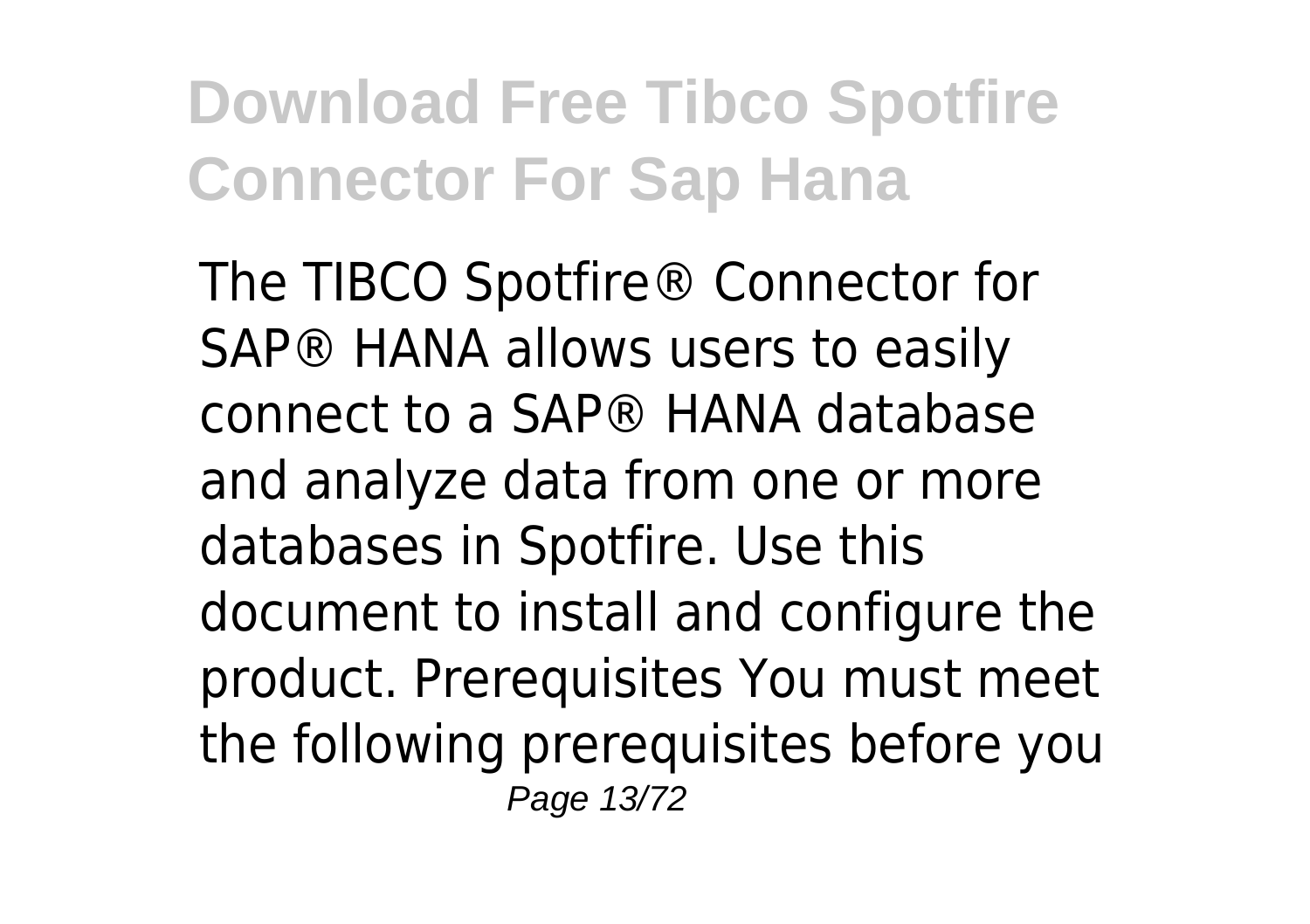start the connector installation.

*TIBCO Spotfire Connector for SAP HANA*

The TIBCO Spotfire® Connector for SAP® HANA allows users to easily connect to a SAP® HANA database and analyze data from one or more Page 14/72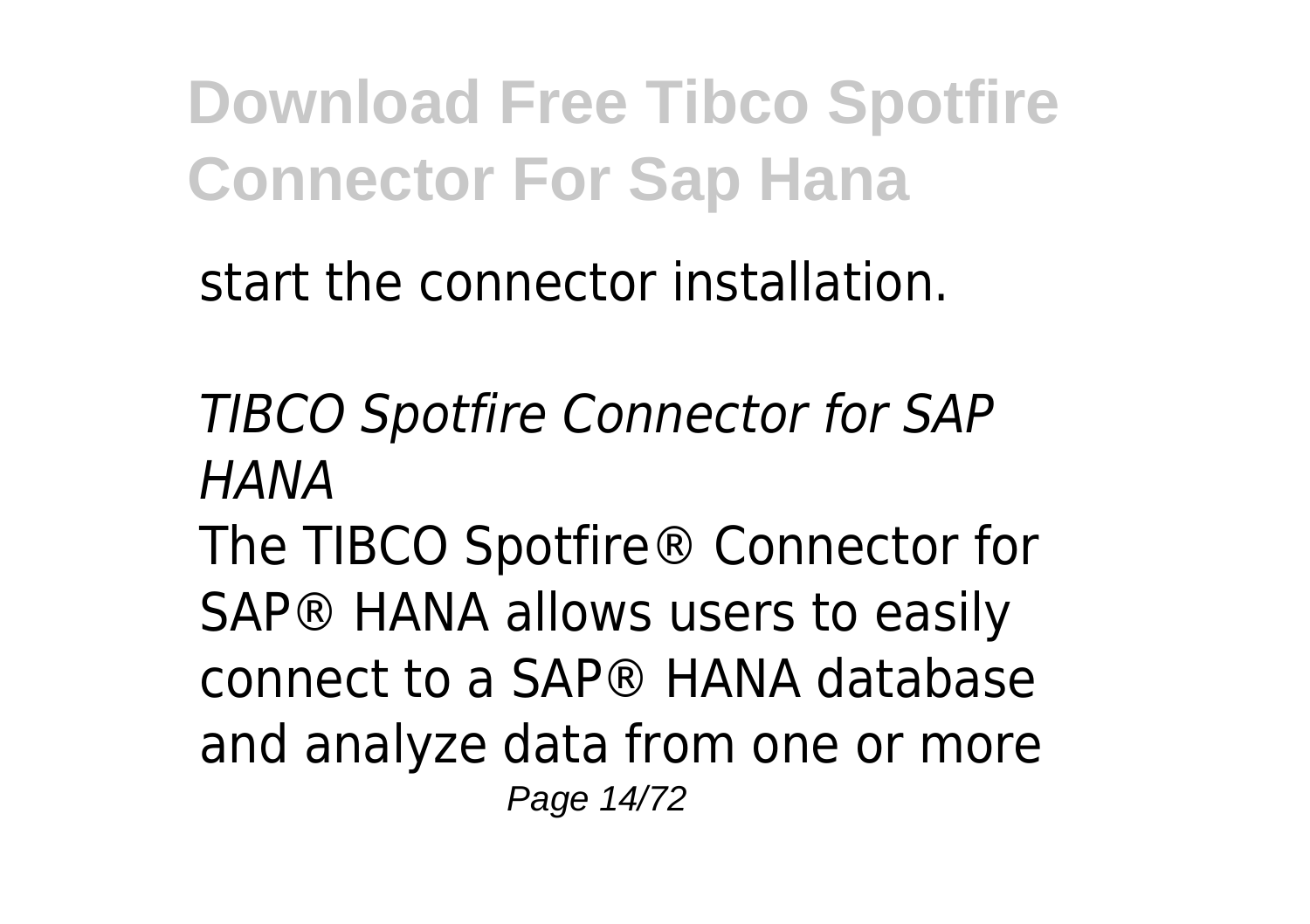databases in Spotfire. Use this document to install and configure the product. Prerequisites You must meet the following prerequisites before you start the connector installation.

*TIBCO Spotfire® Connector for SAP® HANA*

Page 15/72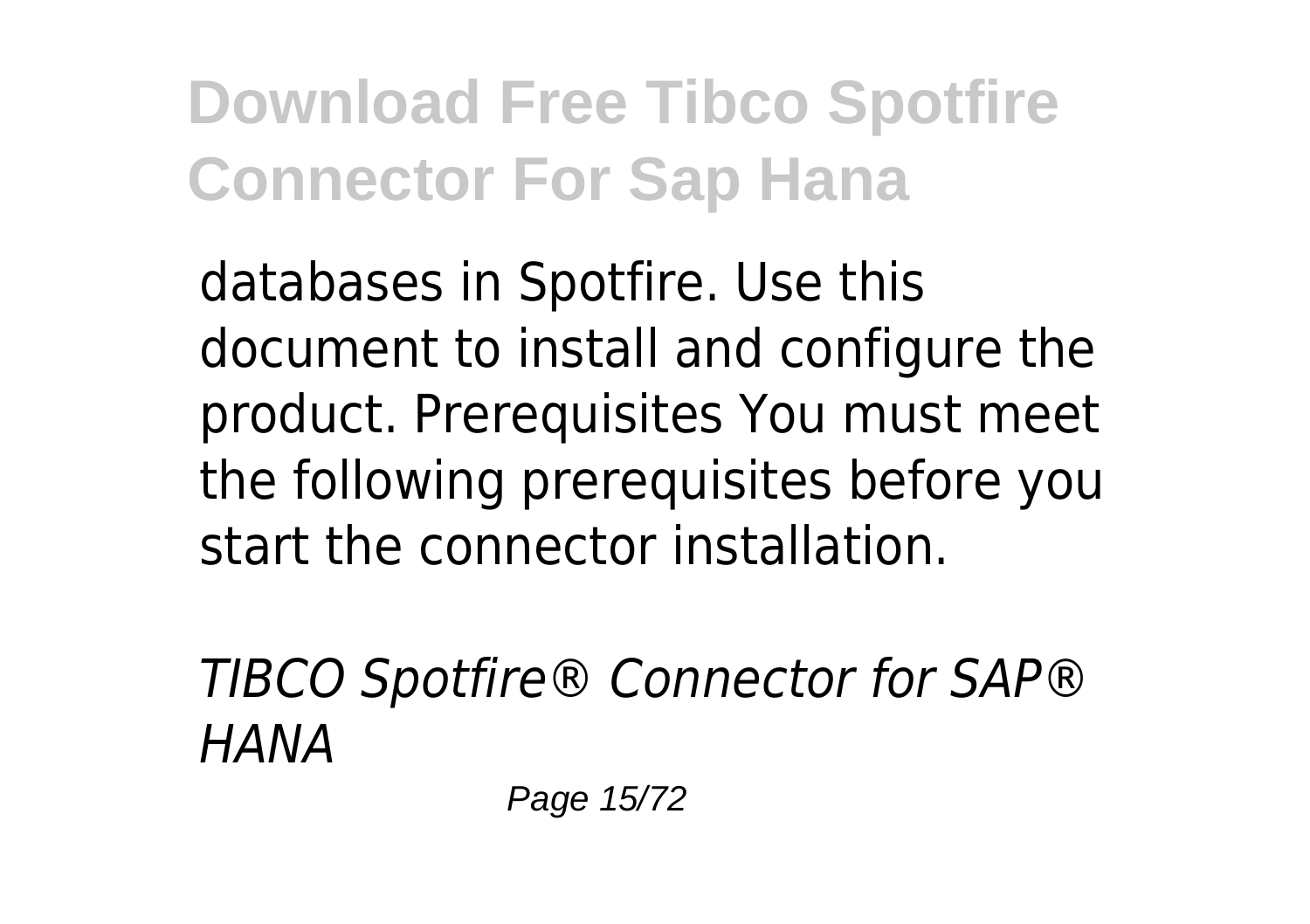tibco spotfire connector for sap hana is available in our digital library an online access to it is set as public so you can download it instantly. Our book servers saves in multiple countries, allowing you to get the most less latency time to download any of our books like this one. Kindly Page 16/72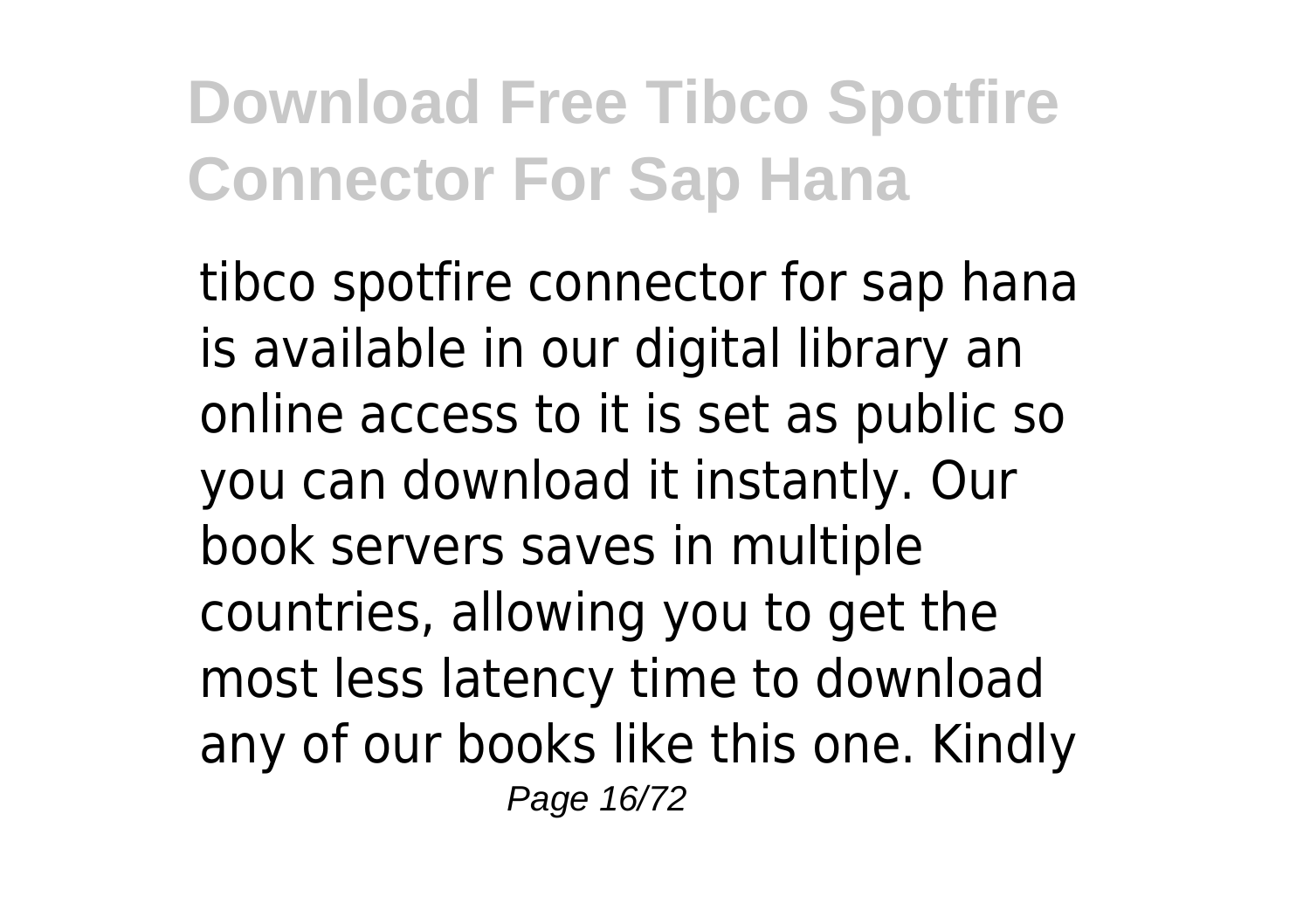say, the tibco spotfire connector for sap hana is ...

*Tibco Spotfire Connector For Sap Hana - btgresearch.org* TIBCO Spotfire Connector for SAP BW. TSC 3.1.0 HF-001: Hotfix for TIBCO Spotfire Connector for SAP BW 3.1.0 Page 17/72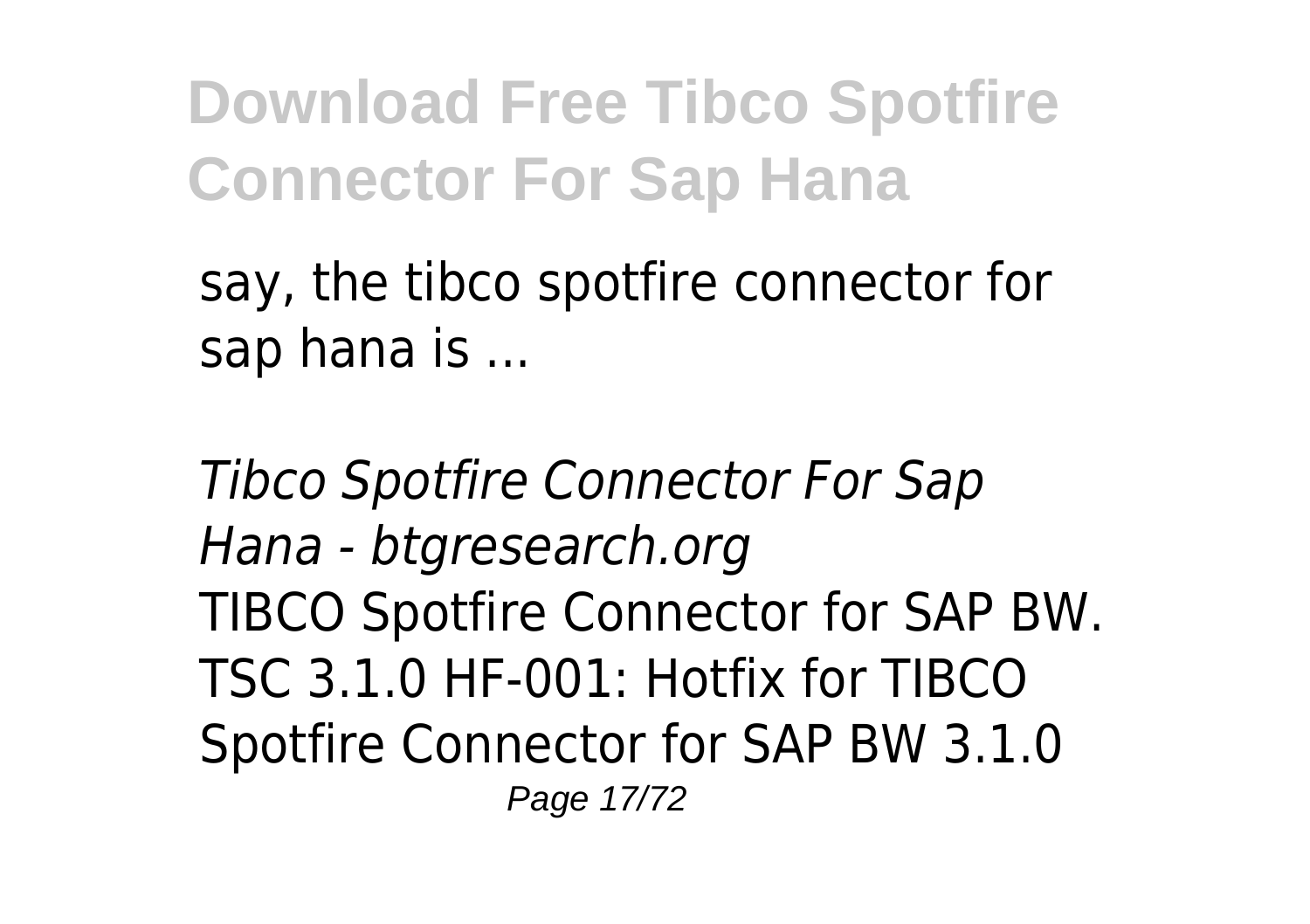(Released: February 19, 2016) TS-43797 - SAP BW connector does not support SSO for certain configuration (SNC\_LIB, SNC\_LIB\_32). TIBCO Spotfire Connector for Teradata Aster

*List of hotfixes for TIBCO Spotfire®* Page 18/72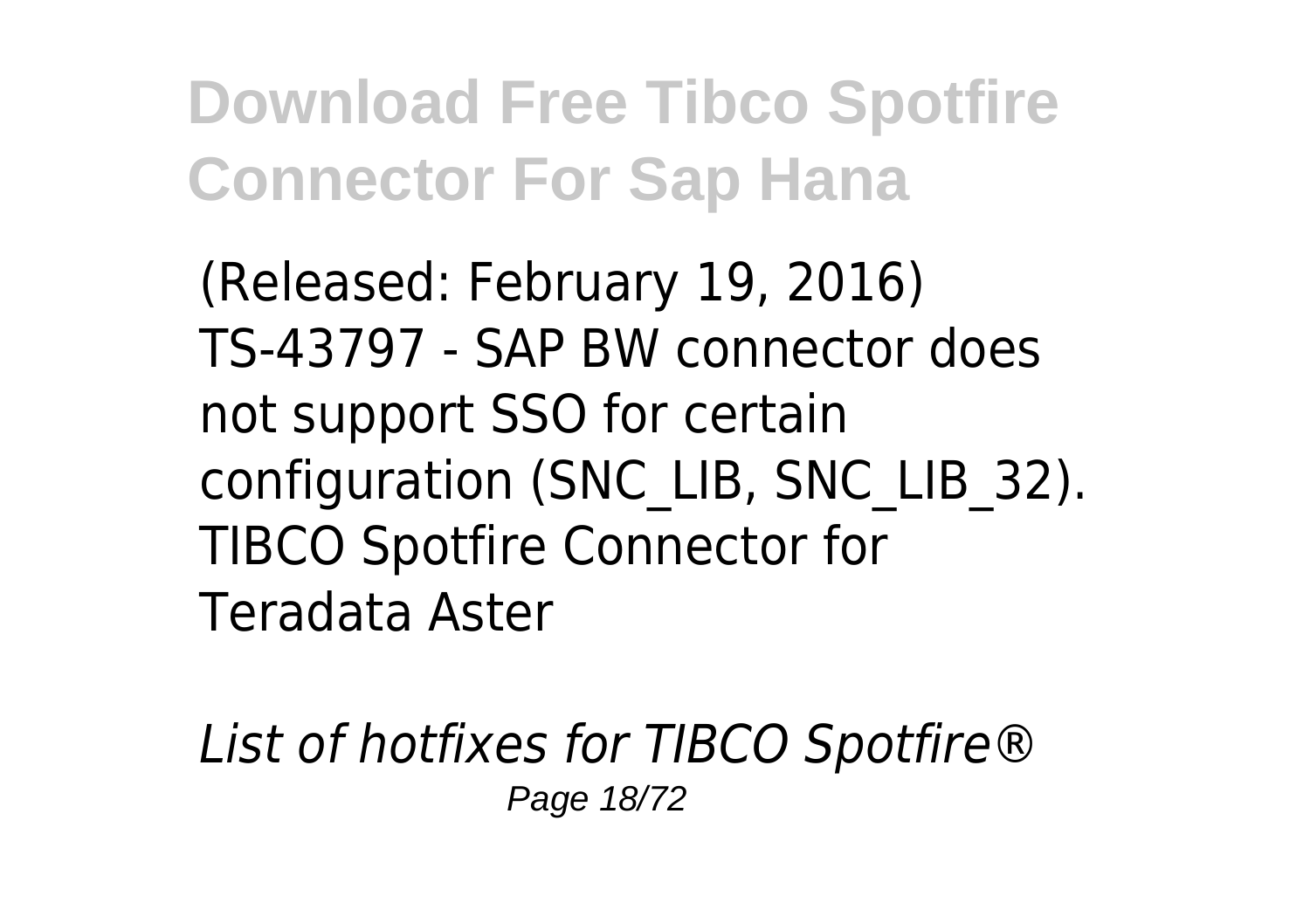*Connectors | TIBCO ...* TIBCO Spotfire® TIBCO Cloud™ Mashery<sup>®</sup> ... integrate virtually any endpoint across your IT ecosystem with a wide variety of commercial and community developed connectors for modern business suites and platforms as well as legacy Page 19/72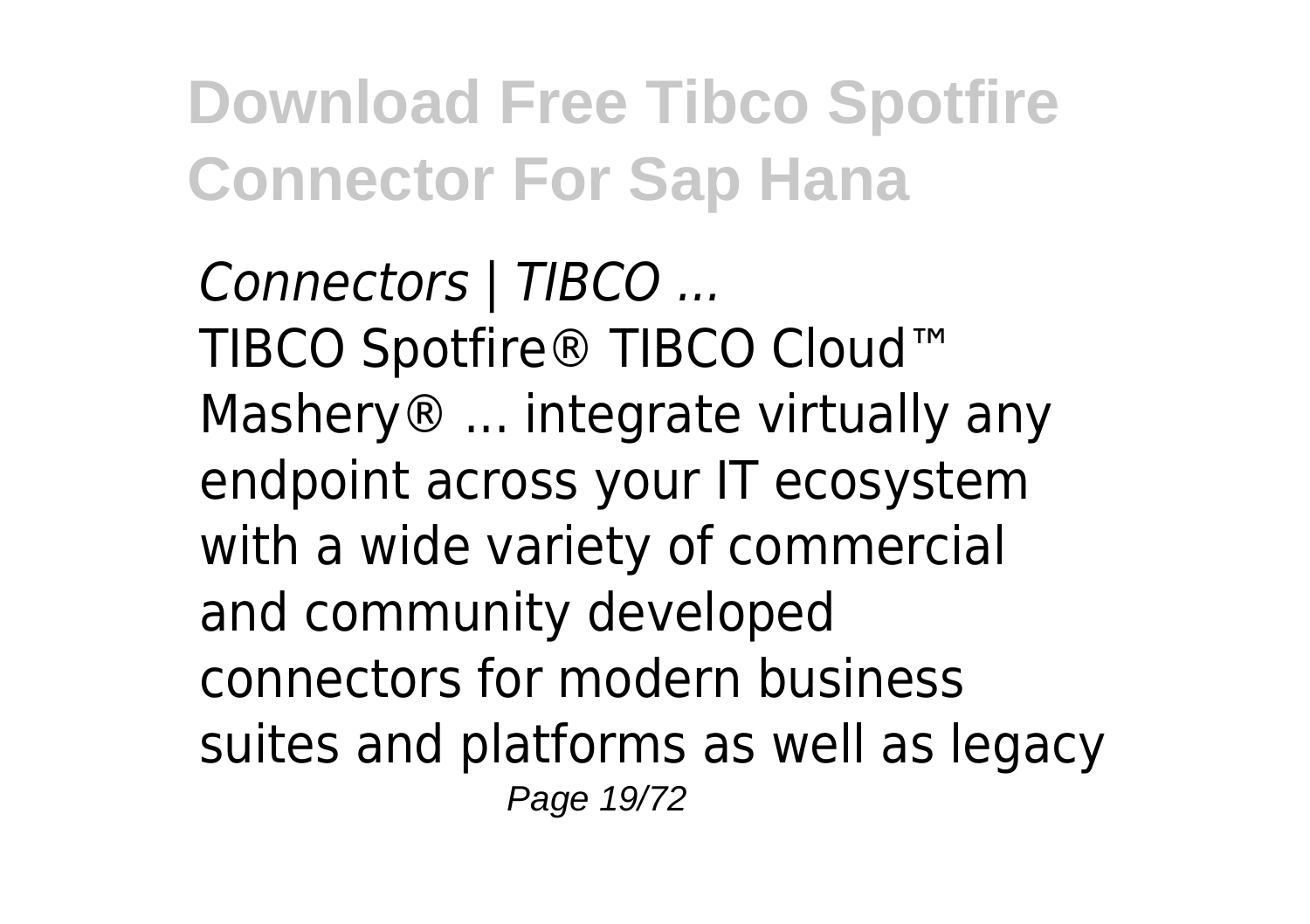technologies. ... SAP On-Premise Solutions. SAP S/4HANA Cloud. SAP S/4HANA On-Premise. SAP Sales Cloud. SAP ...

*Connectors | TIBCO Software* TIBCO Spotfire® Connector for SAP NetWeaver Business Warehouse (SAP Page 20/72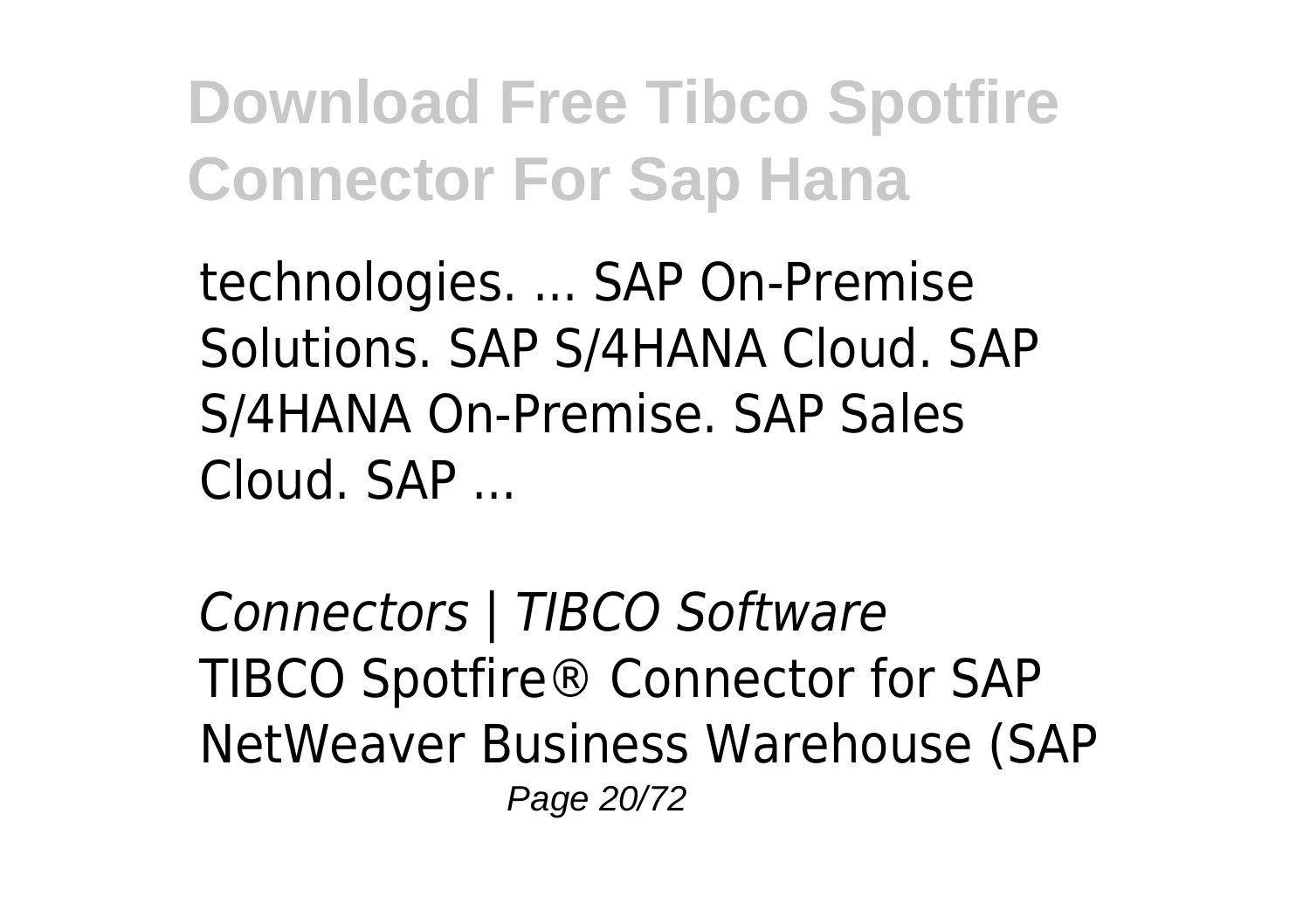BW) Category Requirement Data source SAP NetWeaver Business Warehouse 7.3, 7.4, 7.5 Driver SAP NetWeaver RFC SDK 7.50, patch level 1 or higher SAP NetWeaver RFC SDK 7.20, patch level 38 or higher

*Spotfire Connectors 10.2 - TIBCO* Page 21/72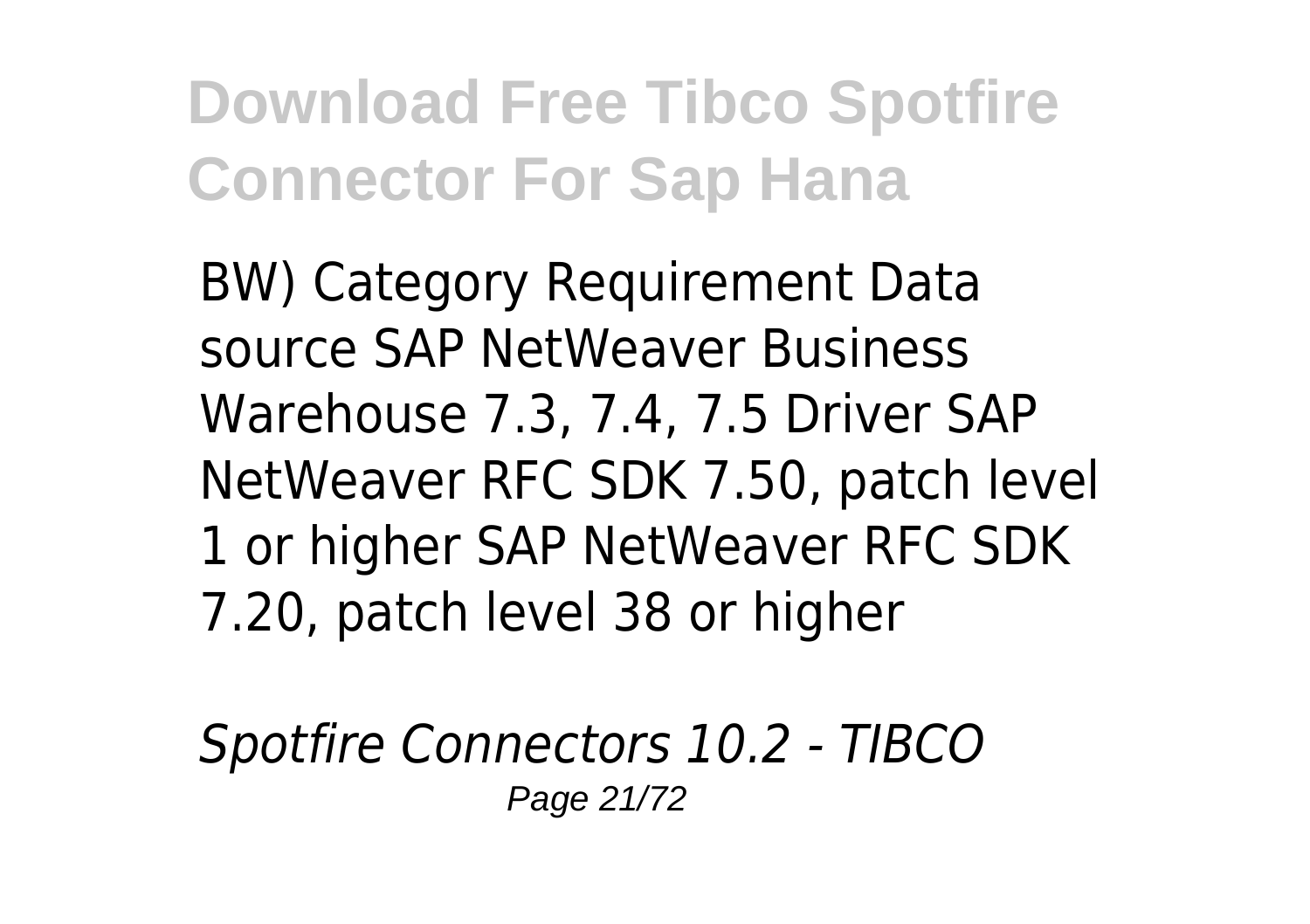## *Software*

TIBCO Spotfire® Connector for SAP NetWeaver Business Warehouse (SAP BW) Category Requirement Data source SAP NetWeaver Business Warehouse 7.3, 7.4, 7.5 Driver SAP NetWeaver RFC SDK 7.50, patch level 1 or later SAP NetWeaver RFC SDK Page 22/72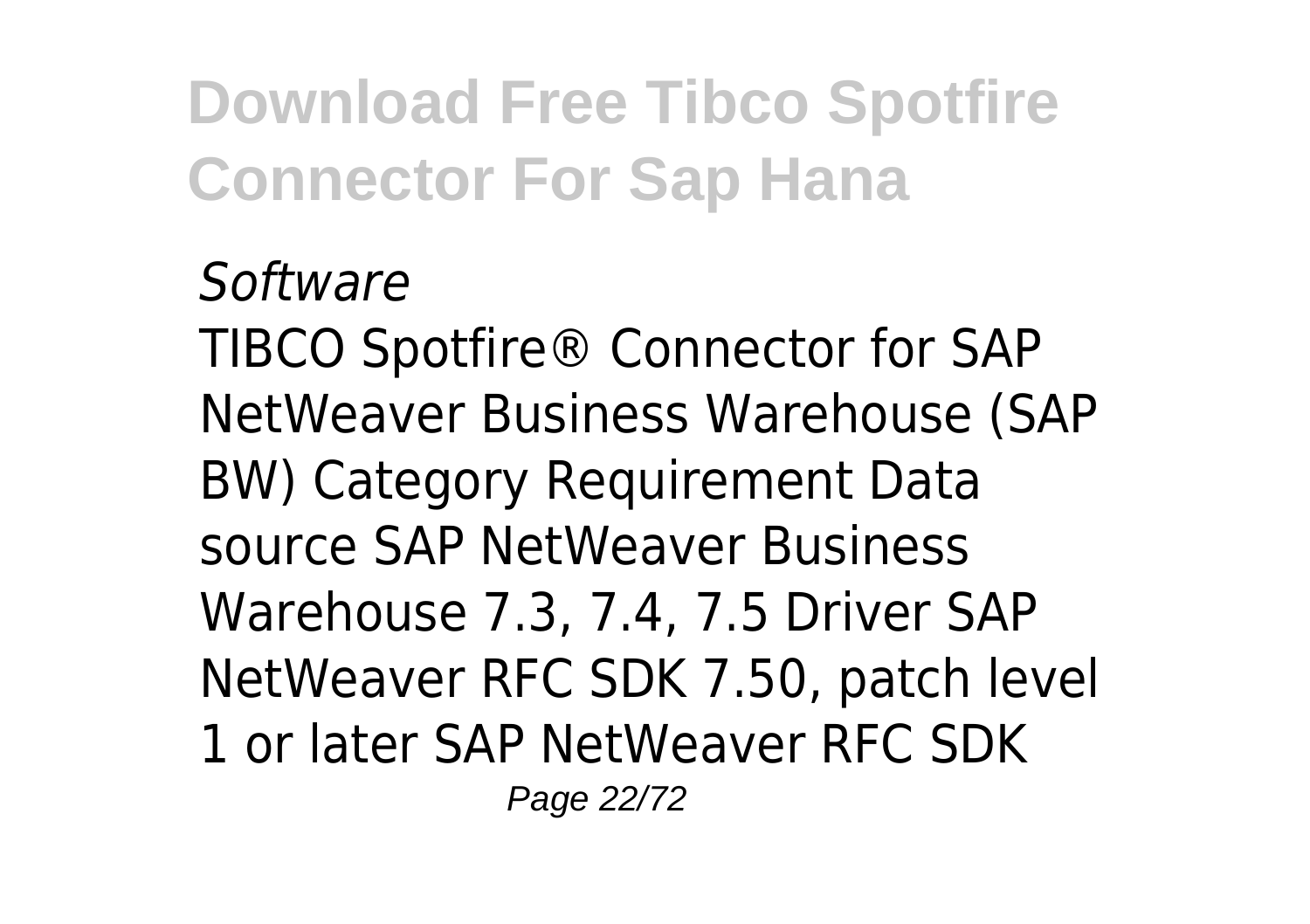7.20, patch level 38 or later SAP BW OLE DB for OLAP provider

*Spotfire Connectors 7.14 - TIBCO Software* TIBCO connectors for SAP. SAP runs the core of your business—customer relationship management (CRM), Page 23/72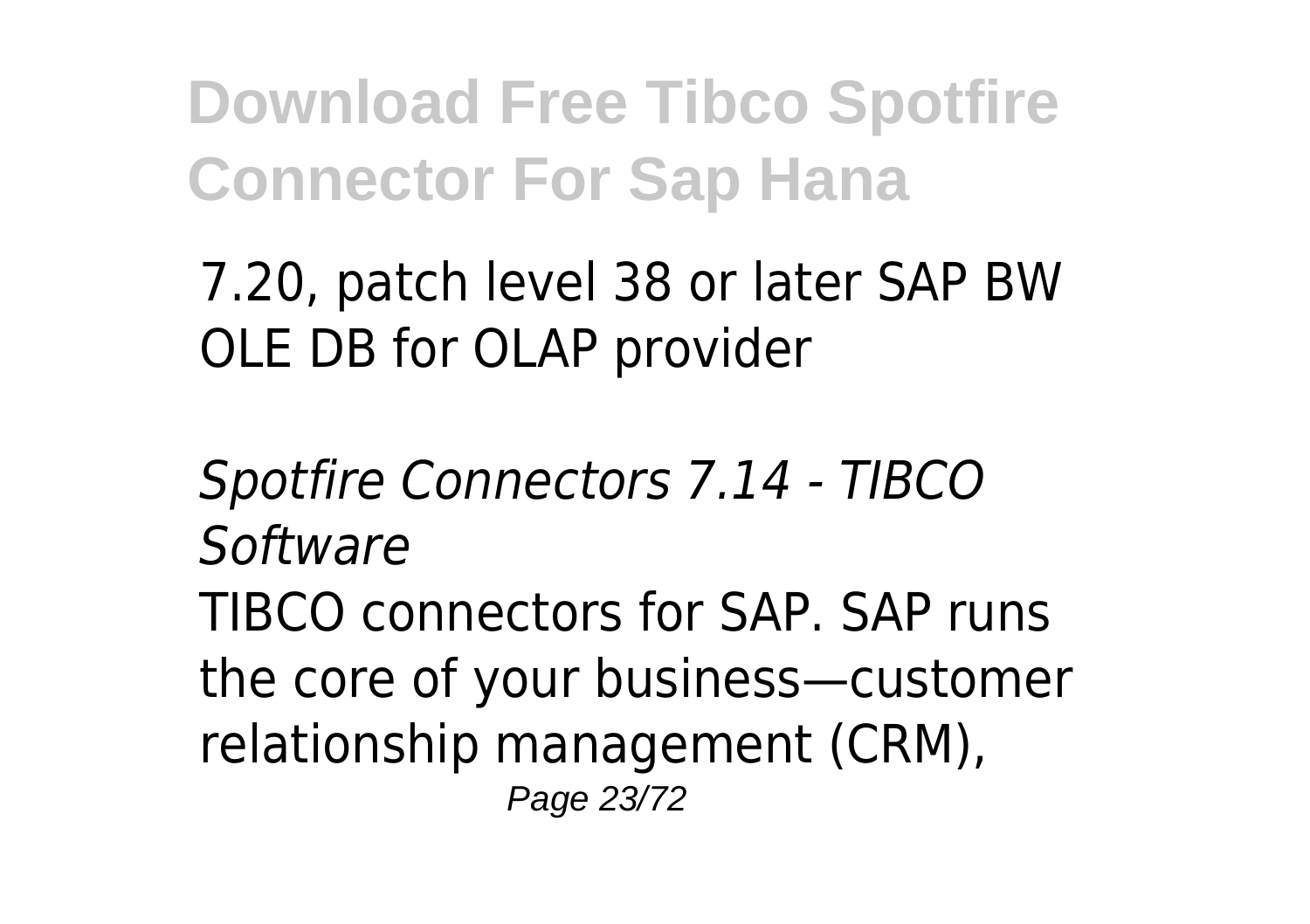enterprise resource planning (ERP), expense reporting, and human capital management (HCM). But your business now extends to the cloud and beyond. TIBCO can help extend your SAP assets and processes across your entire enterprise through a wide variety of connectors developed Page 24/72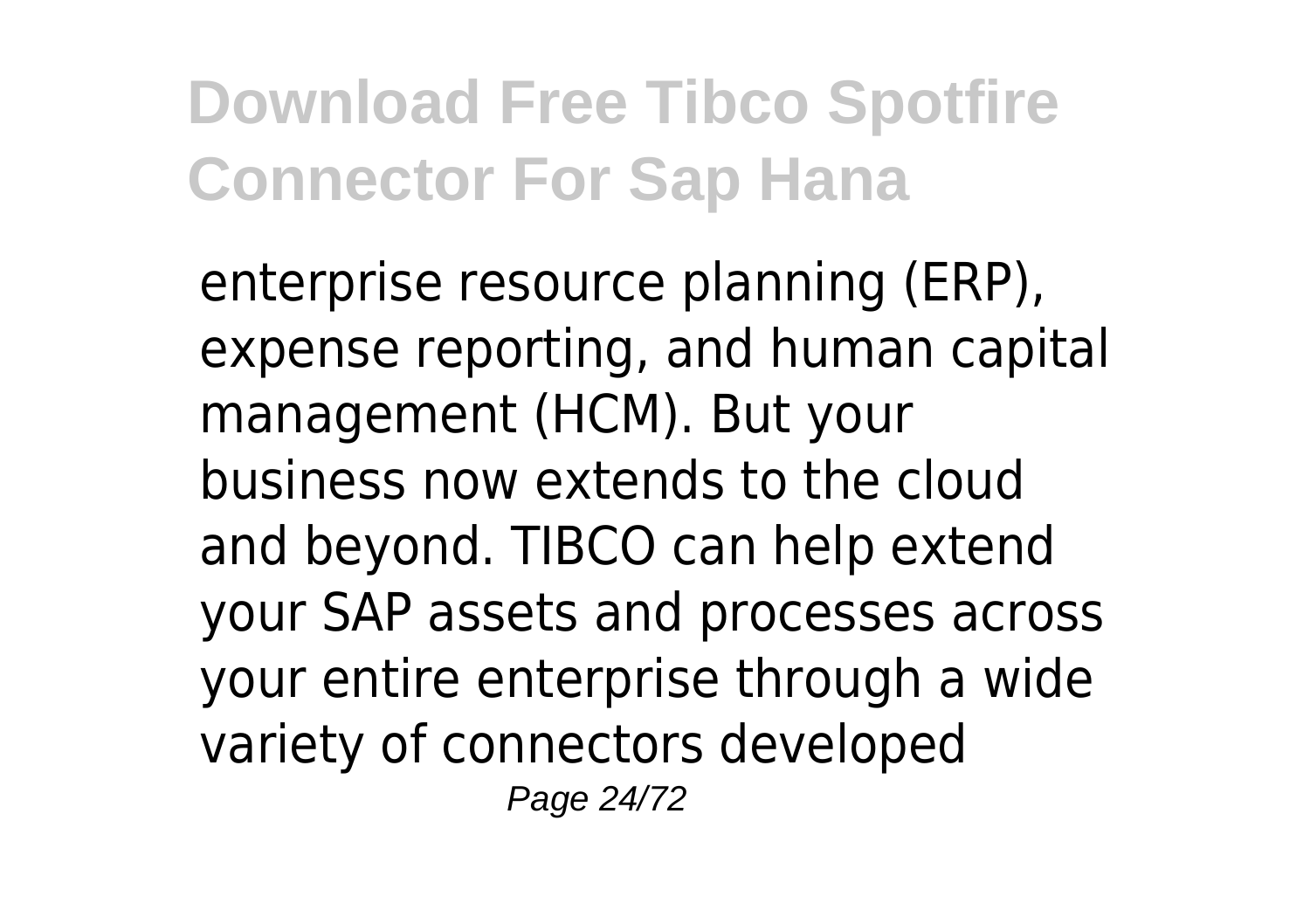specifically for on-premises and cloudbased SAP systems.

*SAP Integration | TIBCO Software* Best Practices for the SAP BW Connector When you work with SAP BW data in Spotfire, there are certain restrictions in SAP BW that you

Page 25/72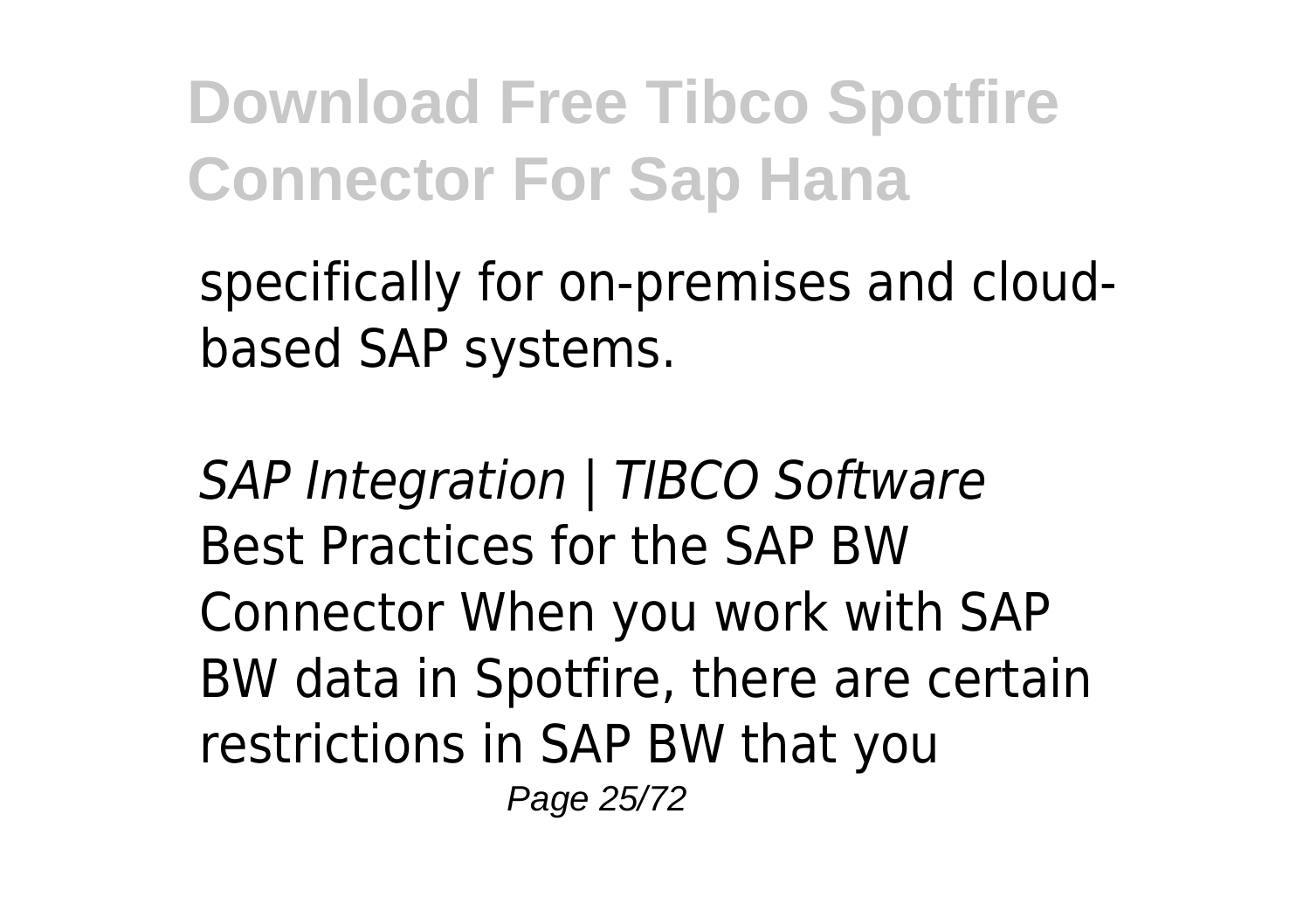should keep in mind. The following sections contain information describing common SAP BW limitations and suggestions for how you can work around them. Cell Limit: Maximum 1 000 000 Cells

*Best Practices for the SAP BW* Page 26/72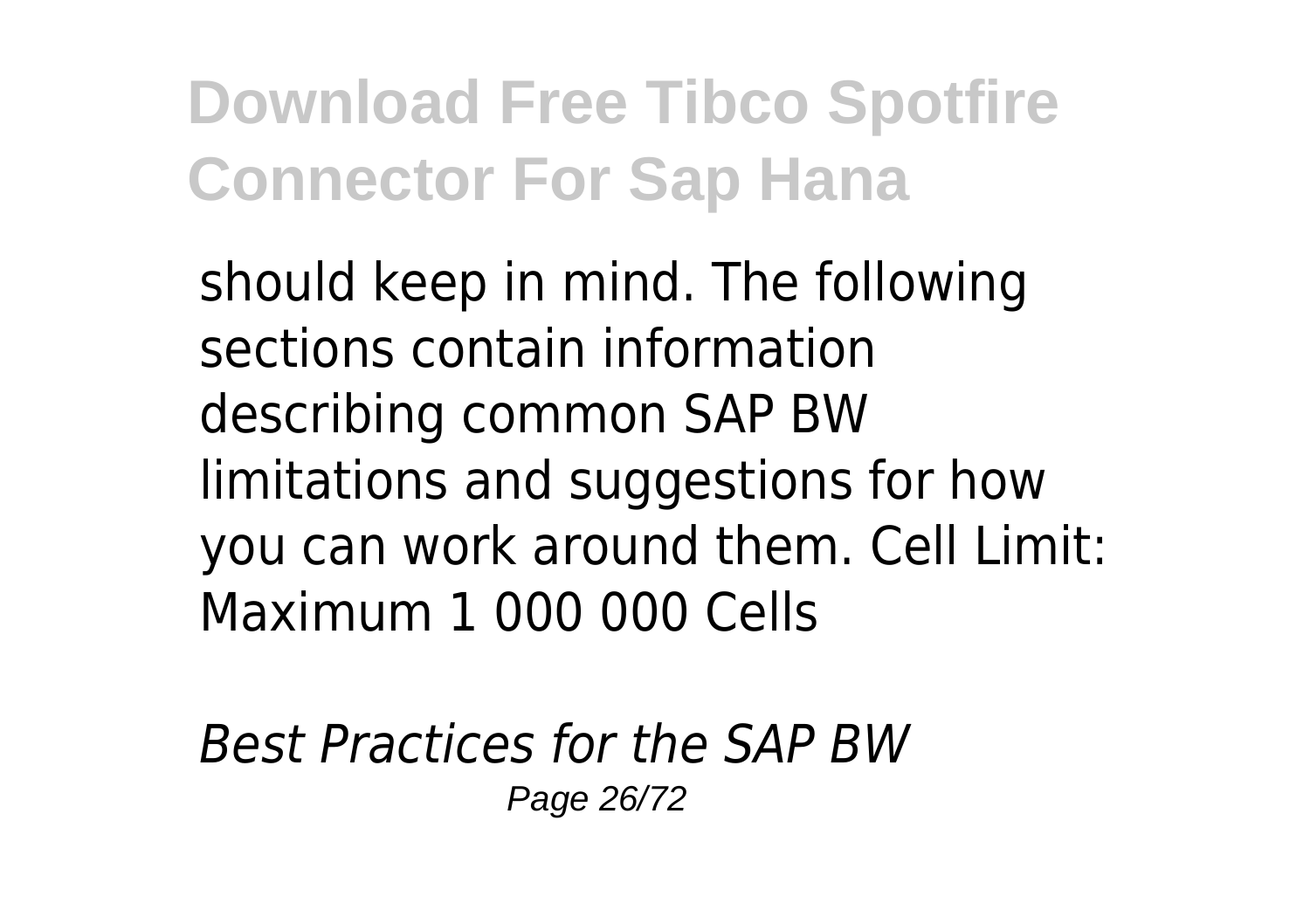*Connector - TIBCO Software* The new TIBCO Spotfire<sup>®</sup> 11 gives you an analytics platform that integrates data visualization, data science, and streaming analytics into a single, seamless experience. And with new Spotfire Mods capabilities, it's easy to create powerful yet Page 27/72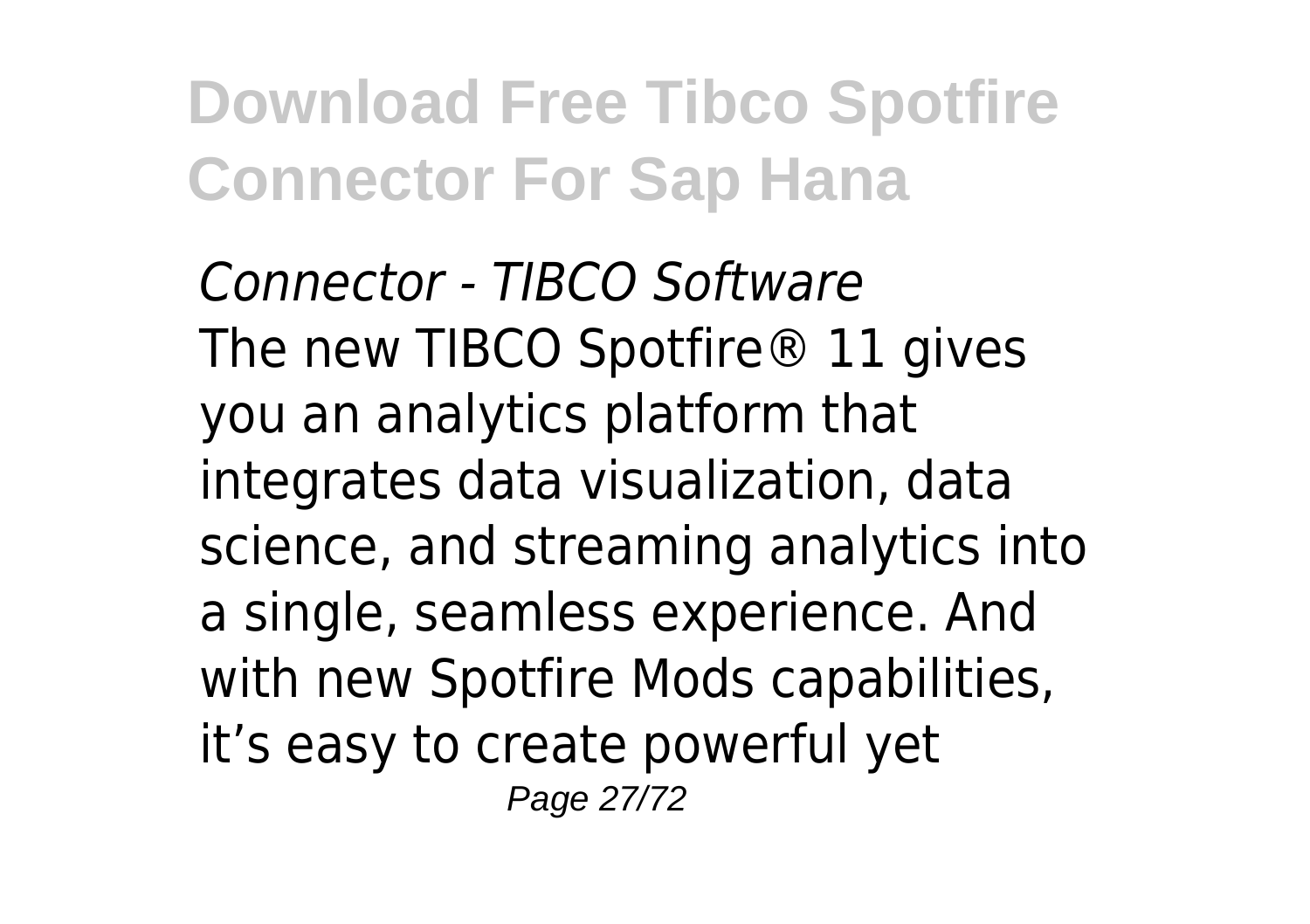lightweight enhancements for functionality that can be tightly integrated to tailored analytics applications built with Spotfire.

*Explore TIBCO Enablers for SAP Migration to S/4 HANA* TIBCO Spotfire Achieves Certified Page 28/72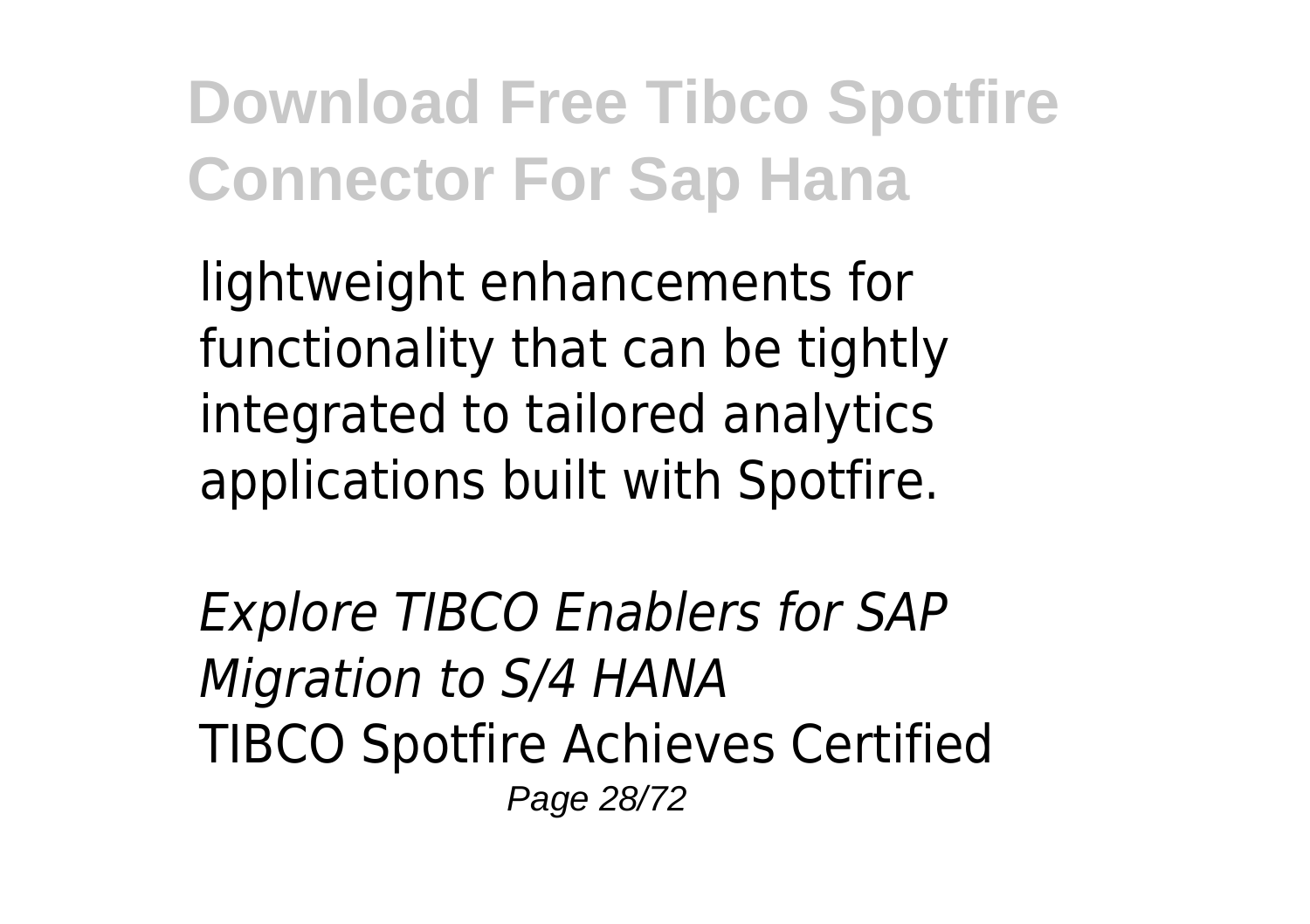Integration with SAP HANA. March 2016 has been a very exciting month for TIBCO Spotfire. On Monday, March 24, we were excited to announce Spotfire 7.5's certification on SAP HANA. Here we will discuss SAP HANA from the Spotfire users' perspective and what the certification means for Page 29/72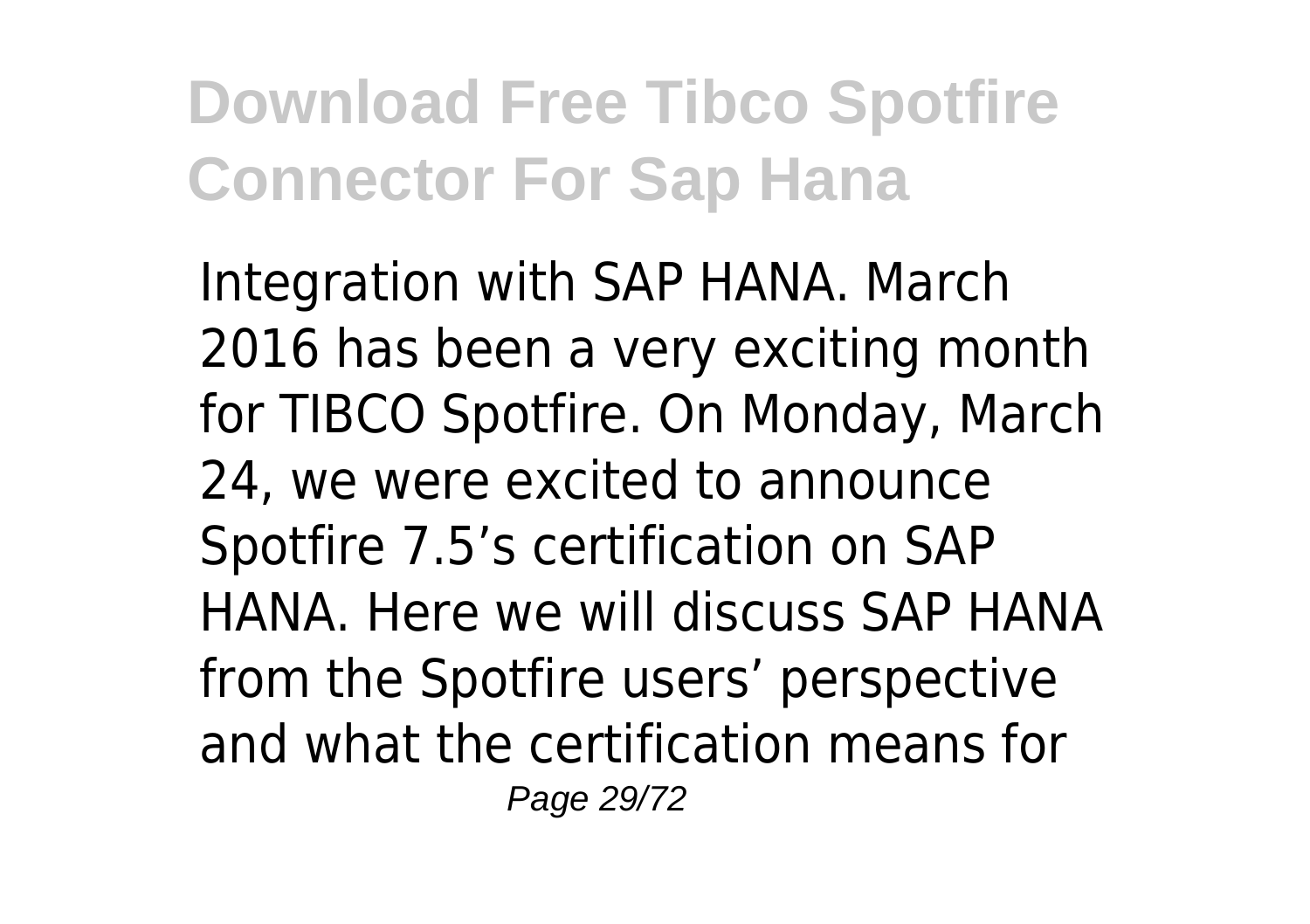you.

*TIBCO Spotfire Achieves Certified Integration with SAP ...*

Spotfire is a provider of enterprise analytics software for usage in Business Intelligence. With the Tibco Spotfire platfrom users can execute Page 30/72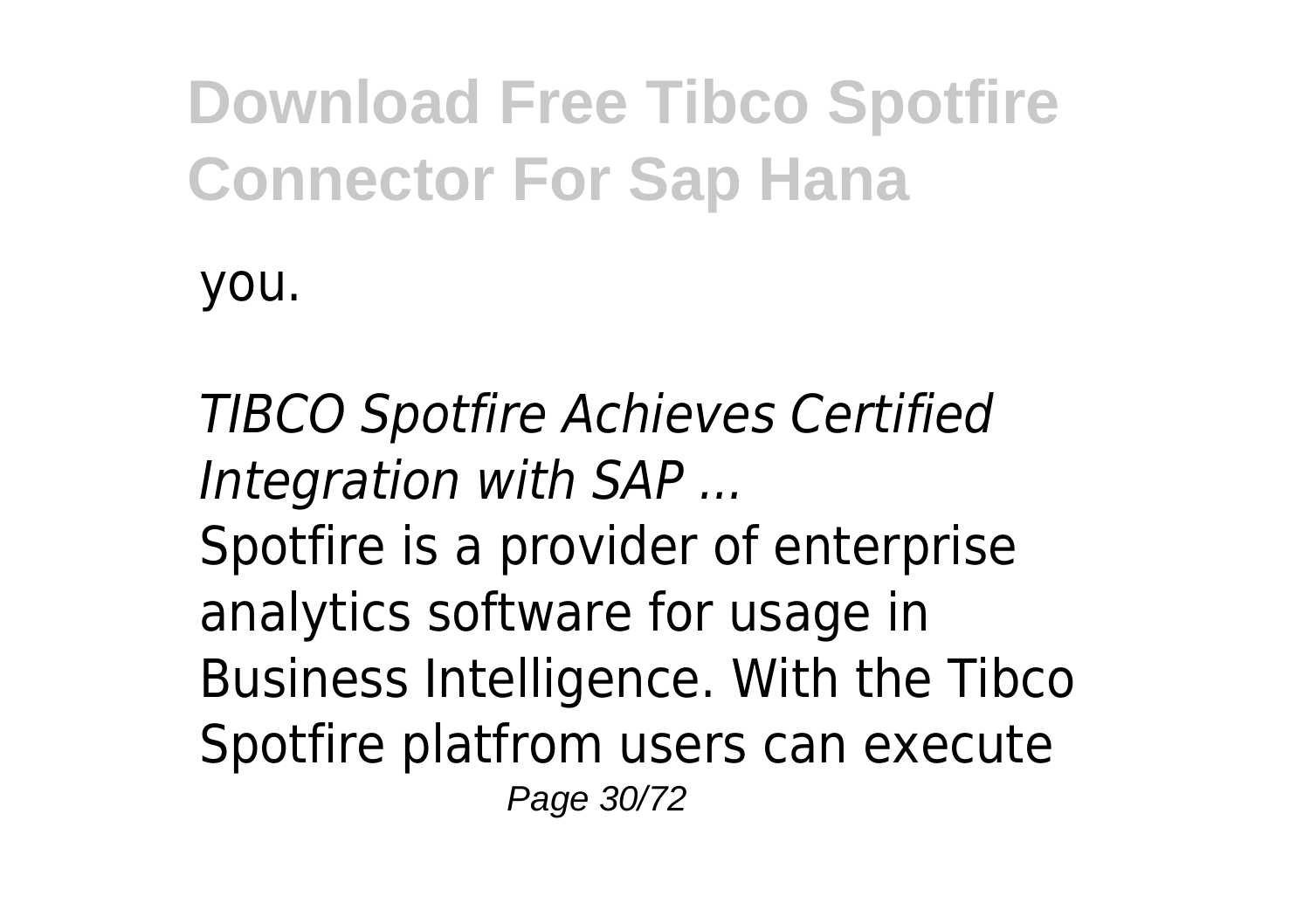analyses of data by predictive and complex statistics and create interactive visualizations which helps professionals quickly discover actionable insights.

*Connect SAP to Tibco Spotfire - Data Virtuality*

Page 31/72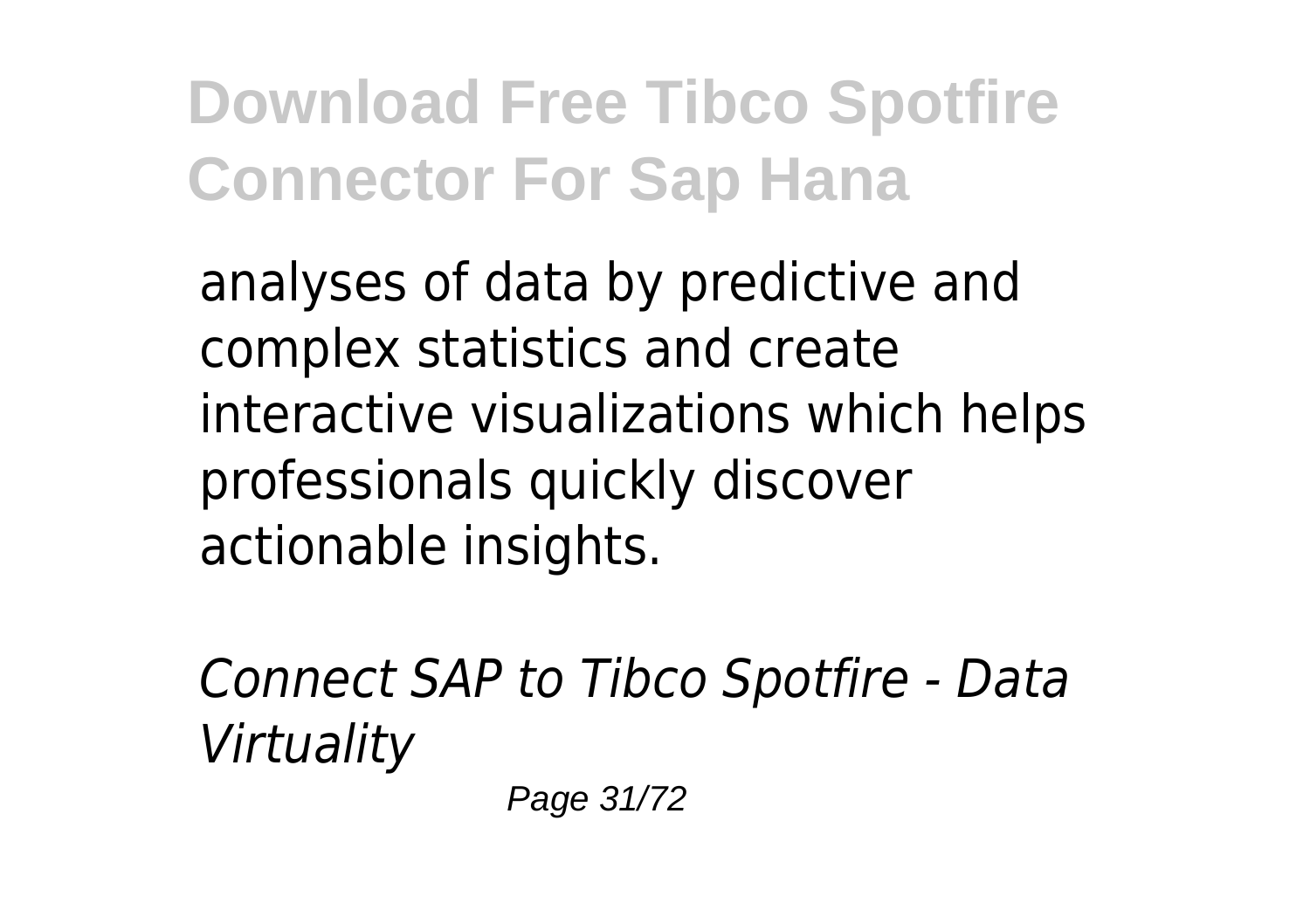SAP Certified Integration with SAP HANA. If you have an SAP HANA data source, which is configured for single sign-on (SSO) with Kerberos, you can use the TIBCO Spotfire ® connector for SAP HANA to access the data source. This is a secure and easy way to bring your data into Spotfire for Page 32/72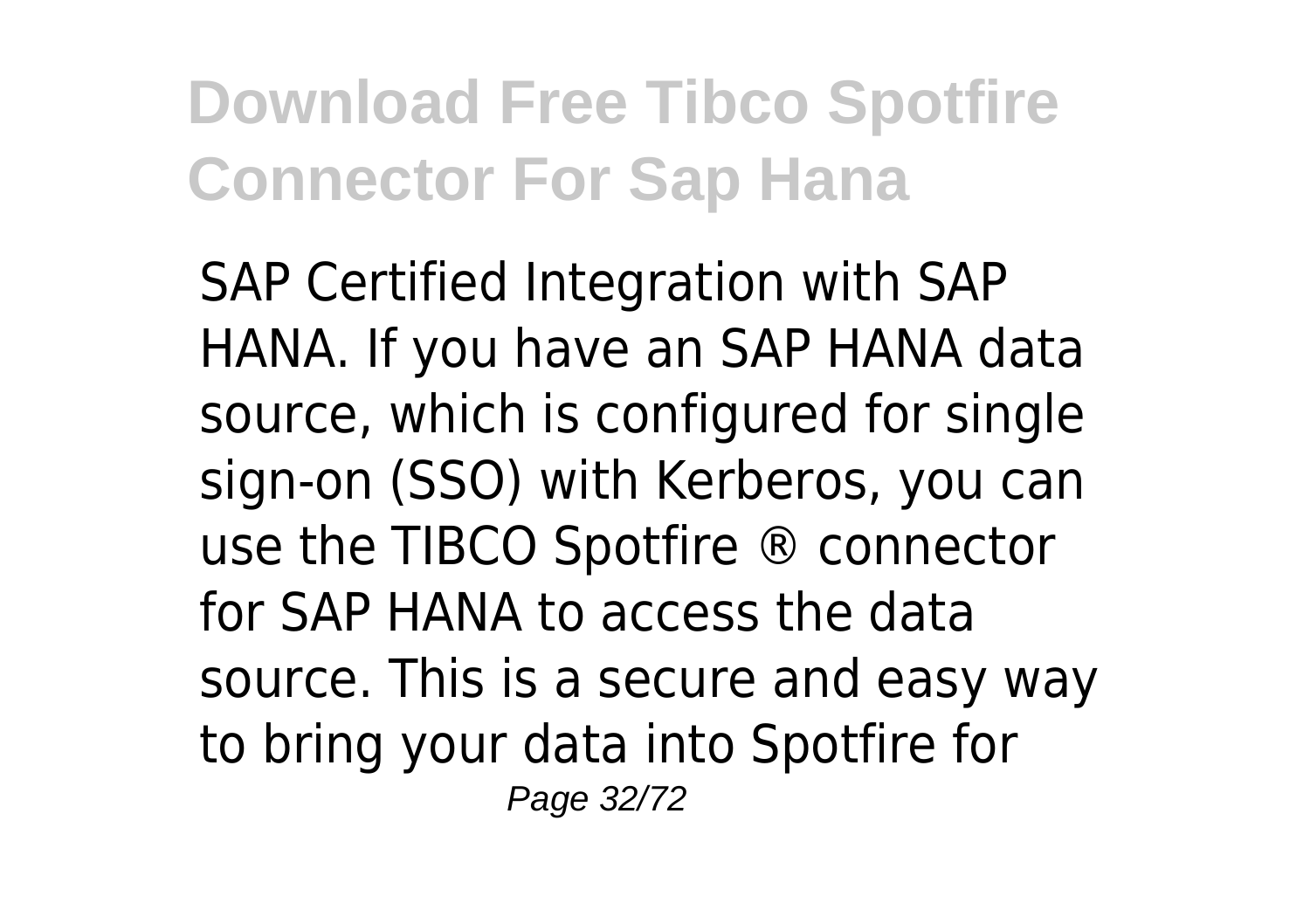analysis.

*Single Sign-On with the TIBCO Spotfire® SAP HANA Connector ...* TIBCO Spotfire® Connector for SAP NetWeaver Business Warehouse (SAP BW) Category Requirement Data source SAP NetWeaver Business Page 33/72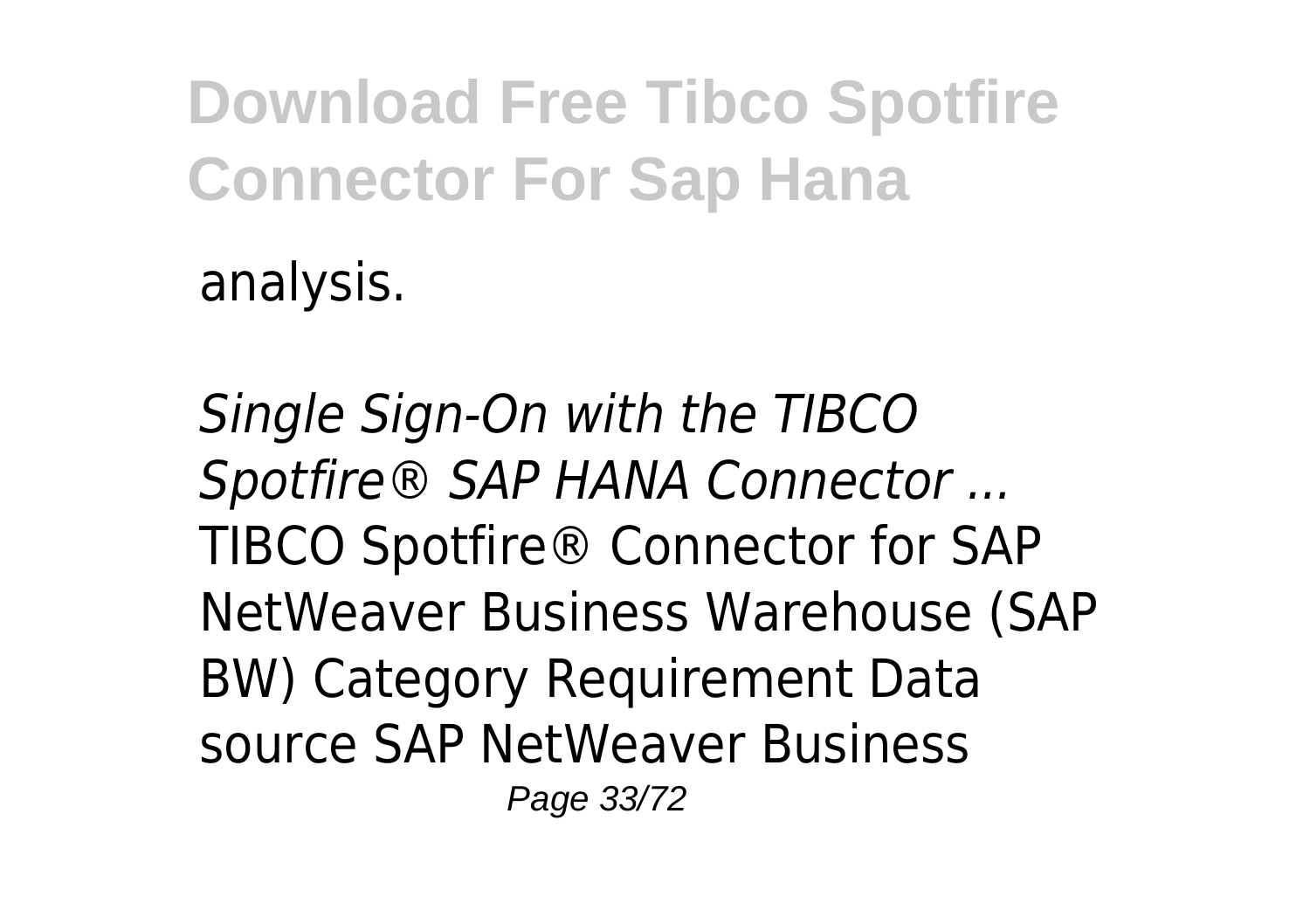Warehouse 7.3, 7.4, 7.5 Driver SAP NetWeaver RFC SDK 7.50, patch level 1 or later (Supported in Spotfire 7.11 LTS hotfix HF-006 and later) SAP NetWeaver RFC SDK 7.20, patch level 38 or later ...

*Spotfire Connectors 7.11 LTS - TIBCO* Page 34/72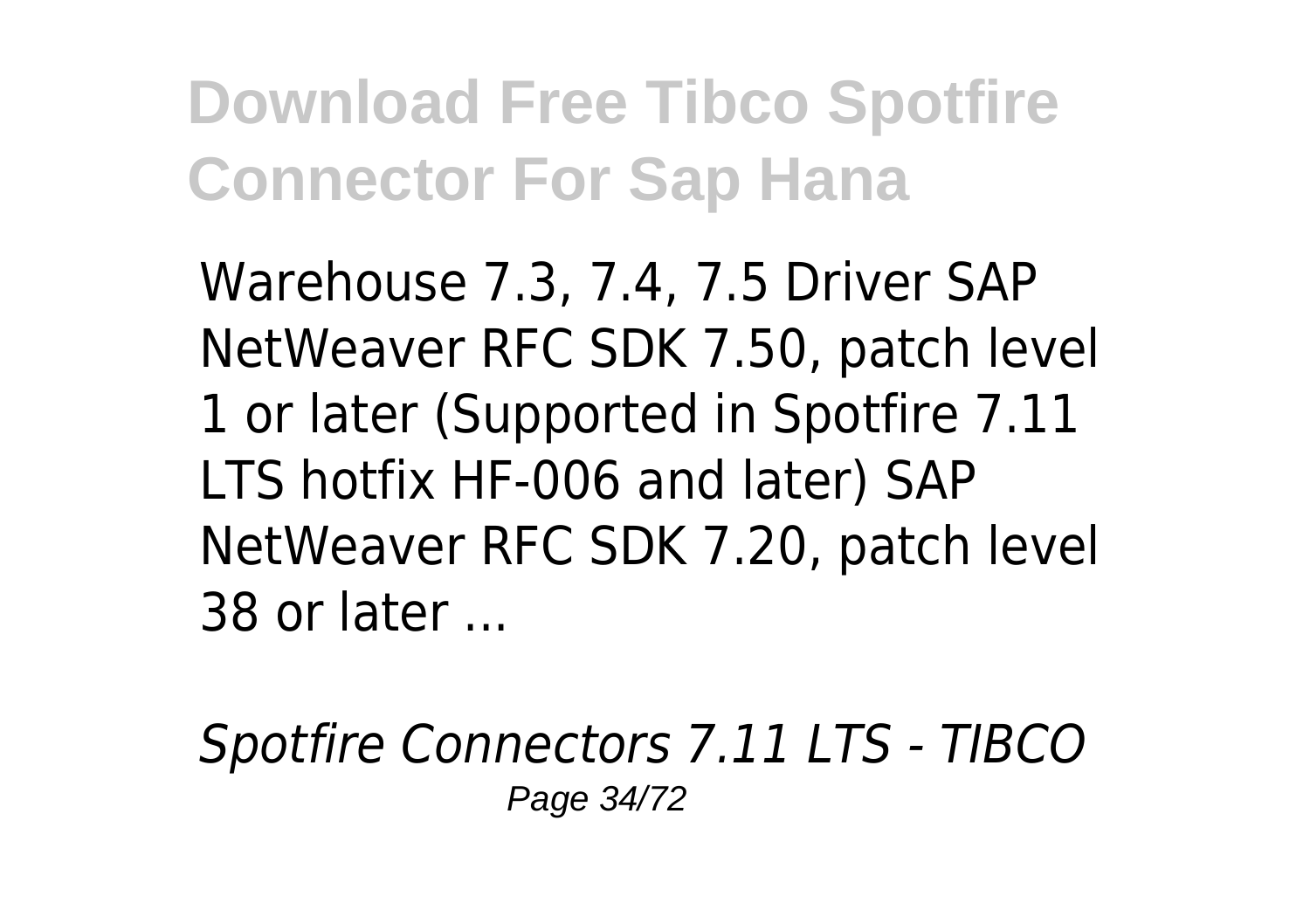## *Software*

When you work with SAP BW data in Spotfire, there are certain restrictions in SAP BW that you should keep in mind. The following sections contain information describing common SAP BW limitations and suggestions for how you can work around them. Page 35/72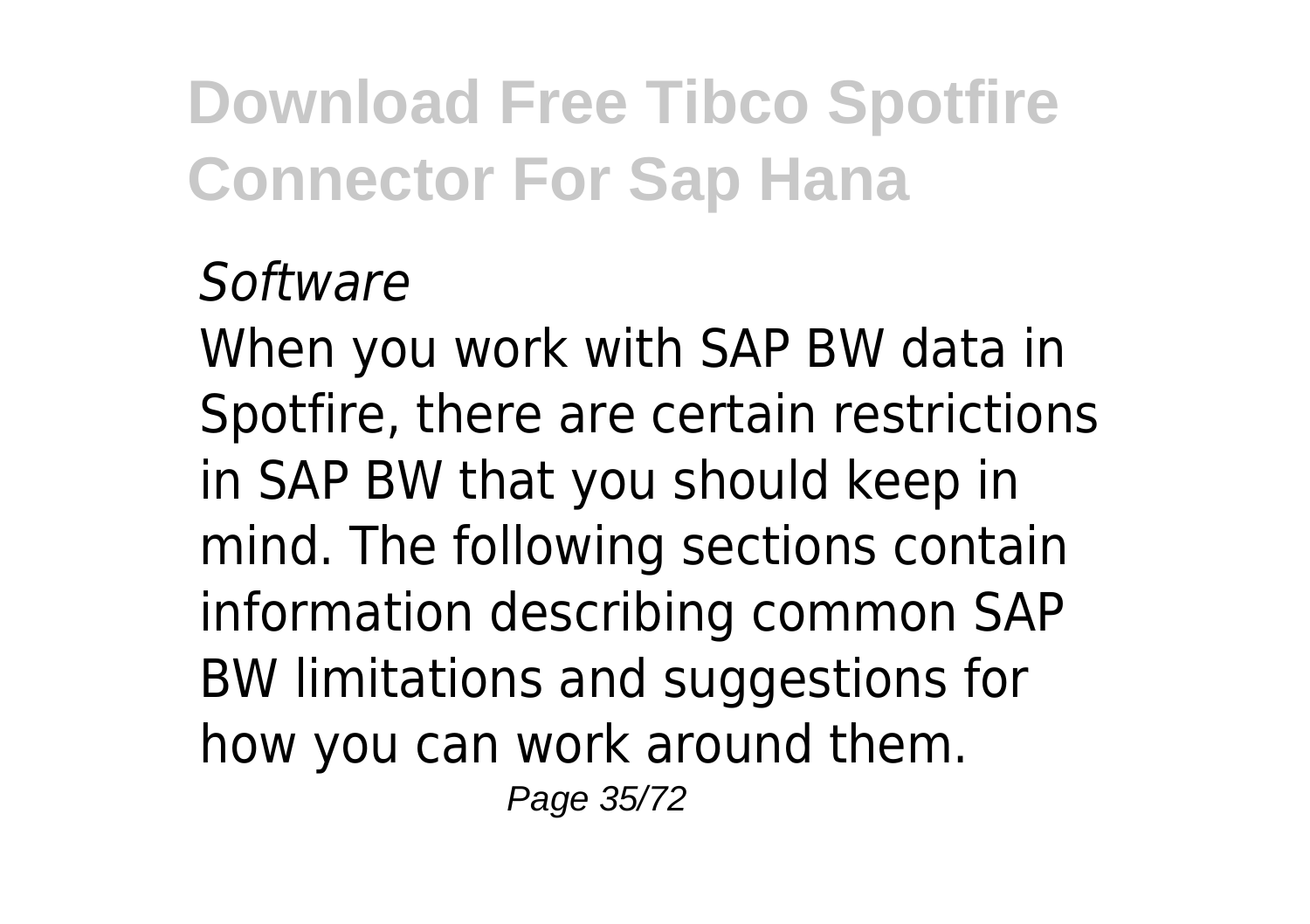*Best Practices for the SAP BW Connector - TIBCO Software* The TIBCO connector for SAP S/4HANA Cloud provides the interoperability between TIBCO Cloud Integration and SAP S/4HANA Cloud.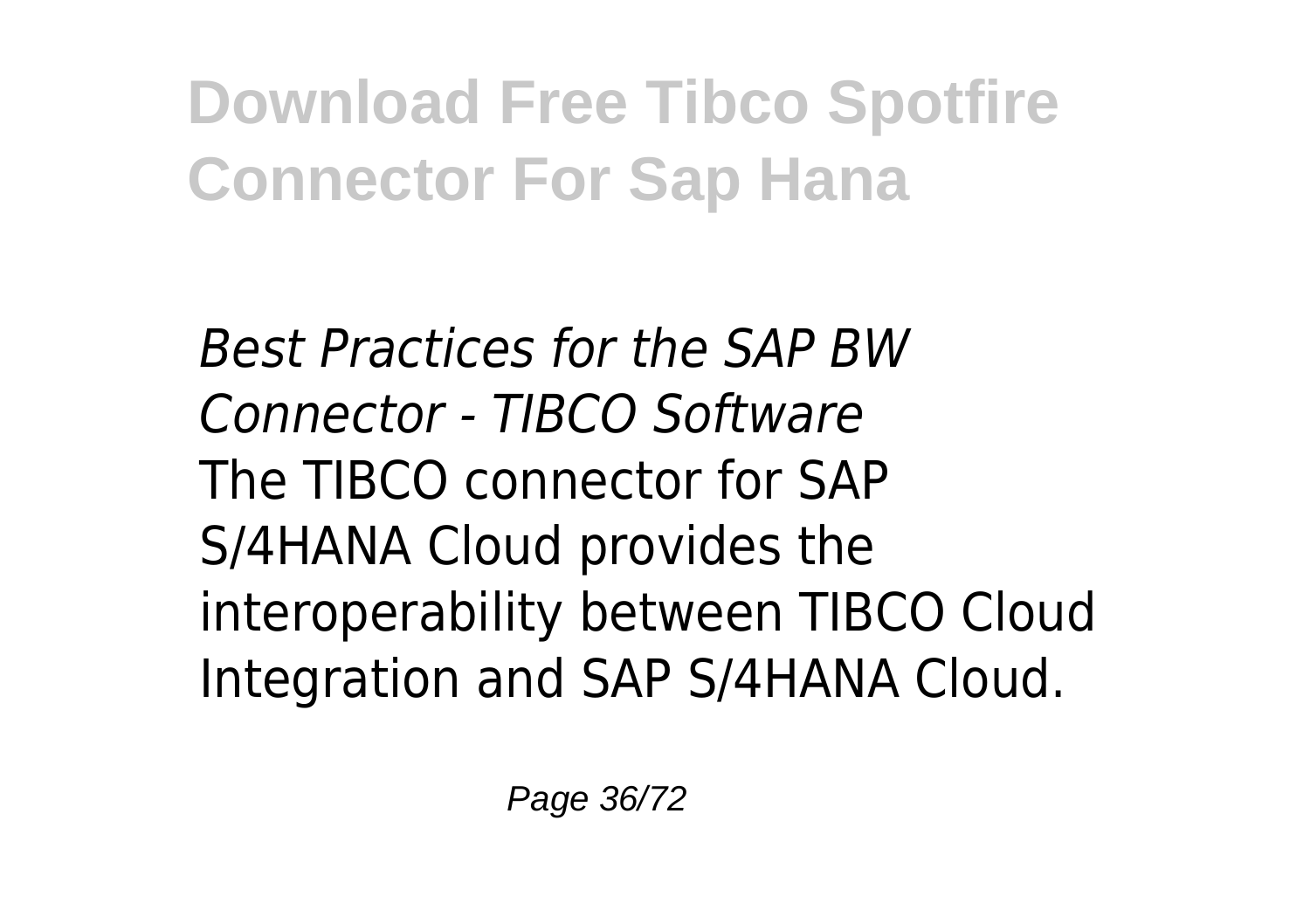Spotfire Data Connections with Native Connectors and ODBCTIBCO Spotfire Data Connectors TIBCO SAP R3 Adapter - Create a connection Toreo Data SAP BusinessObjects and TIBCO Page 37/72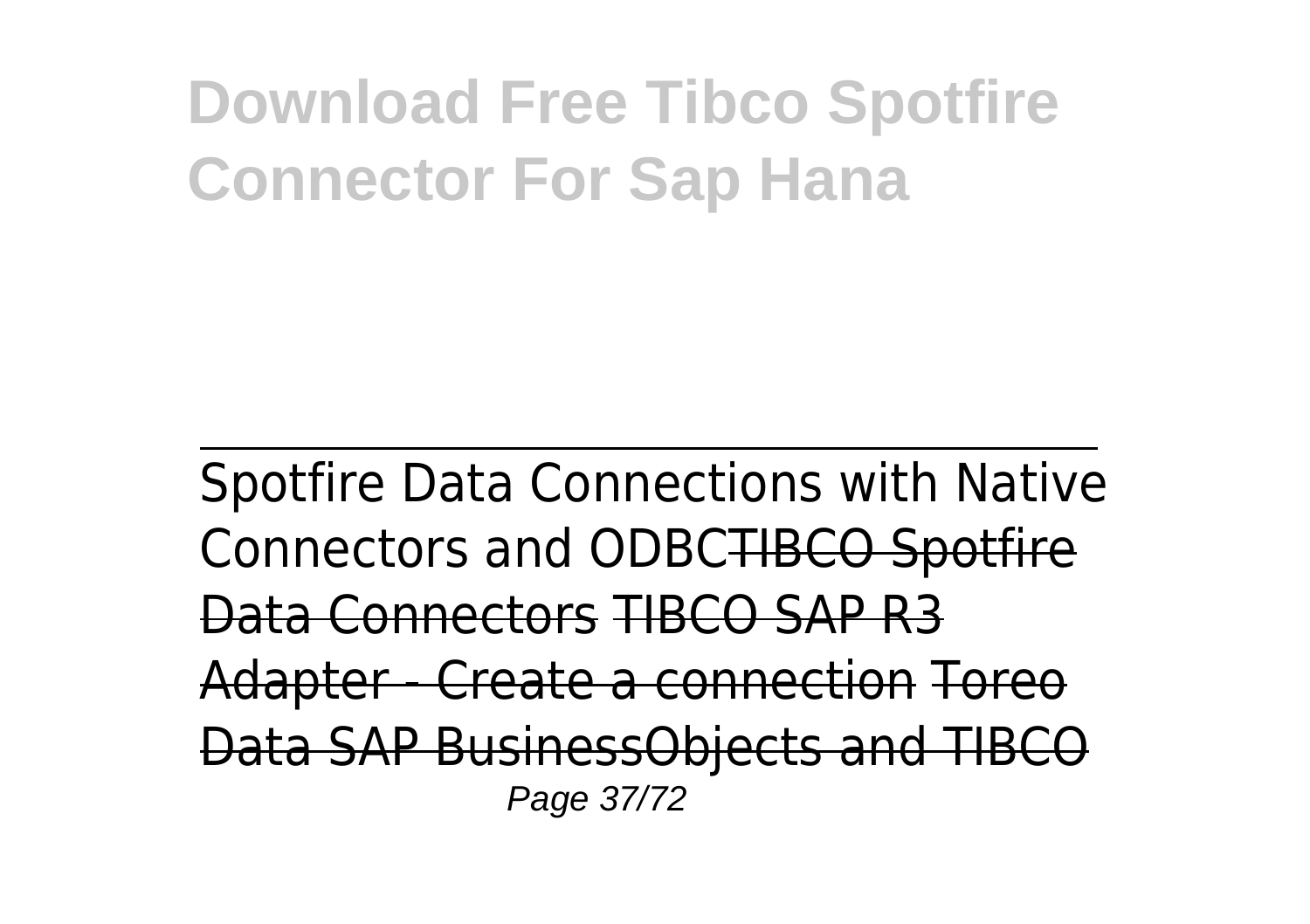Spotfire Connector Demo *TIBCO Spotfire on SAP HANA*

Tibco Spotfire Connector for Pipeline Pilot - Basics

Dr. Spotfire - Connecting to SAP HANA in Spotfire

Dr. Spotfire - Setting up and Optimizing Information Links Toreo Page 38/72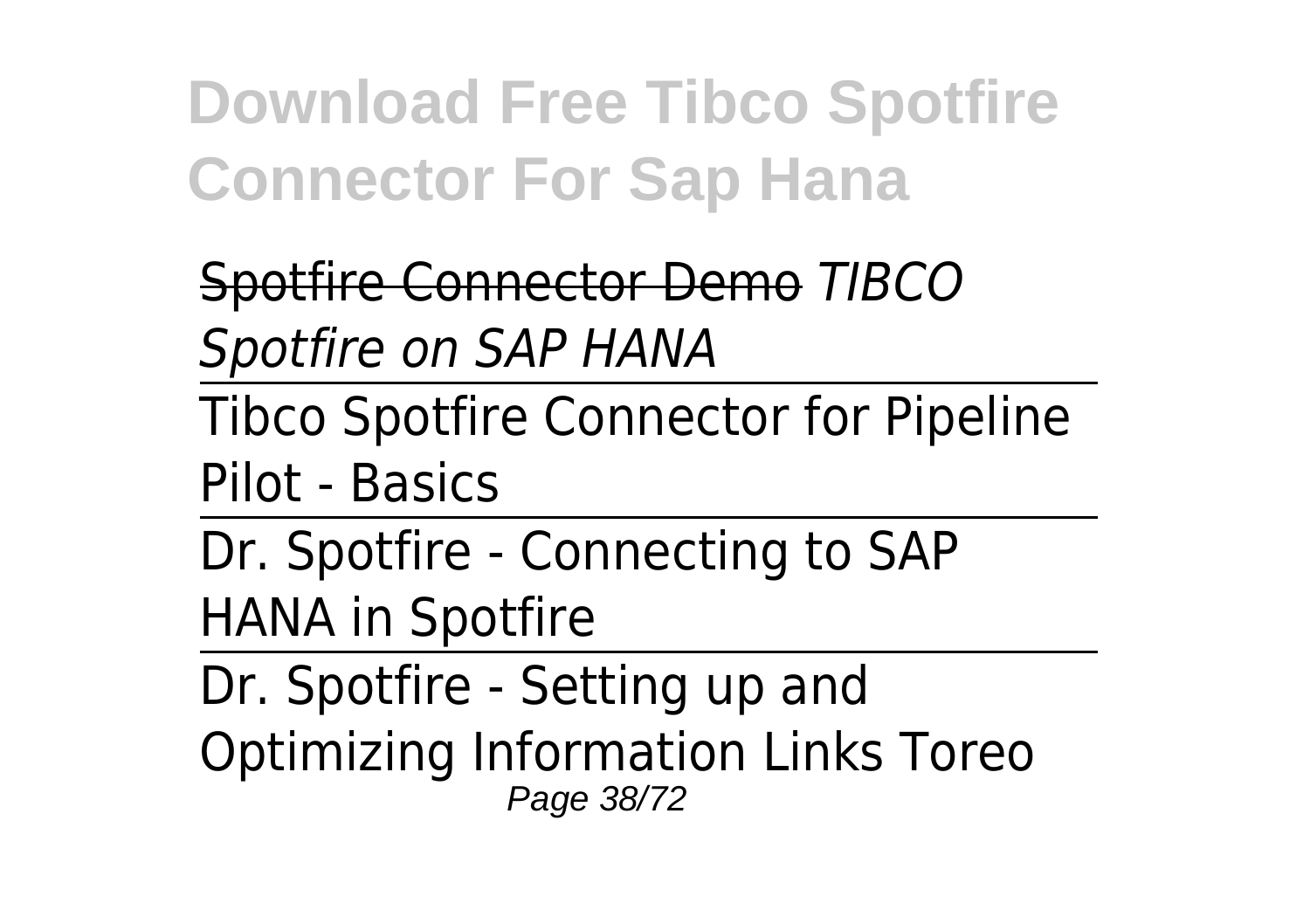Data \u0026 TIBCO Spotfire Connecting to an SAP BusinessObjects Universe Connect to Streaming Data with Spotfire | Connectivity Wizard | Spotfire Data Streams *EPAM SharePoint Connector for TIBCO Spotfire* What's New in Spotfire 10.10 LTS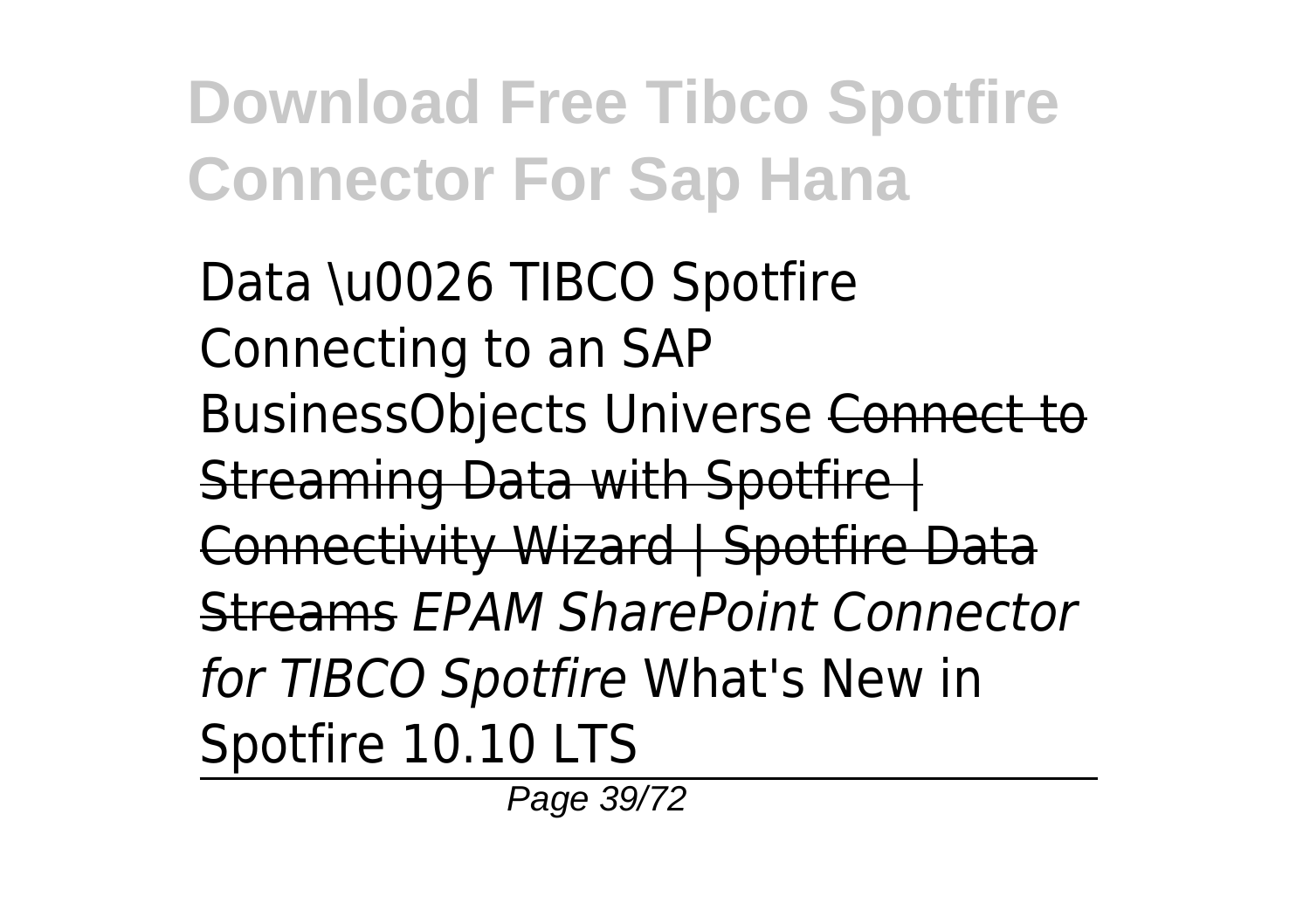How to Create Custom Filter Panels in TIBCO Spotfire X*Combine and Link Multiple Datasets in Spotfire | Join Data | Add Columns and Rows* Connect tables in Spotfire Personalized Information Links (Row Level Security) in Spotfire 6.5 Step-by-Step: Preparing Data for Spotfire Page 40/72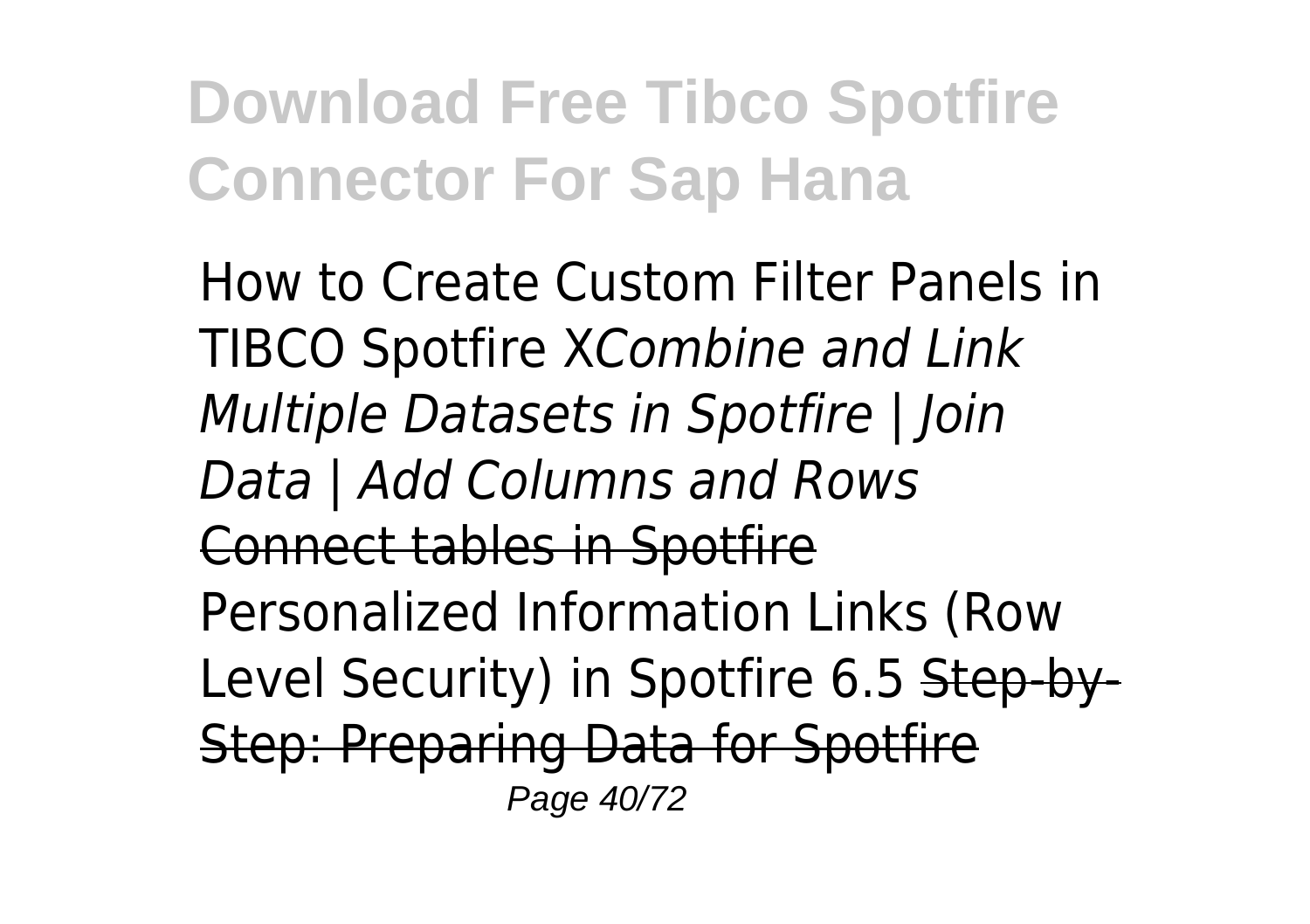## Analysis

How to Create a Dashboard in 5 Minutes using TIBCO Spotfire TIBCO Hybrid Integration Platform Demo with SAP \u0026 SAP Hana Dr. Spotfire - Using Python in Spotfire X (Data Functions) What's New in Spotfire 10.9 **What Is Spotfire?** Page 41/72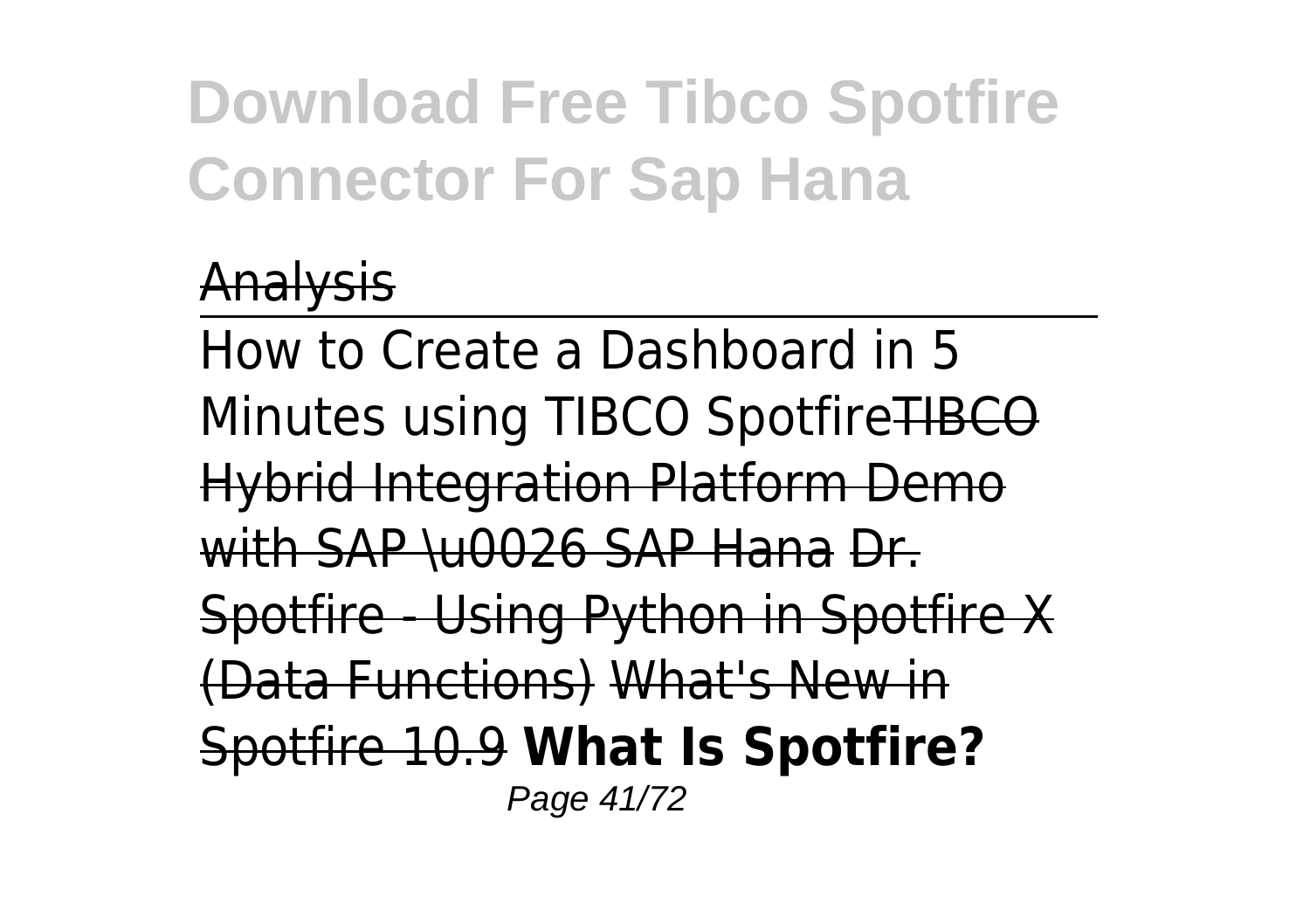SharePoint Connector extension TIBCO Spotfire® - User Guide Amazon Redshift and SAP Hana One - Mash up and visualize data in Spotfire How to Connect to Mongodb with Spotfire. TIBCO BW Design, Development, Deployment \u0026 Monitoring Best Practices How to Page 42/72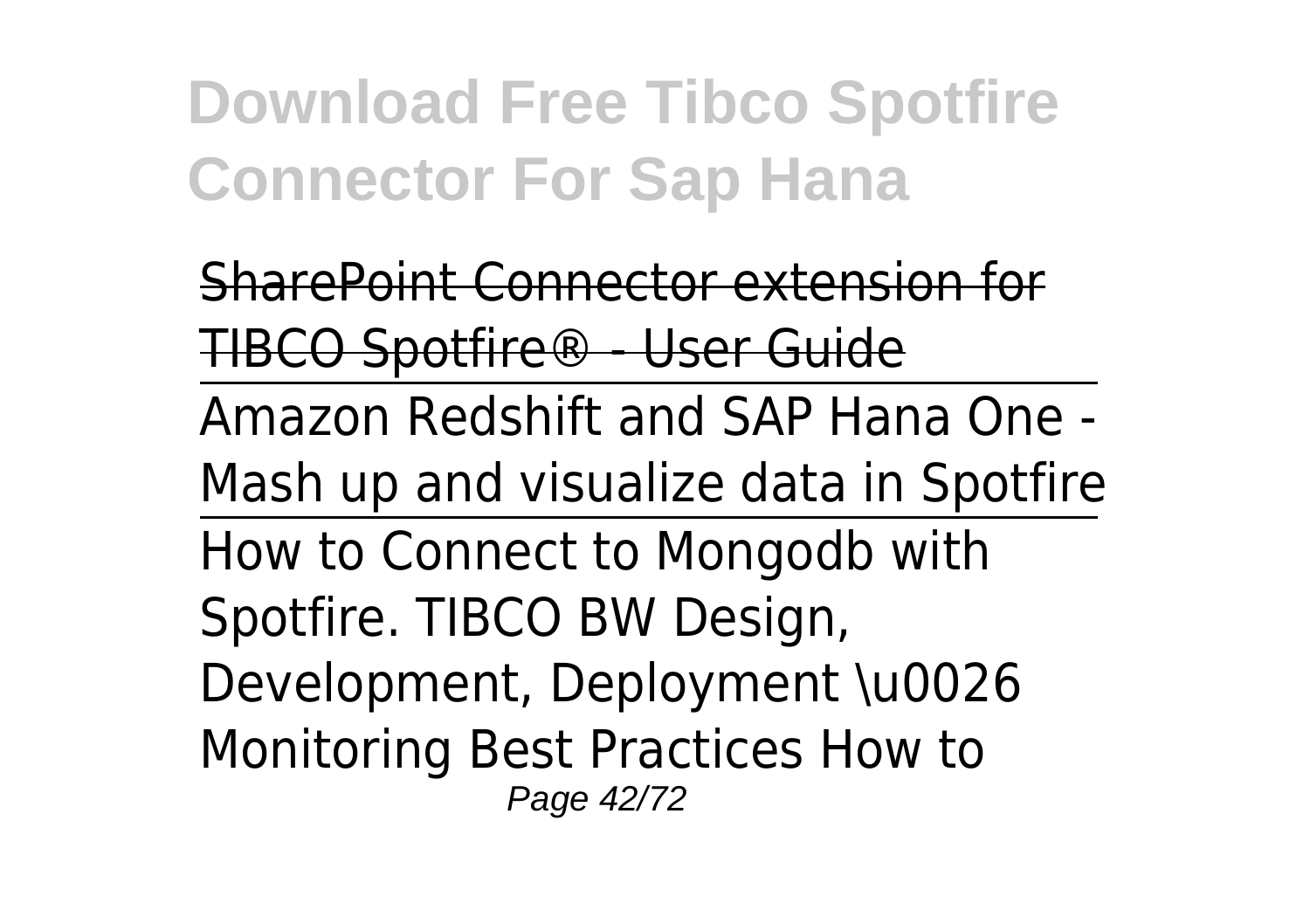Connect Azure SQL with Spotfire *Using Google Analytics data in TIBCO Spotfire® Dr. Spotfire - Connect and Visually Analyze Data in Motion* Tibco Spotfire Introduction *Tibco Spotfire Connector For Sap* To connect Spotfire clients to an external system, you can use a Page 43/72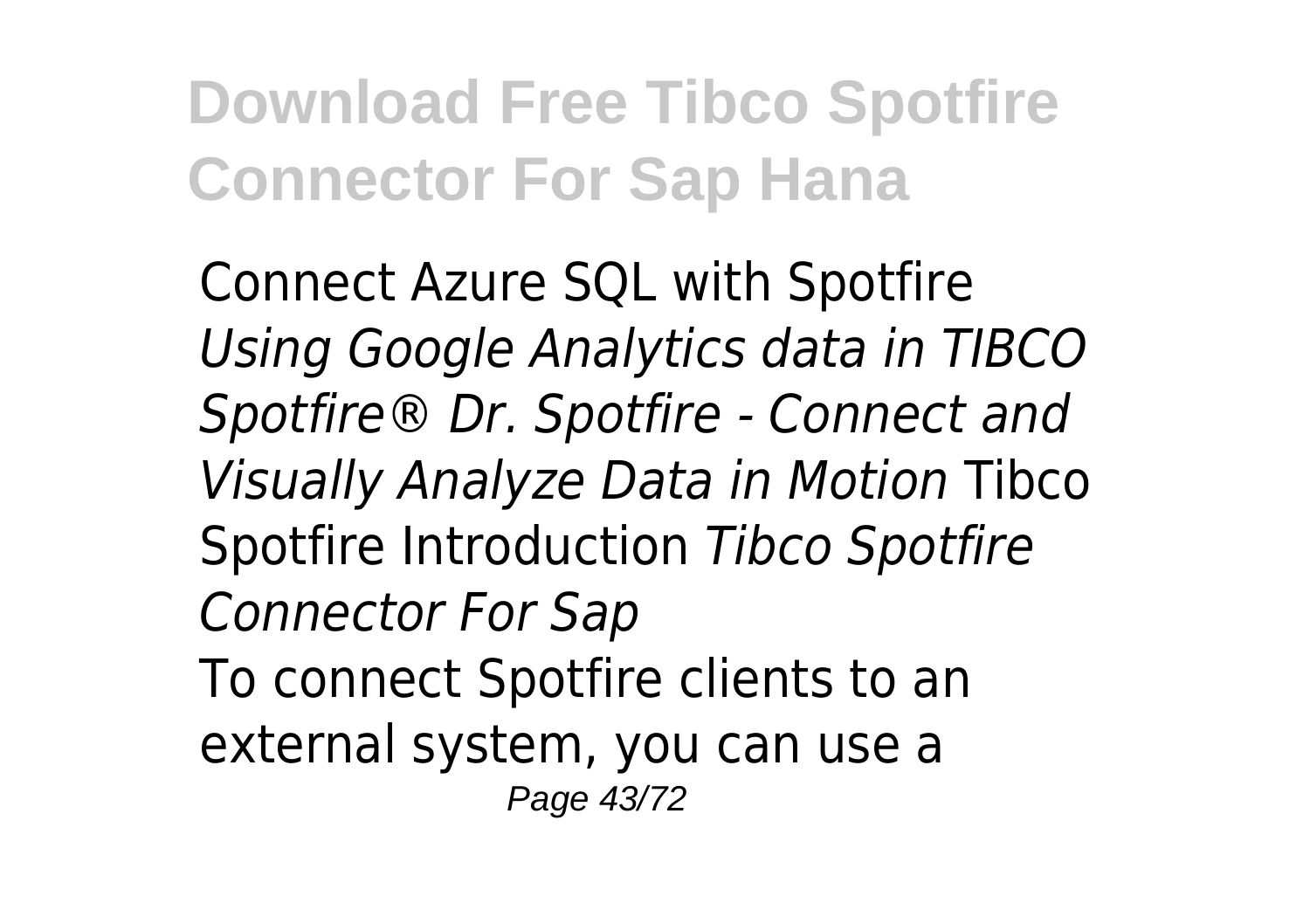connector. Connectors enable you to load and analyze data from, for example, databases and data warehouses. In this section, you can find information about supported database versions, data source drivers, and other important requirements, for all data connectors Page 44/72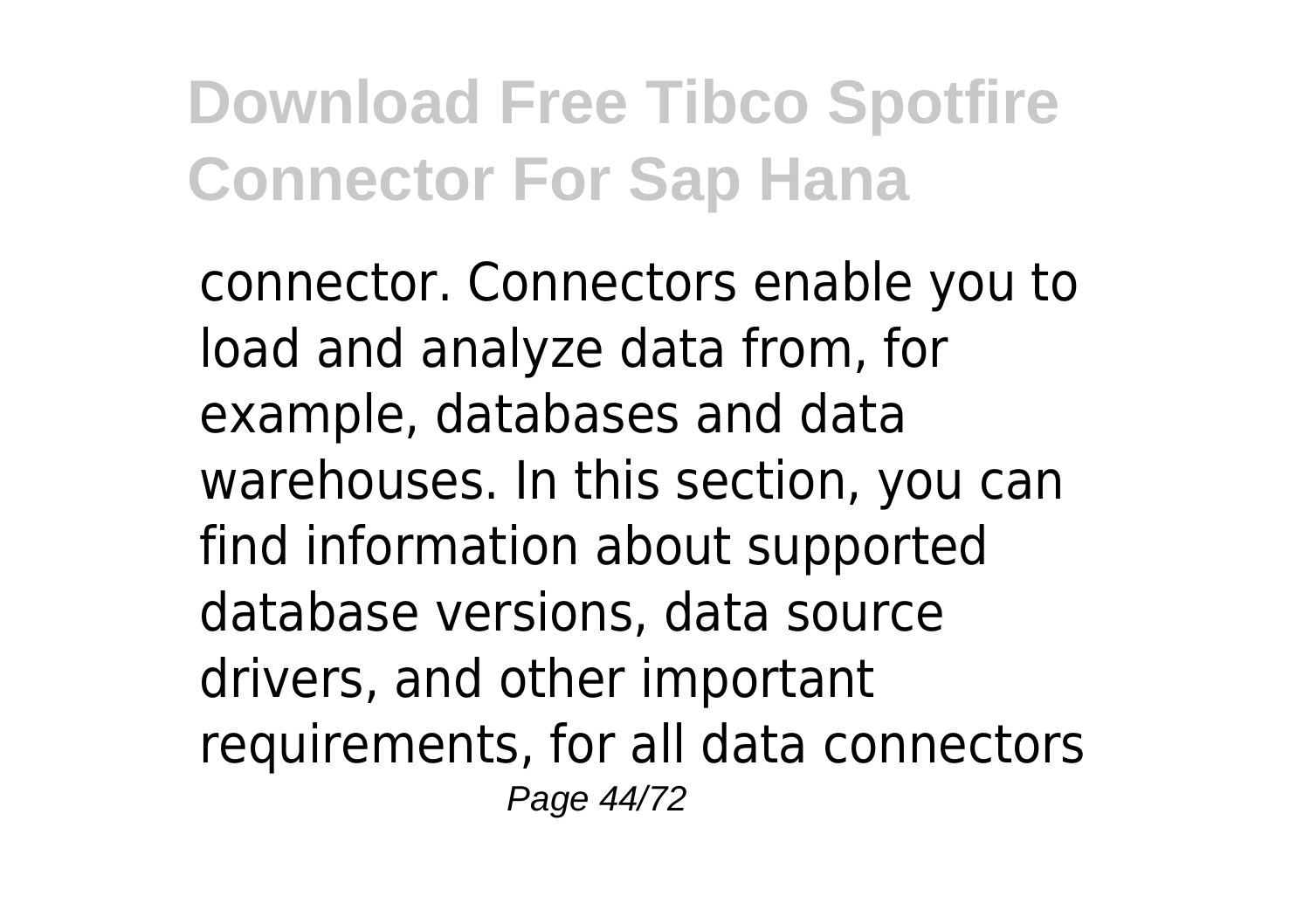that are available in Spotfire.

*TIBCO Spotfire® Connectors* The TIBCO Spotfire® Connector for SAP® BW allows users to easily connect to a SAP® BW multidimensional online analytical processing (OLAP) server and analyze Page 45/72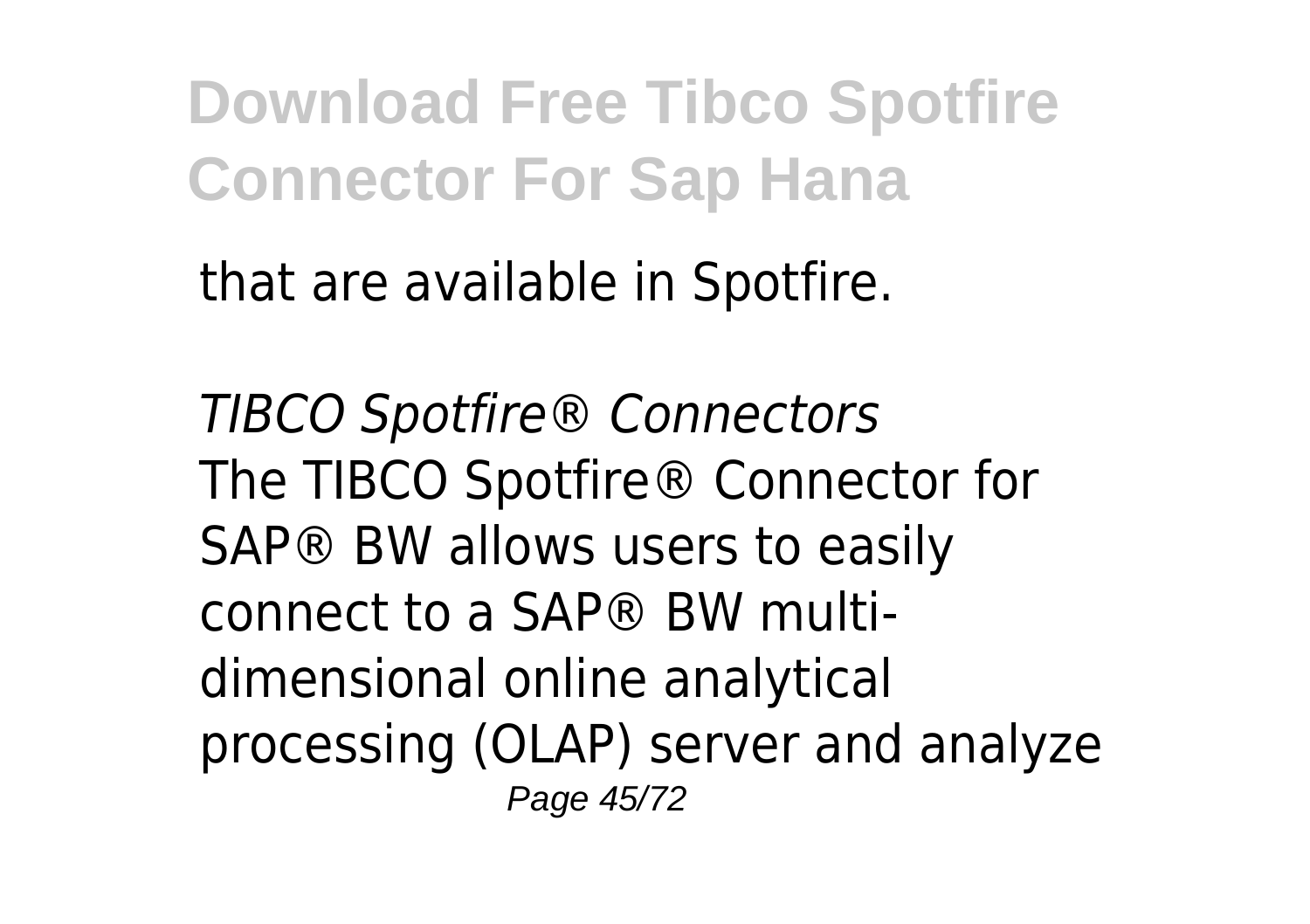data from one or more databases in Spotfire. Use this document to install and configure the product. **Prerequisites** 

*TIBCO Spotfire® Connector for SAP® BW*

See Manually editing the service Page 46/72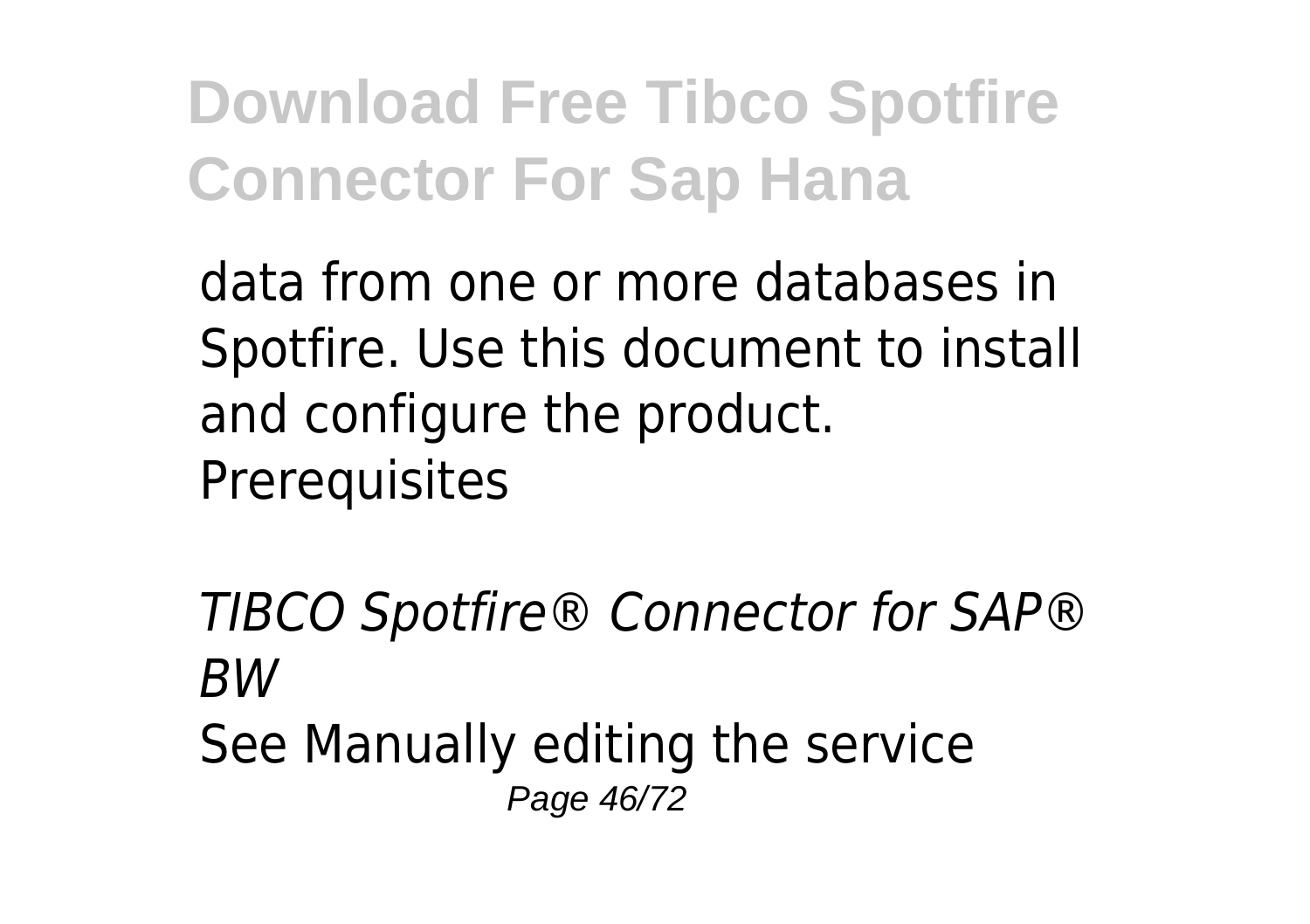configuration files. Open the file Spotfire.Dxp.Worker.Host.exe.config in a text editor. Make sure the WebAuthenticationMode setting for the Sap BW connector is set to Kerberos: <adapter name="Spotfire.SapBwAdapter" mode="Kerberos"/>. Page 47/72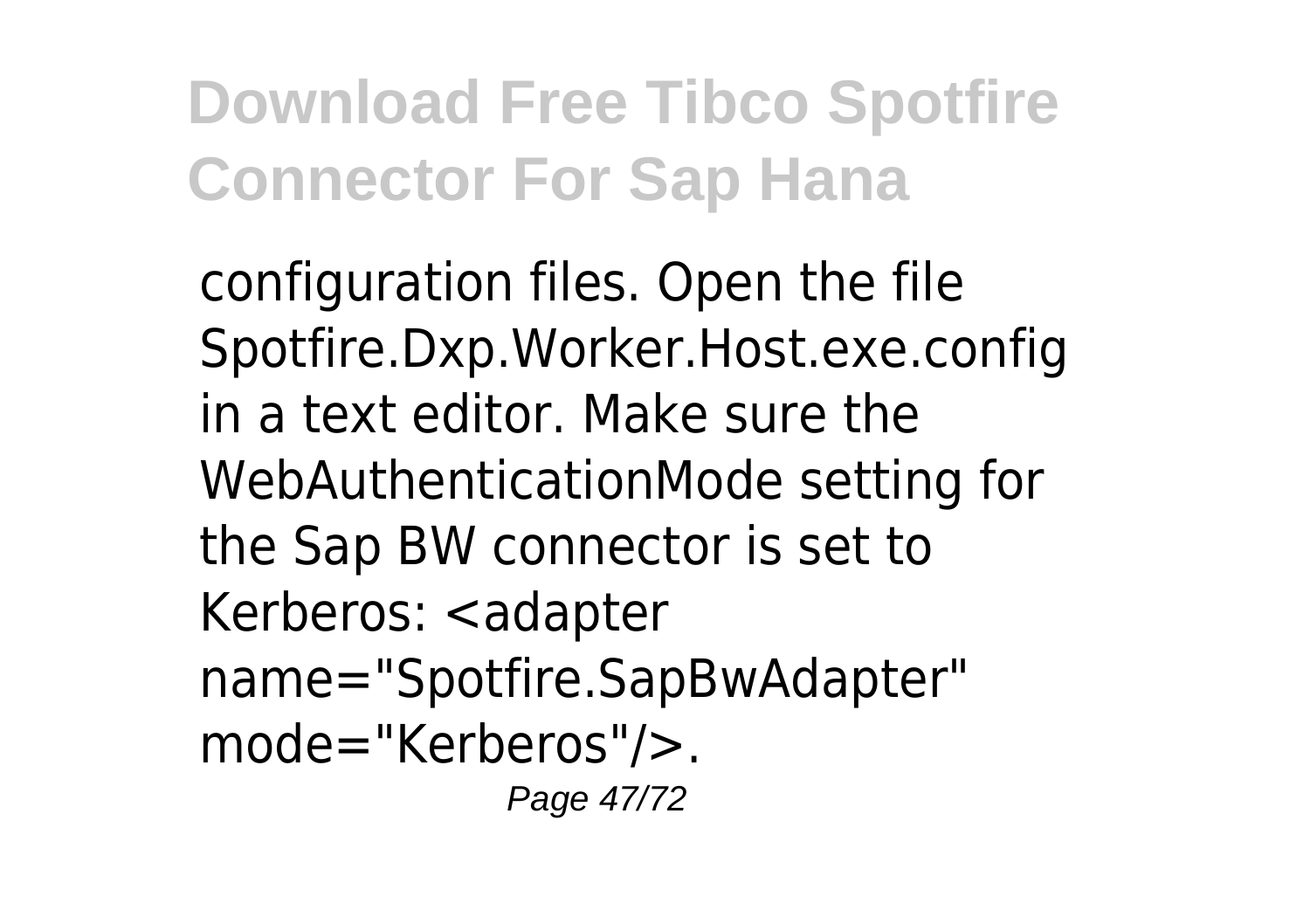*Connector for SAP BW (SAP NetWeaver ... - docs.tibco.com* The TIBCO Spotfire® Connector for SAP® HANA allows users to easily connect to a SAP® HANA database and analyze data from one or more databases in Spotfire. Use this Page 48/72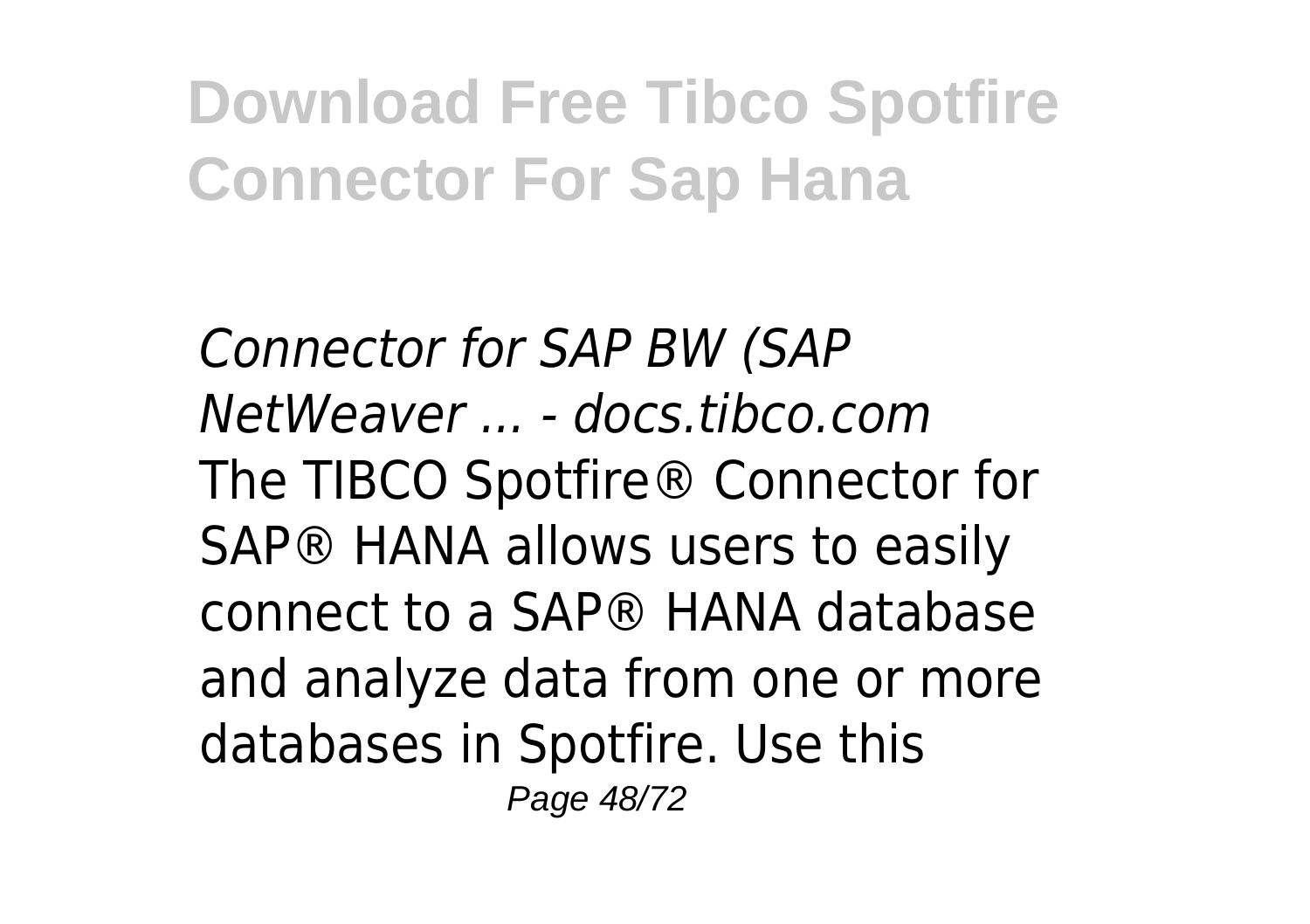document to install and configure the product. Prerequisites You must meet the following prerequisites before you start the connector installation.

*TIBCO Spotfire Connector for SAP HANA* The TIBCO Spotfire® Connector for Page 49/72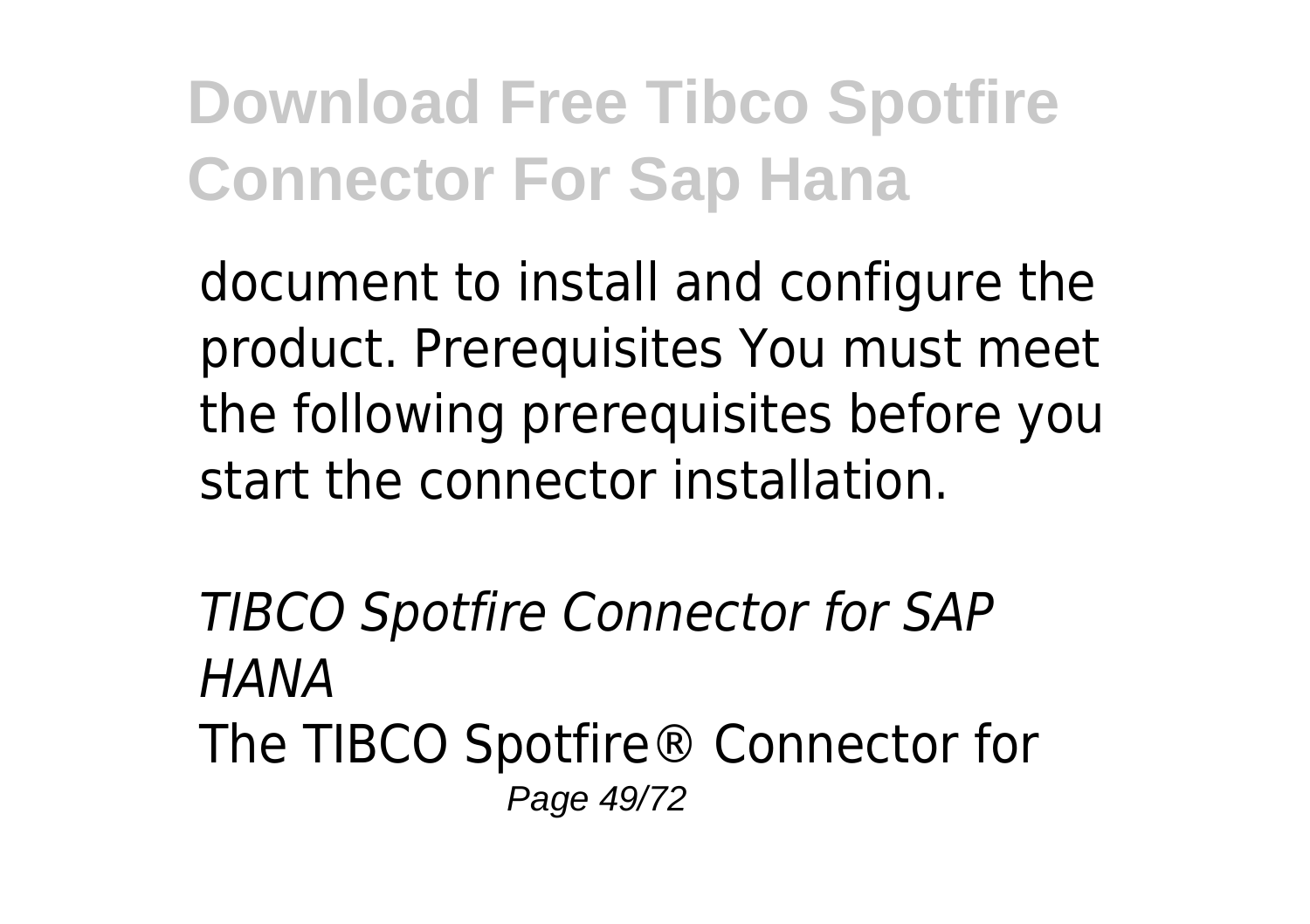SAP® HANA allows users to easily connect to a SAP® HANA database and analyze data from one or more databases in Spotfire. Use this document to install and configure the product. Prerequisites You must meet the following prerequisites before you start the connector installation.

Page 50/72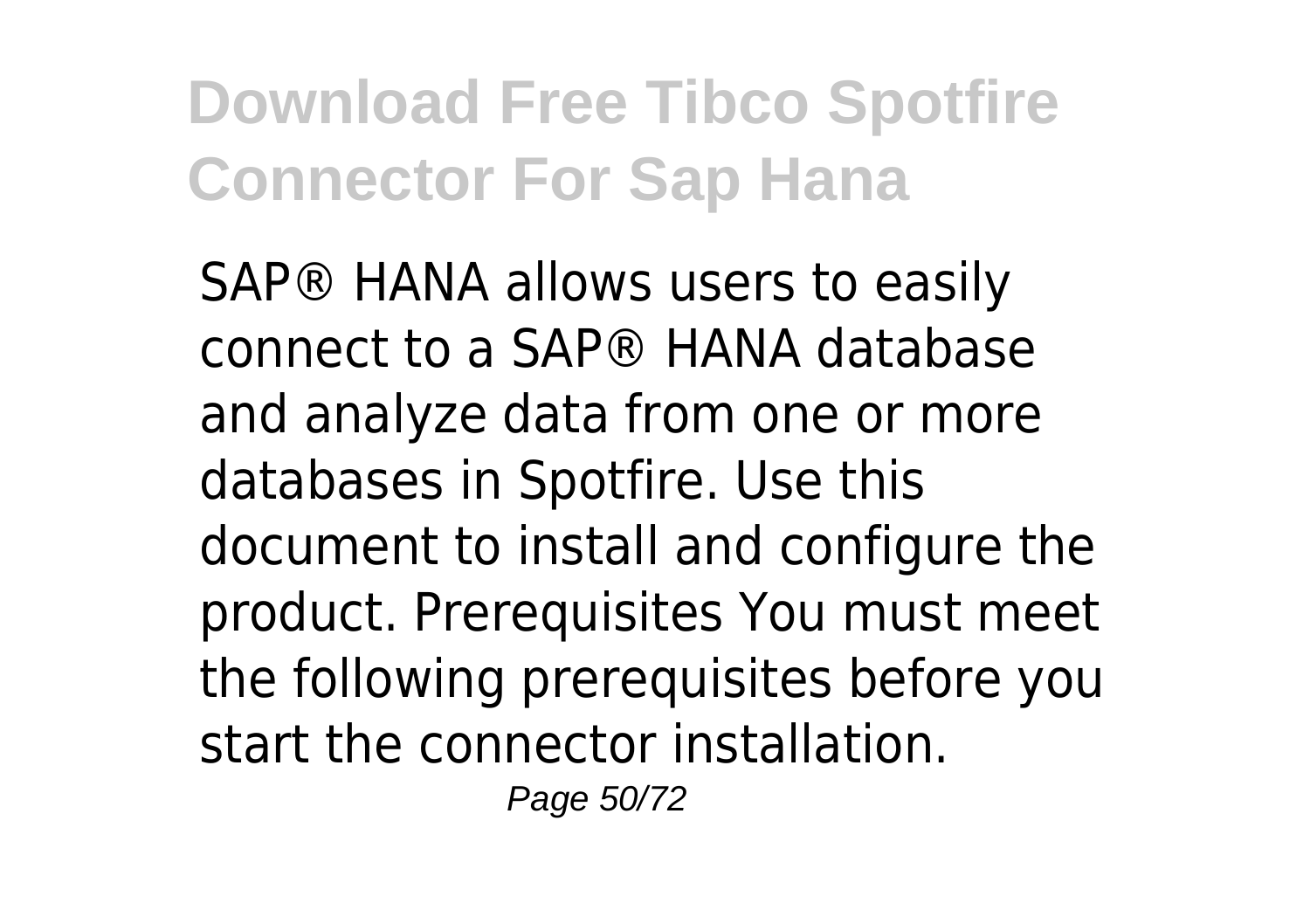*TIBCO Spotfire® Connector for SAP® HANA*

tibco spotfire connector for sap hana is available in our digital library an online access to it is set as public so you can download it instantly. Our book servers saves in multiple Page 51/72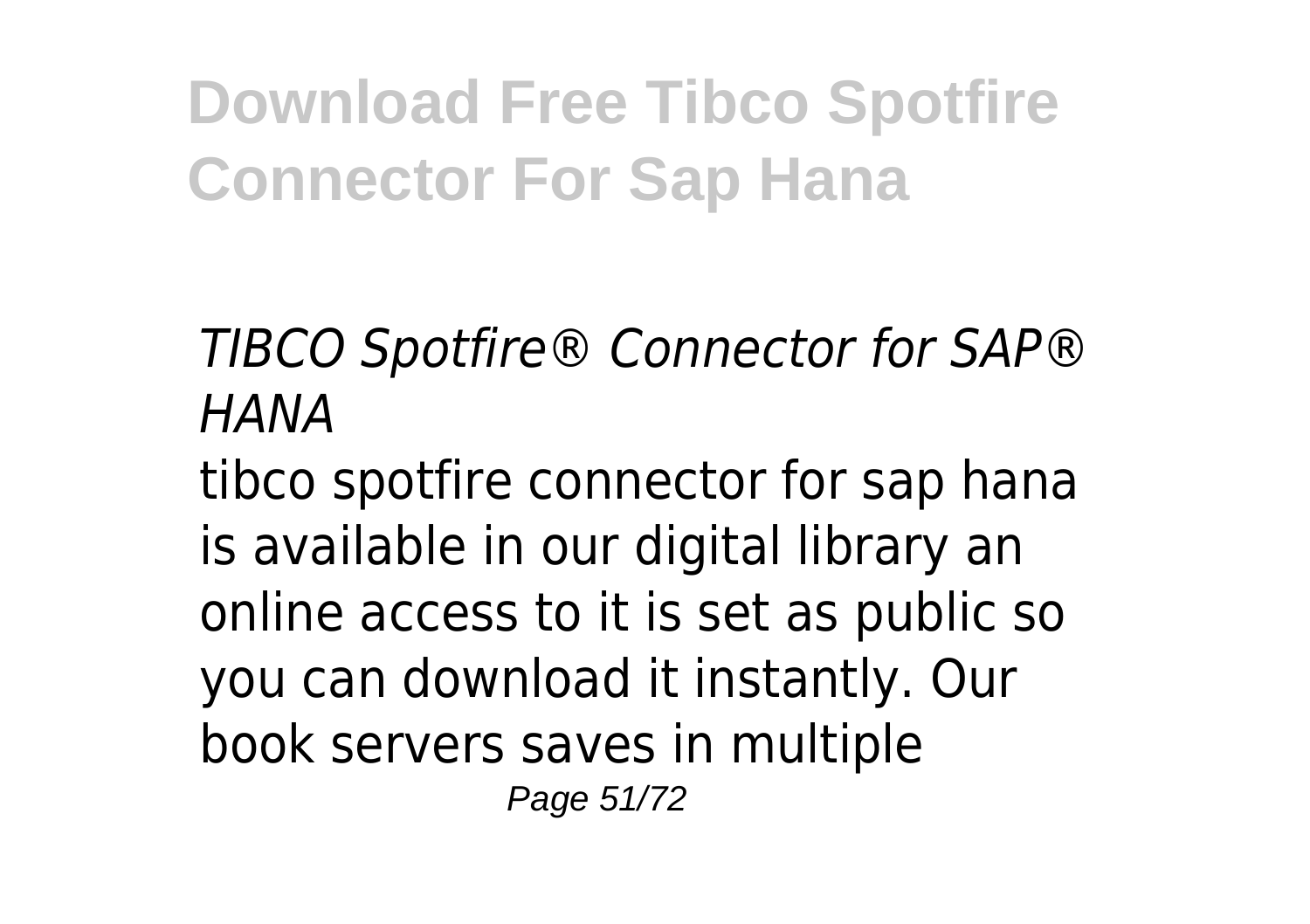countries, allowing you to get the most less latency time to download any of our books like this one. Kindly say, the tibco spotfire connector for sap hana is ...

*Tibco Spotfire Connector For Sap Hana - btgresearch.org* Page 52/72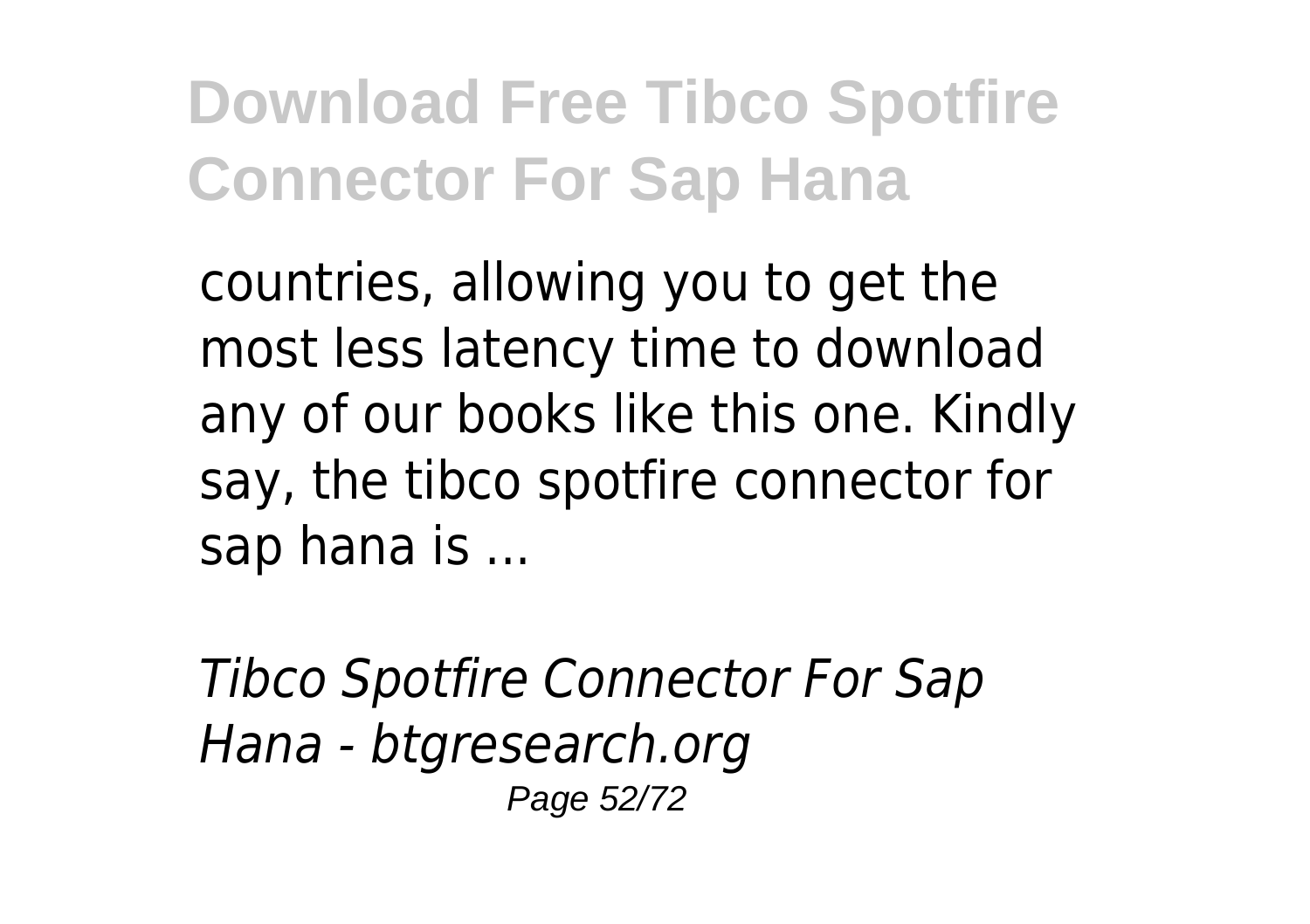TIBCO Spotfire Connector for SAP BW. TSC 3.1.0 HF-001: Hotfix for TIBCO Spotfire Connector for SAP BW 3.1.0 (Released: February 19, 2016) TS-43797 - SAP BW connector does not support SSO for certain configuration (SNC\_LIB, SNC\_LIB\_32). TIBCO Spotfire Connector for Page 53/72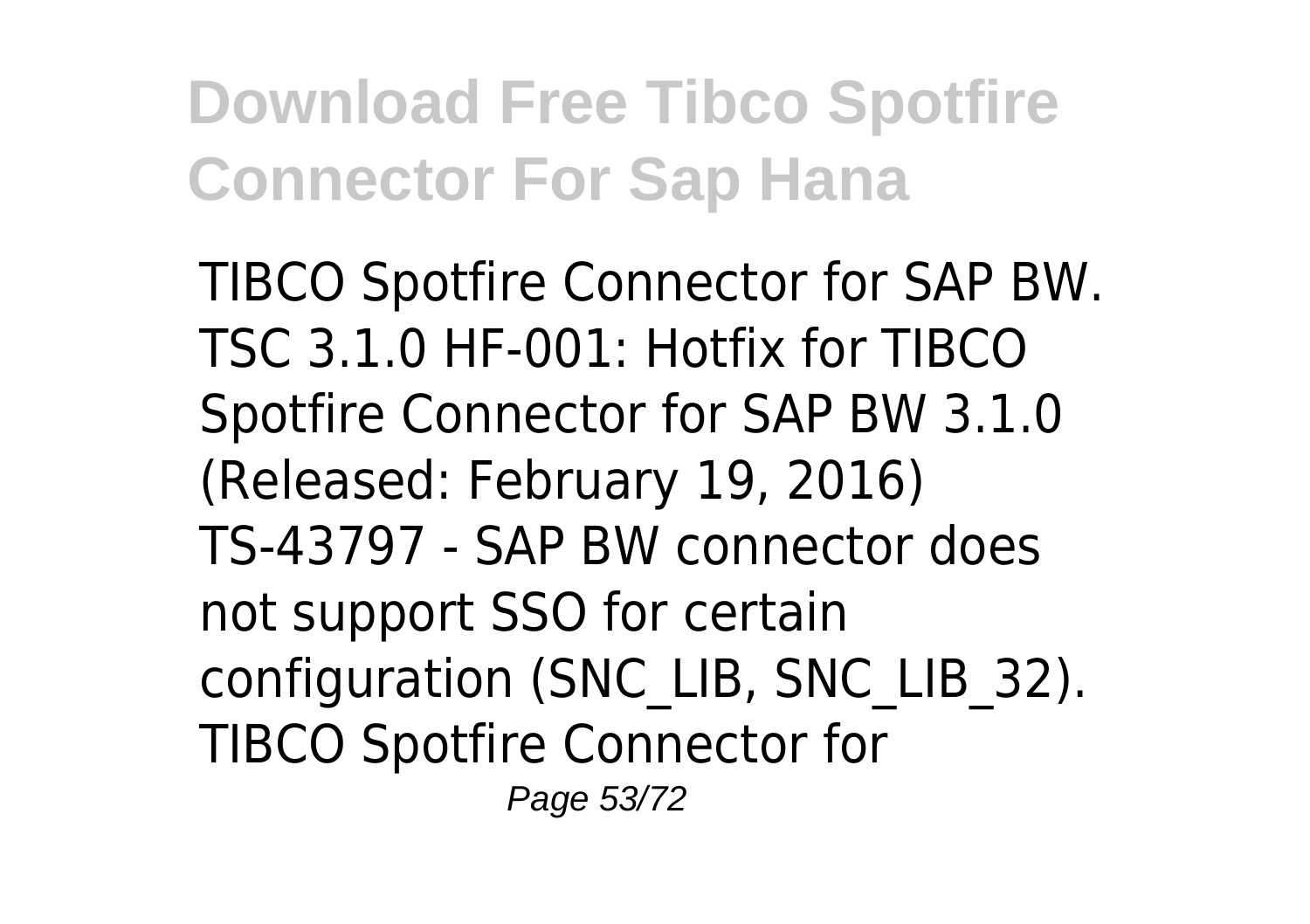Teradata Aster

*List of hotfixes for TIBCO Spotfire® Connectors | TIBCO ...* TIBCO Spotfire® TIBCO Cloud™ Mashery<sup>®</sup> ... integrate virtually any endpoint across your IT ecosystem with a wide variety of commercial Page 54/72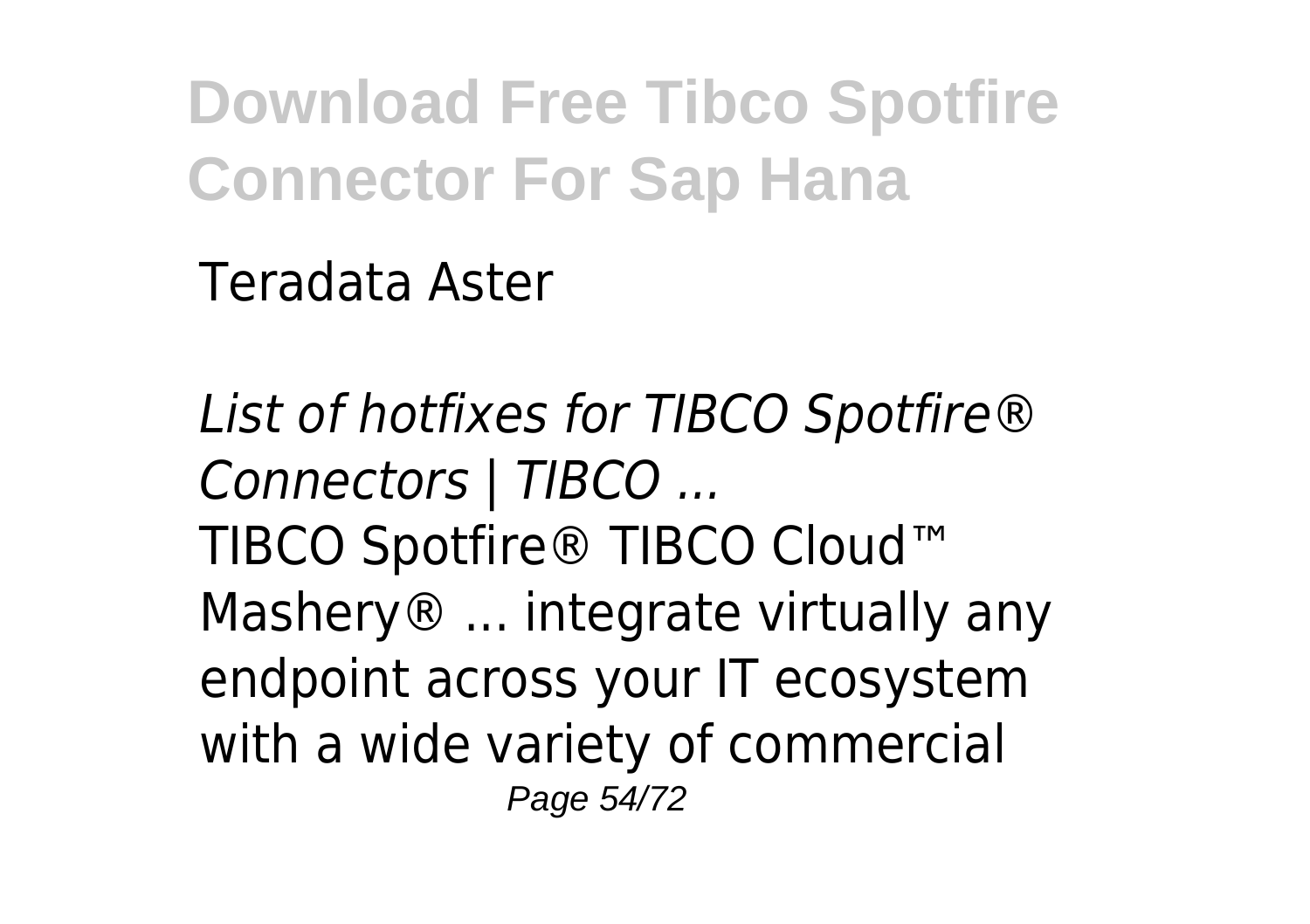and community developed connectors for modern business suites and platforms as well as legacy technologies. ... SAP On-Premise Solutions. SAP S/4HANA Cloud. SAP S/4HANA On-Premise. SAP Sales Cloud. SAP ...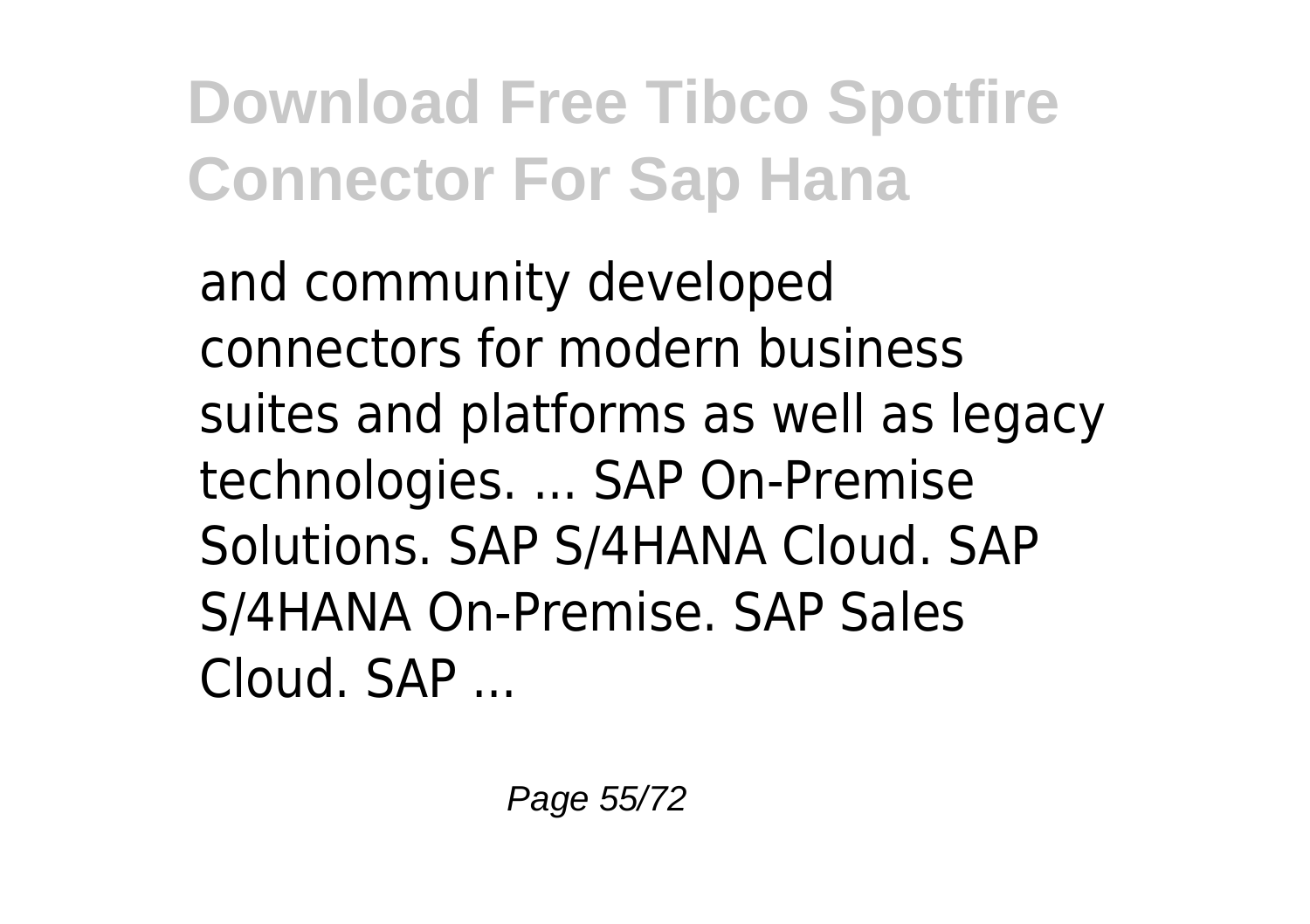*Connectors | TIBCO Software* TIBCO Spotfire® Connector for SAP NetWeaver Business Warehouse (SAP BW) Category Requirement Data source SAP NetWeaver Business Warehouse 7.3, 7.4, 7.5 Driver SAP NetWeaver RFC SDK 7.50, patch level 1 or higher SAP NetWeaver RFC SDK Page 56/72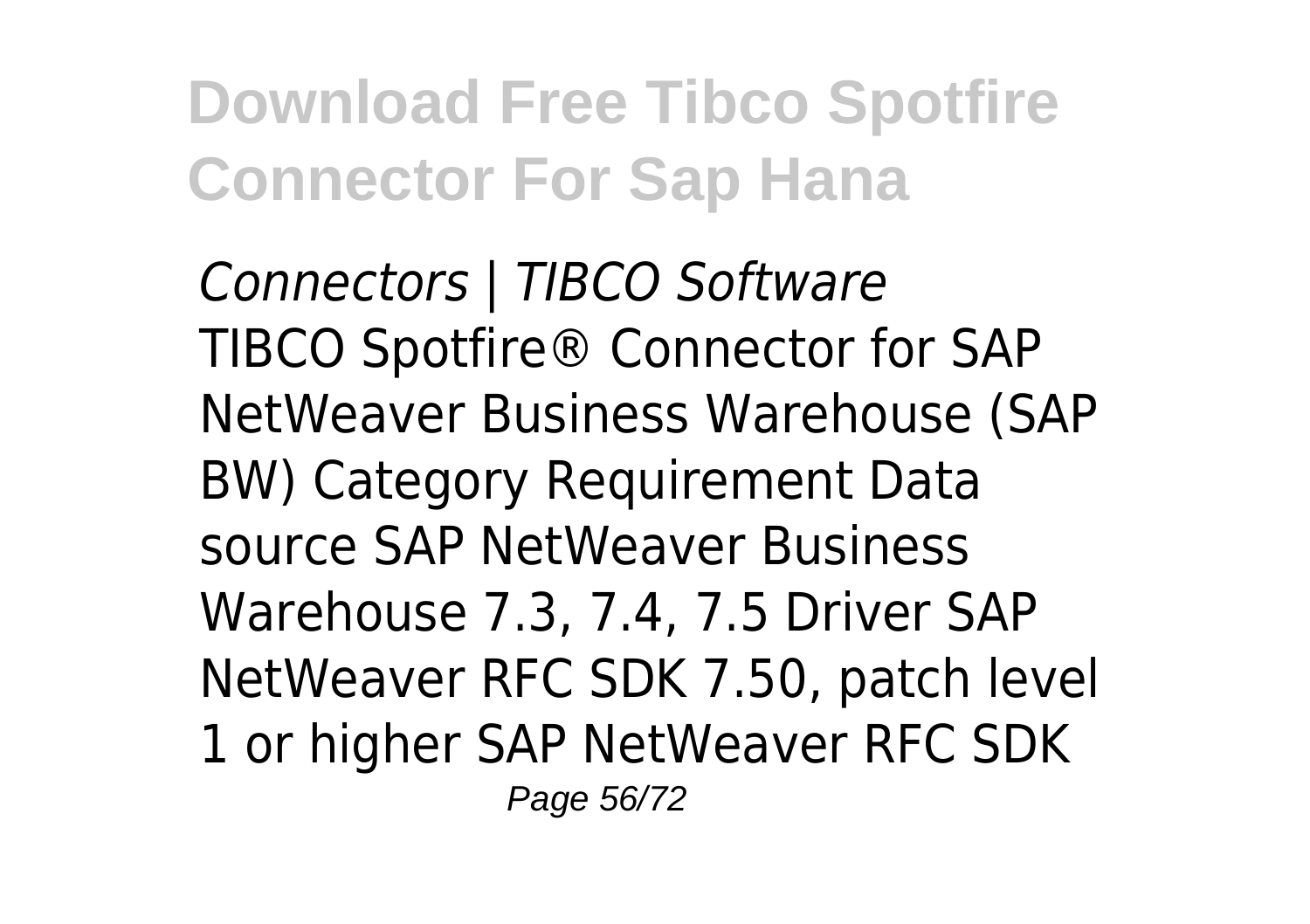7.20, patch level 38 or higher

*Spotfire Connectors 10.2 - TIBCO Software* TIBCO Spotfire® Connector for SAP NetWeaver Business Warehouse (SAP BW) Category Requirement Data source SAP NetWeaver Business

Page 57/72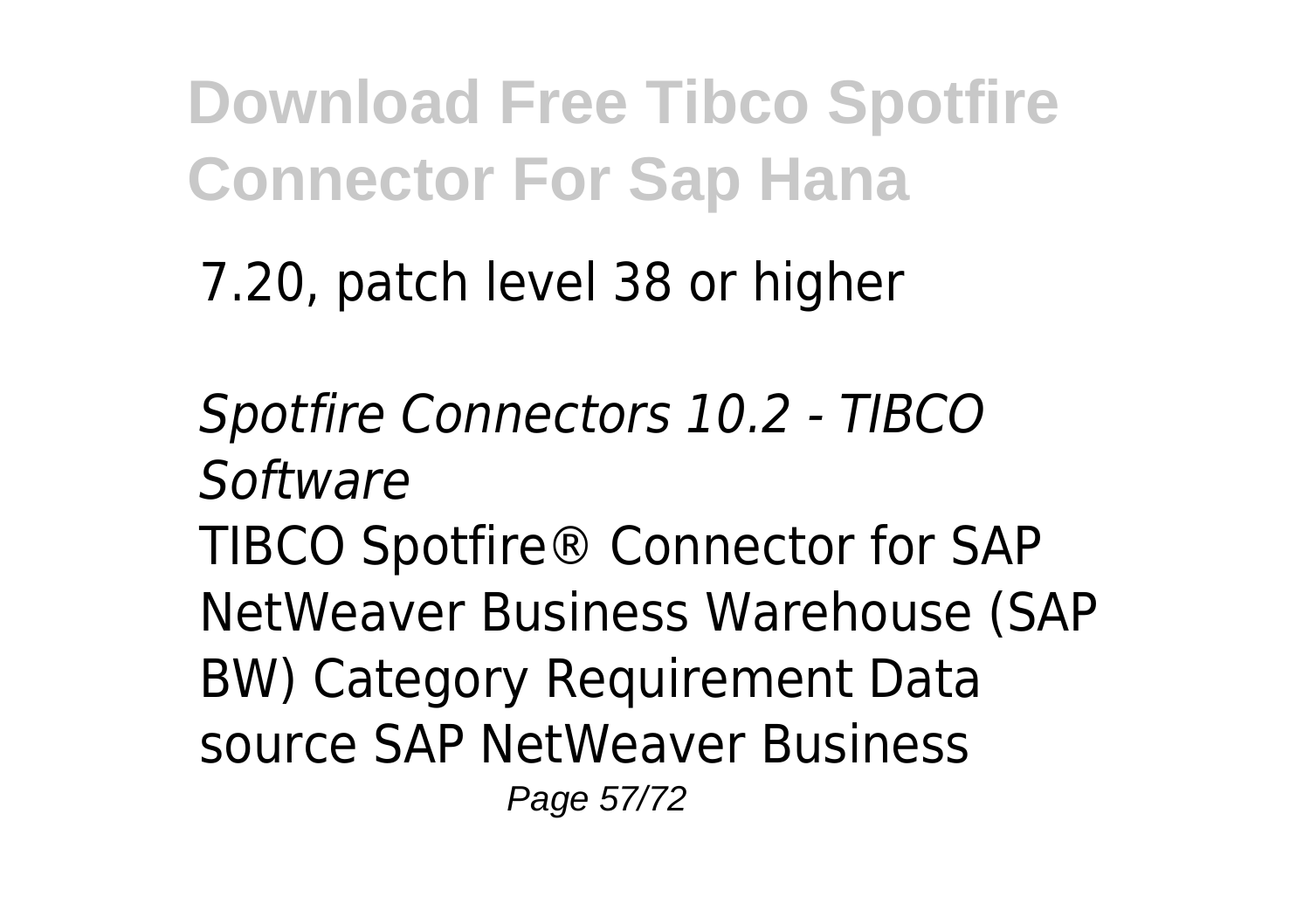Warehouse 7.3, 7.4, 7.5 Driver SAP NetWeaver RFC SDK 7.50, patch level 1 or later SAP NetWeaver RFC SDK 7.20, patch level 38 or later SAP BW OLE DB for OLAP provider

*Spotfire Connectors 7.14 - TIBCO Software*

Page 58/72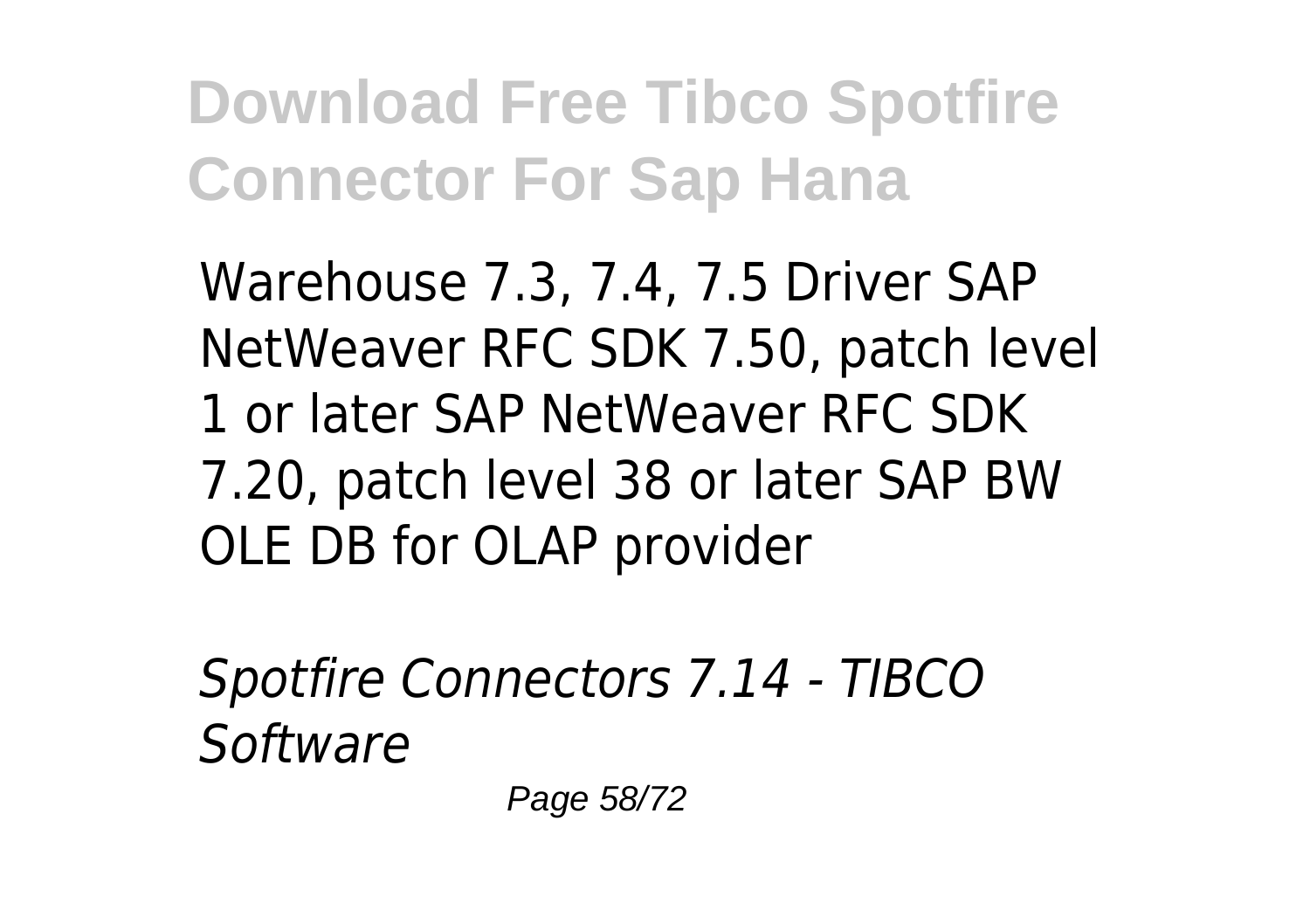TIBCO connectors for SAP. SAP runs the core of your business—customer relationship management (CRM), enterprise resource planning (ERP), expense reporting, and human capital management (HCM). But your business now extends to the cloud and beyond. TIBCO can help extend Page 59/72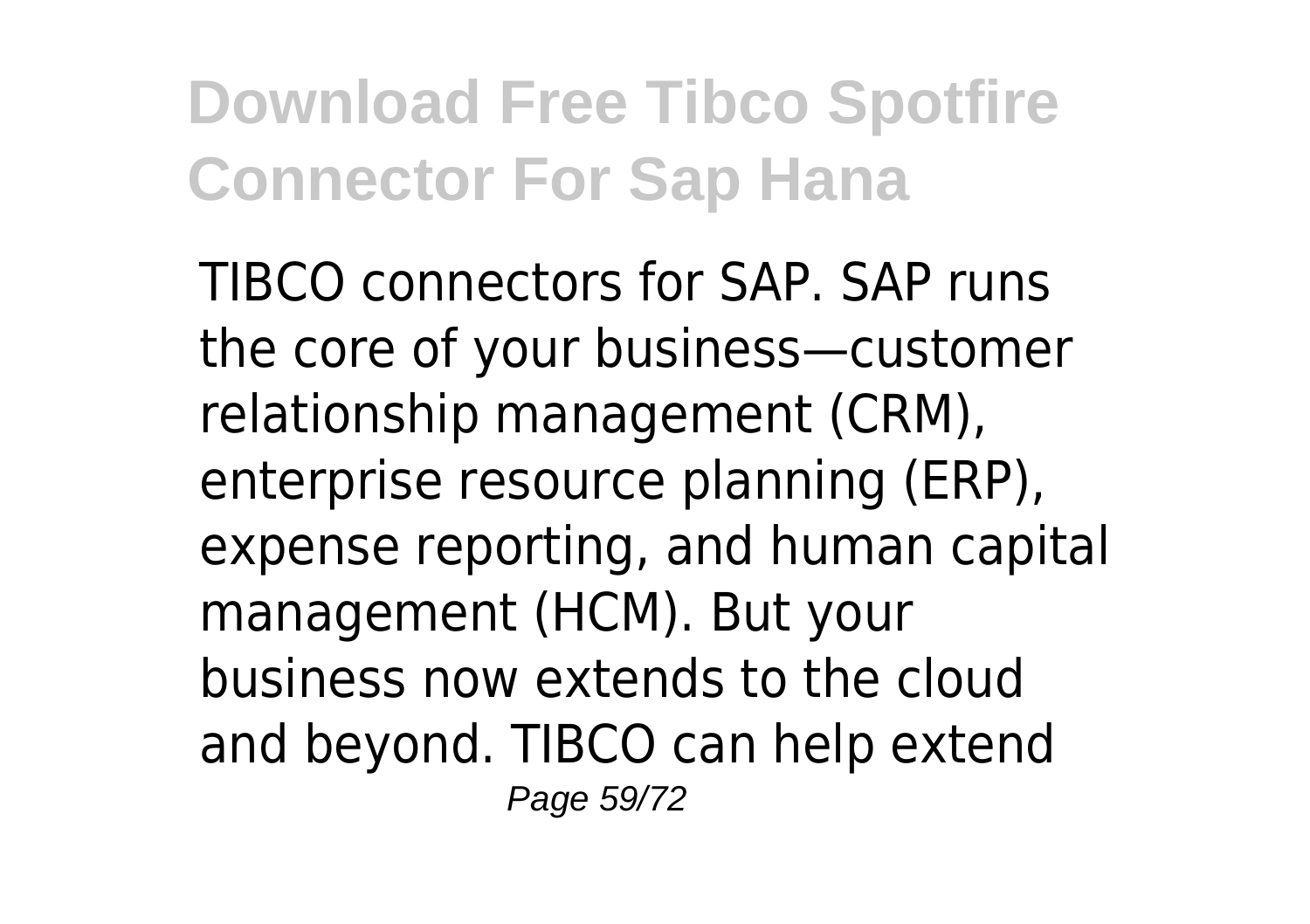your SAP assets and processes across your entire enterprise through a wide variety of connectors developed specifically for on-premises and cloudbased SAP systems.

*SAP Integration | TIBCO Software* Best Practices for the SAP BW Page 60/72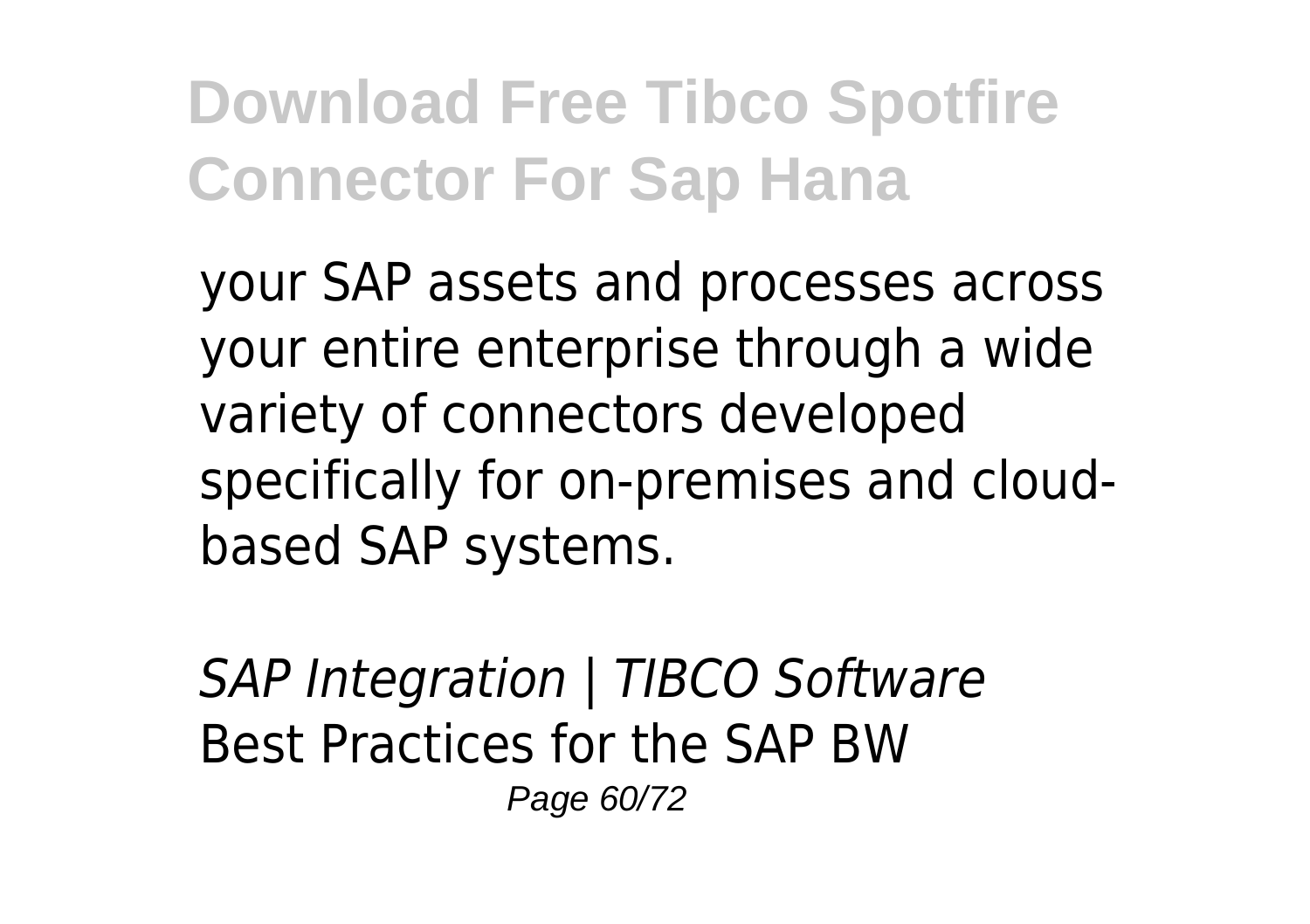Connector When you work with SAP BW data in Spotfire, there are certain restrictions in SAP BW that you should keep in mind. The following sections contain information describing common SAP BW limitations and suggestions for how you can work around them. Cell Limit: Page 61/72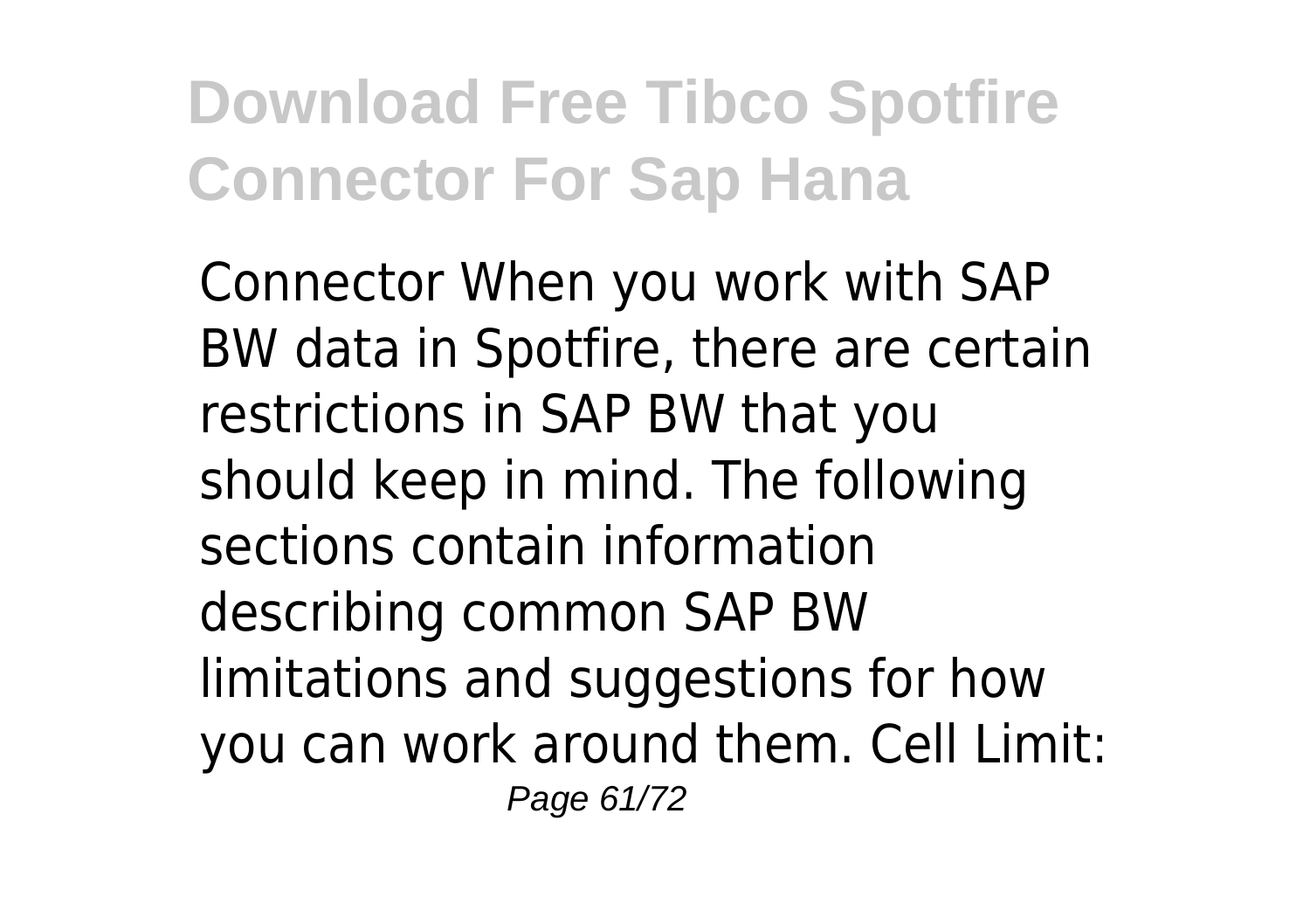Maximum 1 000 000 Cells

*Best Practices for the SAP BW Connector - TIBCO Software* The new TIBCO Spotfire<sup>®</sup> 11 gives you an analytics platform that integrates data visualization, data science, and streaming analytics into Page 62/72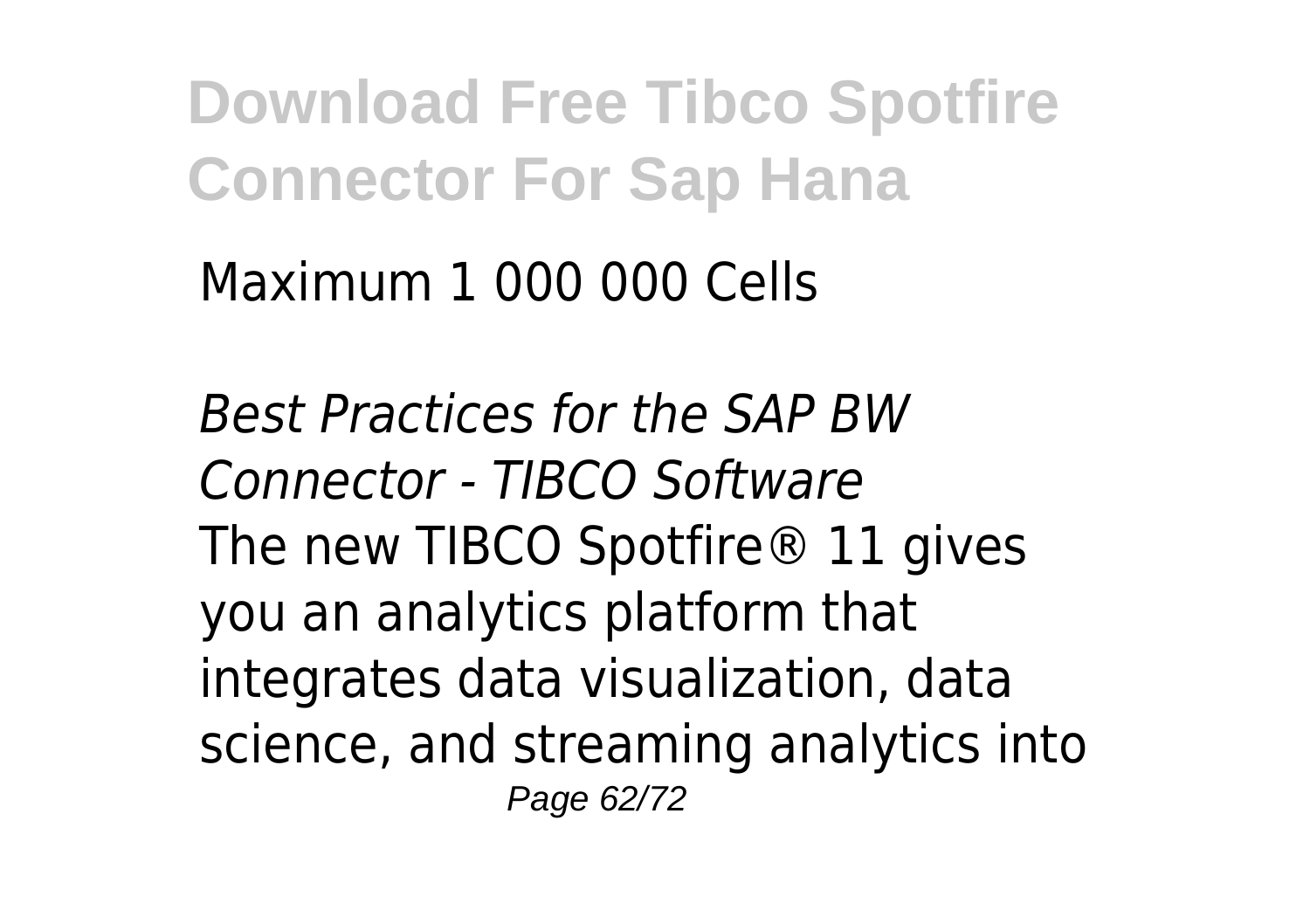a single, seamless experience. And with new Spotfire Mods capabilities, it's easy to create powerful yet lightweight enhancements for functionality that can be tightly integrated to tailored analytics applications built with Spotfire.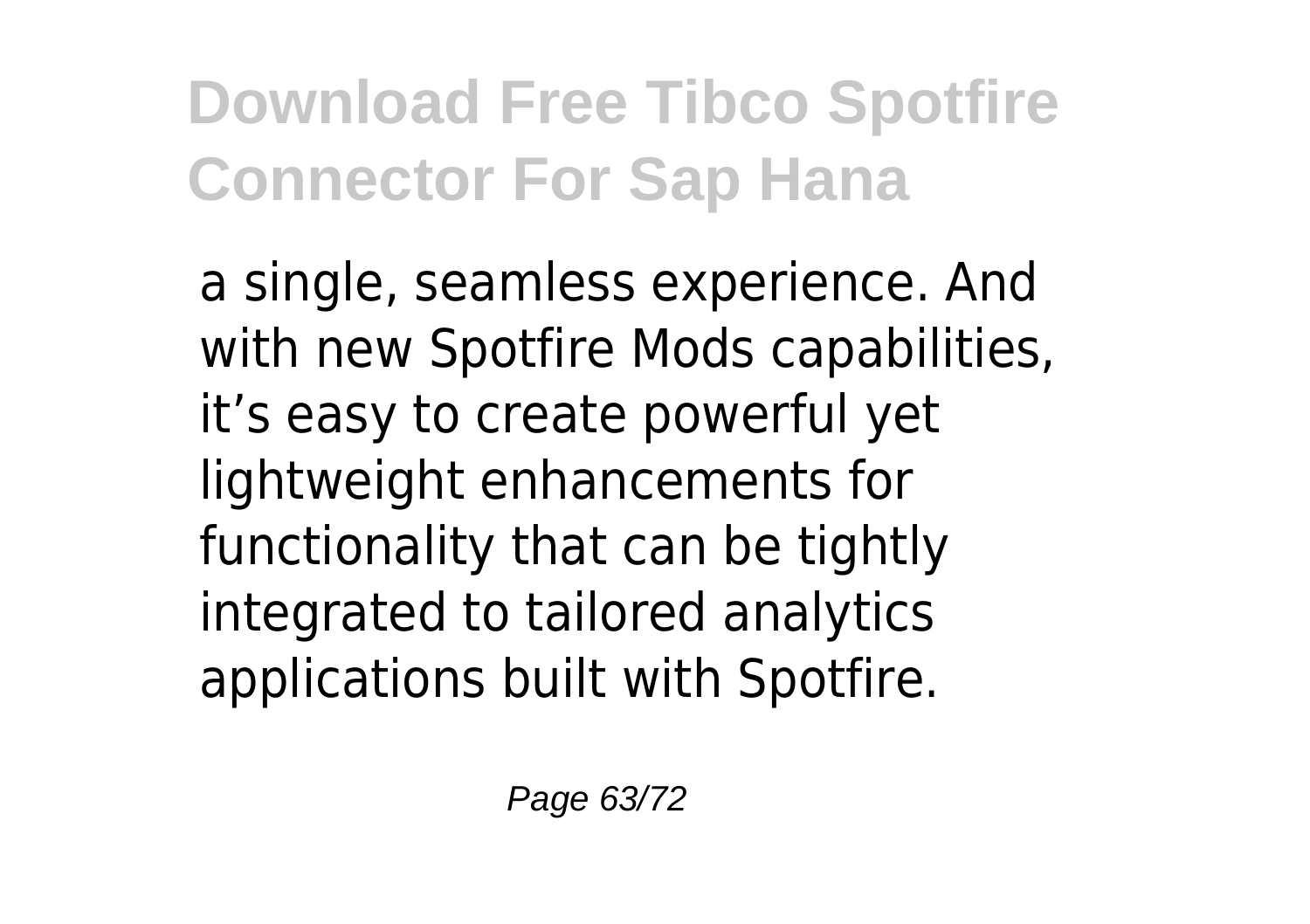*Explore TIBCO Enablers for SAP Migration to S/4 HANA* TIBCO Spotfire Achieves Certified Integration with SAP HANA. March 2016 has been a very exciting month for TIBCO Spotfire. On Monday, March 24, we were excited to announce Spotfire 7.5's certification on SAP Page 64/72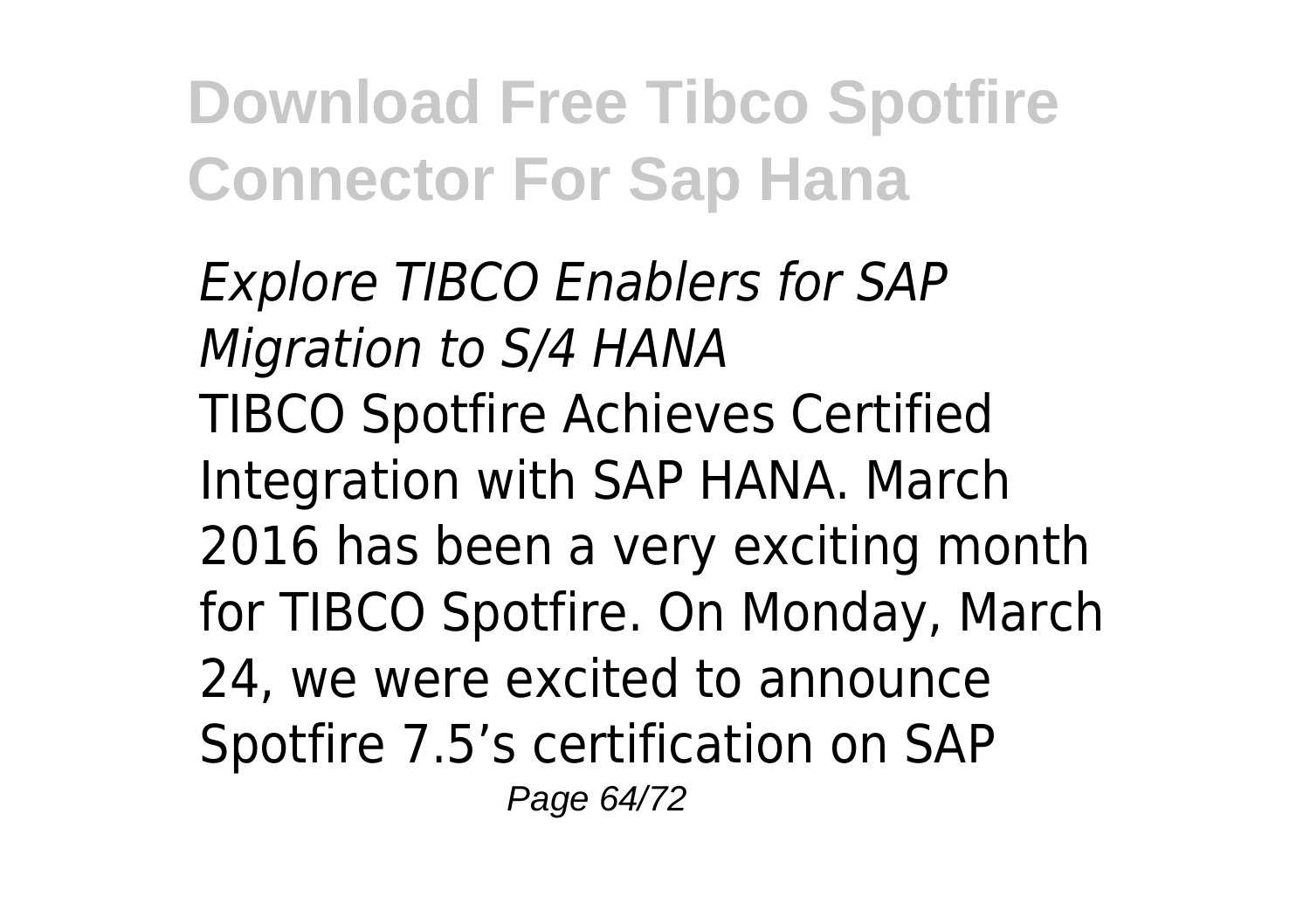HANA. Here we will discuss SAP HANA from the Spotfire users' perspective and what the certification means for you.

*TIBCO Spotfire Achieves Certified Integration with SAP ...* Spotfire is a provider of enterprise Page 65/72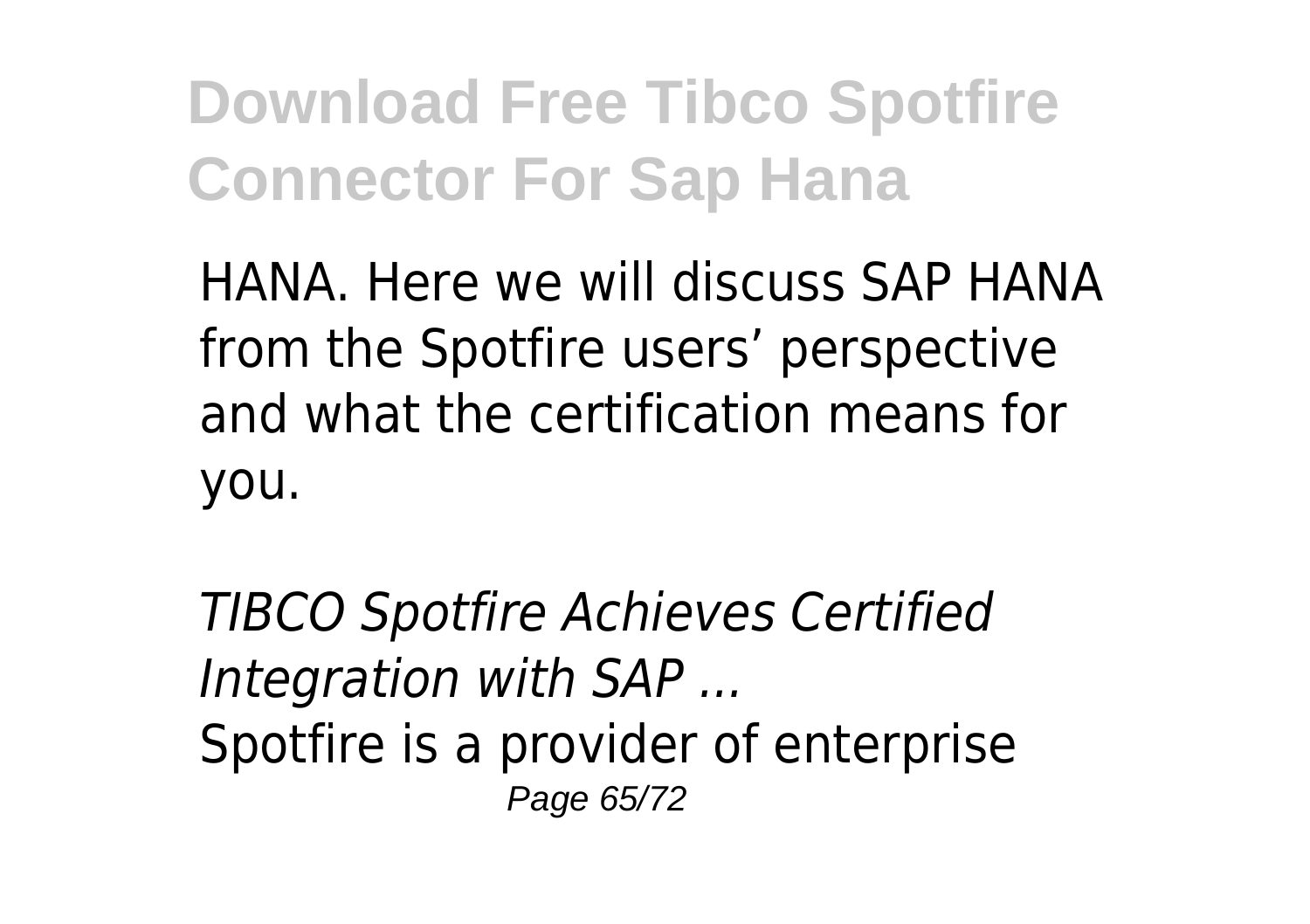analytics software for usage in Business Intelligence. With the Tibco Spotfire platfrom users can execute analyses of data by predictive and complex statistics and create interactive visualizations which helps professionals quickly discover actionable insights.

Page 66/72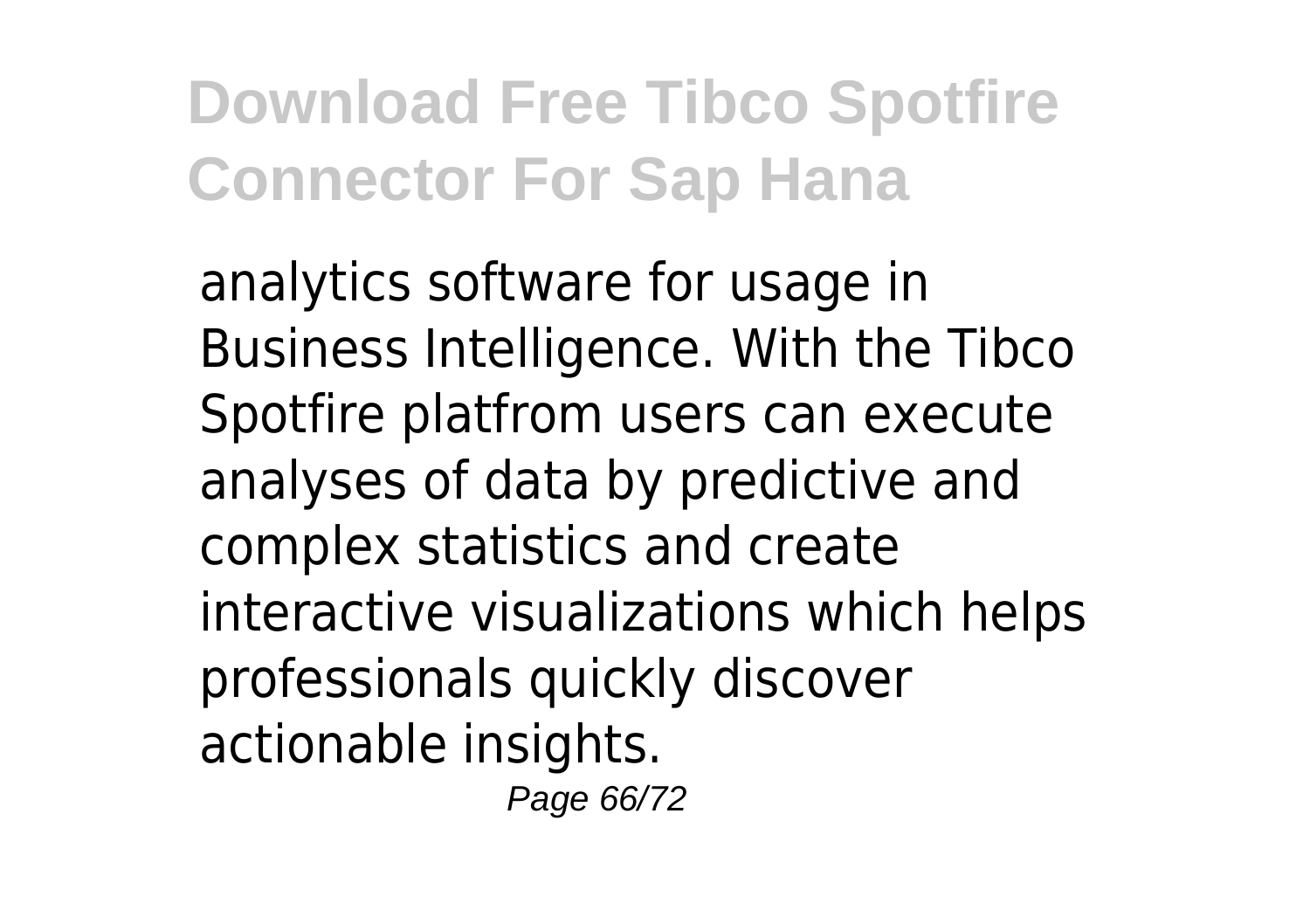*Connect SAP to Tibco Spotfire - Data Virtuality* SAP Certified Integration with SAP

HANA. If you have an SAP HANA data source, which is configured for single sign-on (SSO) with Kerberos, you can use the TIBCO Spotfire ® connector Page 67/72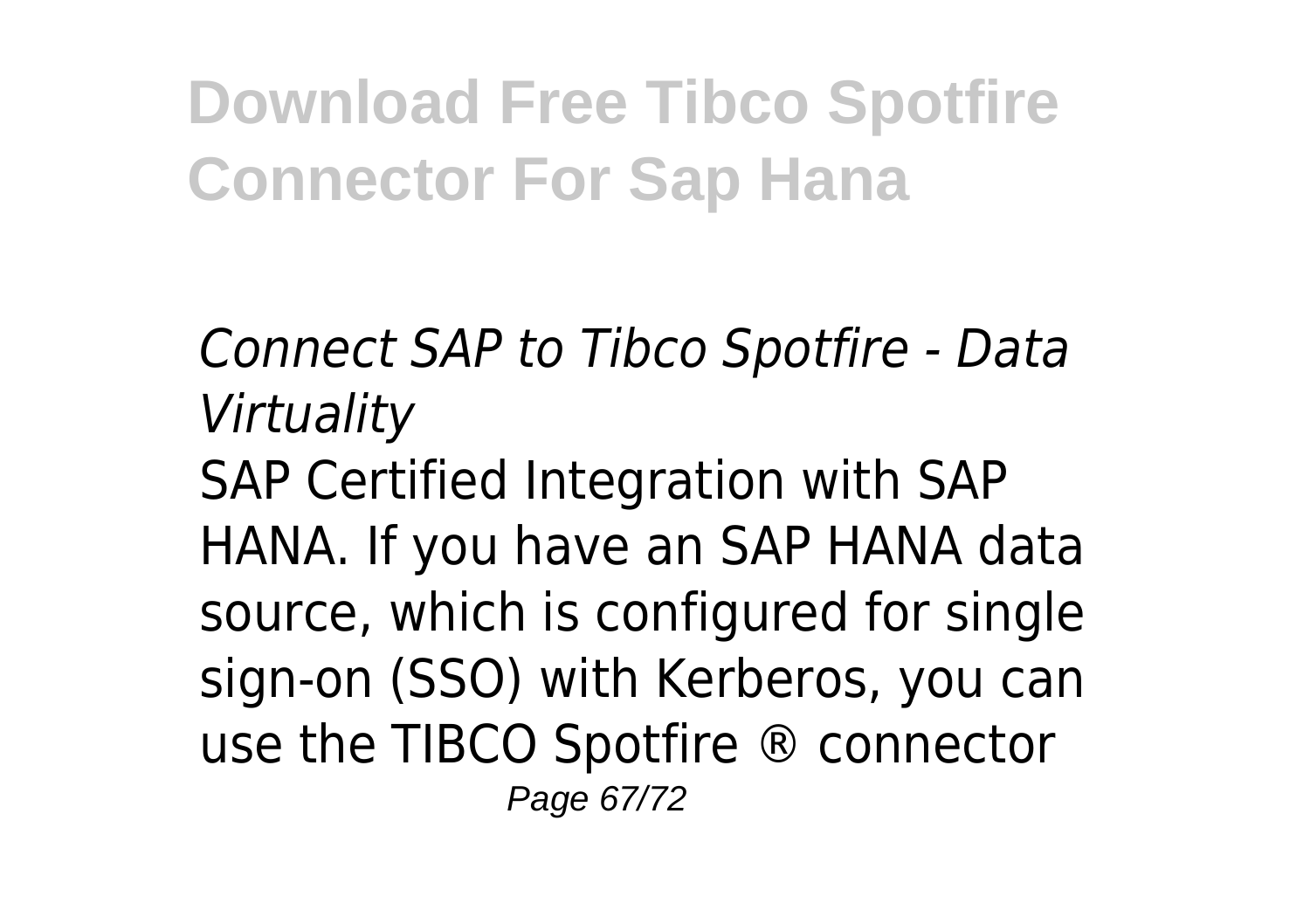for SAP HANA to access the data source. This is a secure and easy way to bring your data into Spotfire for analysis.

*Single Sign-On with the TIBCO Spotfire® SAP HANA Connector ...* TIBCO Spotfire® Connector for SAP Page 68/72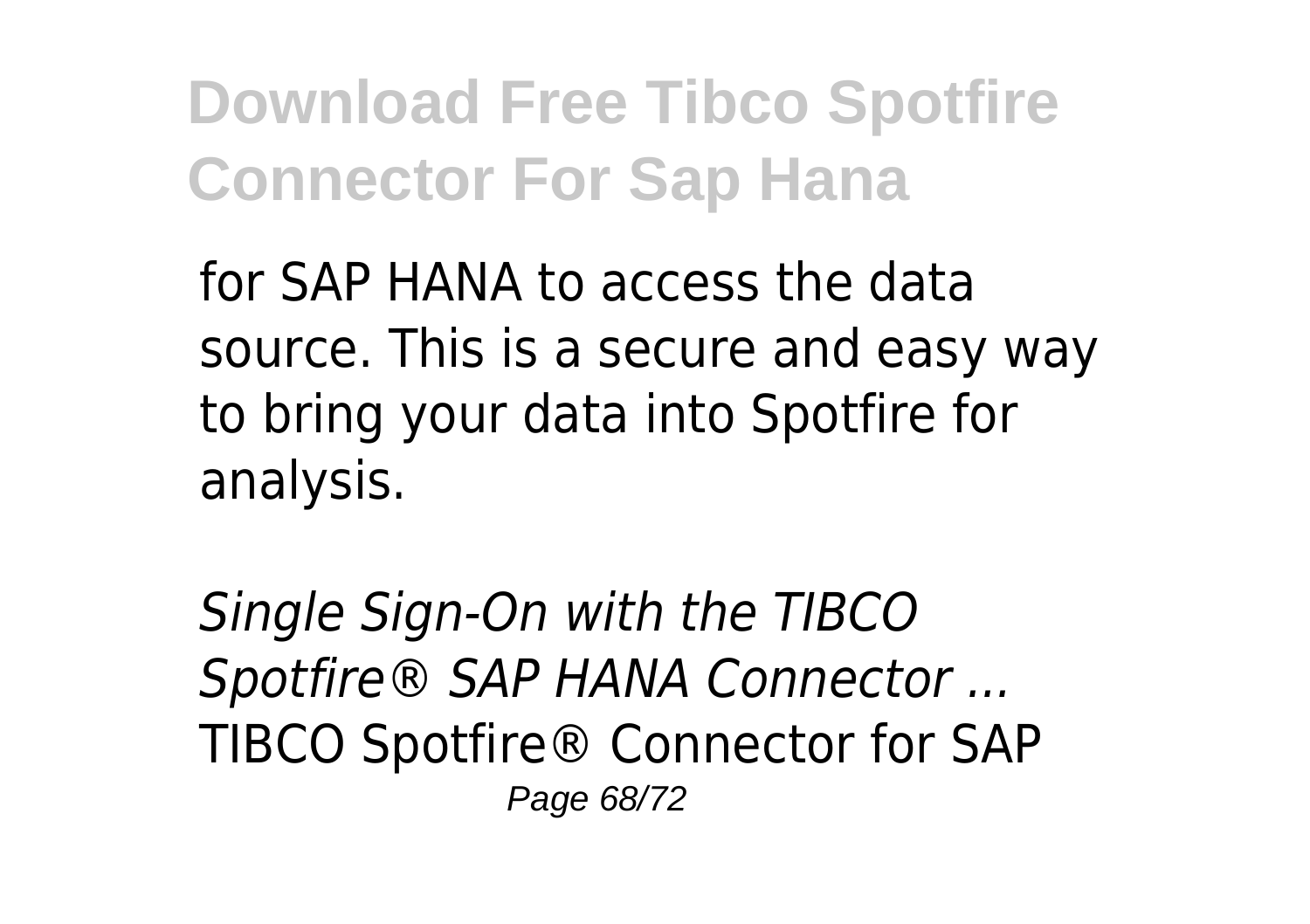NetWeaver Business Warehouse (SAP BW) Category Requirement Data source SAP NetWeaver Business Warehouse 7.3, 7.4, 7.5 Driver SAP NetWeaver RFC SDK 7.50, patch level 1 or later (Supported in Spotfire 7.11 LTS hotfix HF-006 and later) SAP NetWeaver RFC SDK 7.20, patch level Page 69/72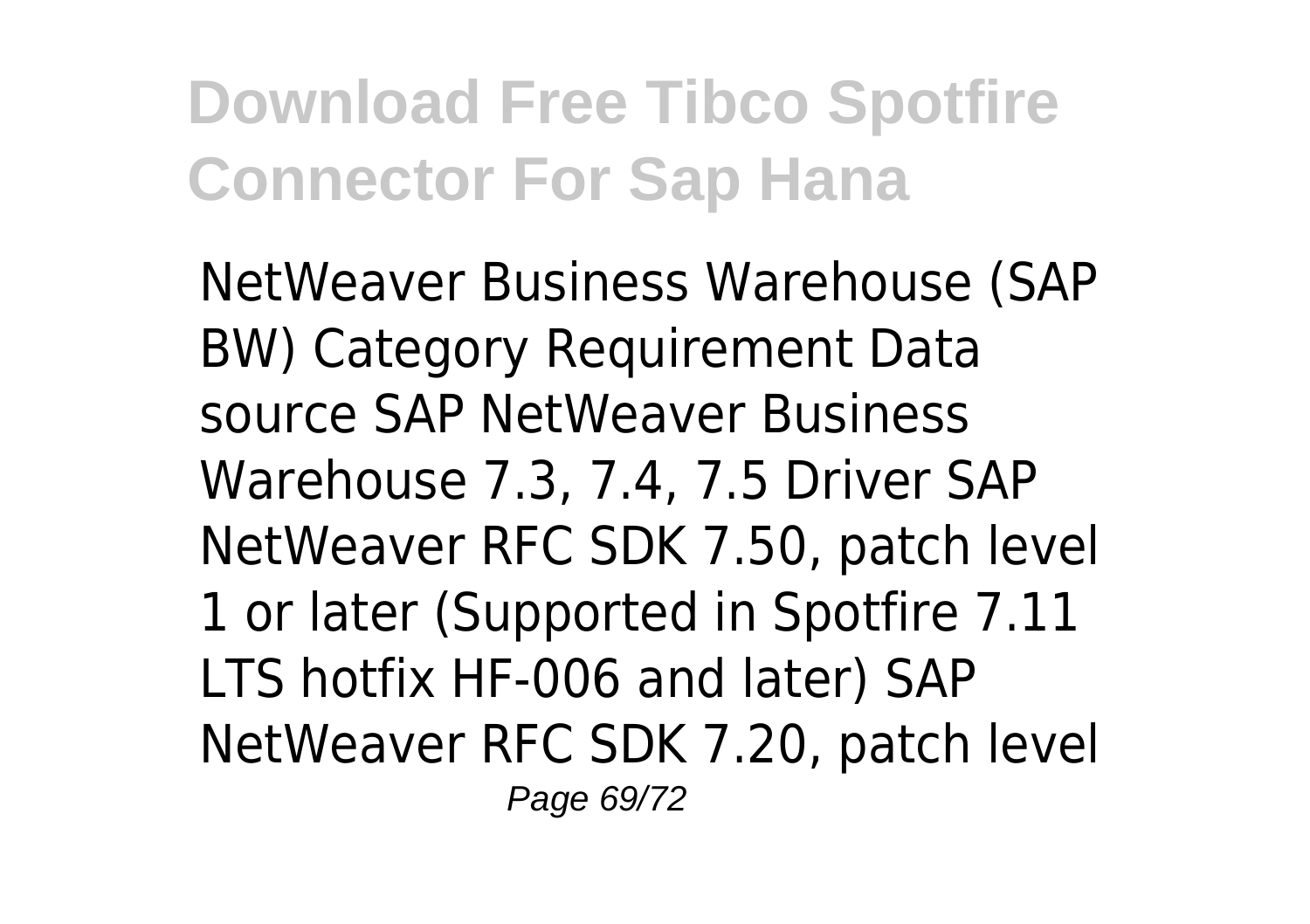38 or later ...

*Spotfire Connectors 7.11 LTS - TIBCO Software*

When you work with SAP BW data in Spotfire, there are certain restrictions in SAP BW that you should keep in mind. The following sections contain Page 70/72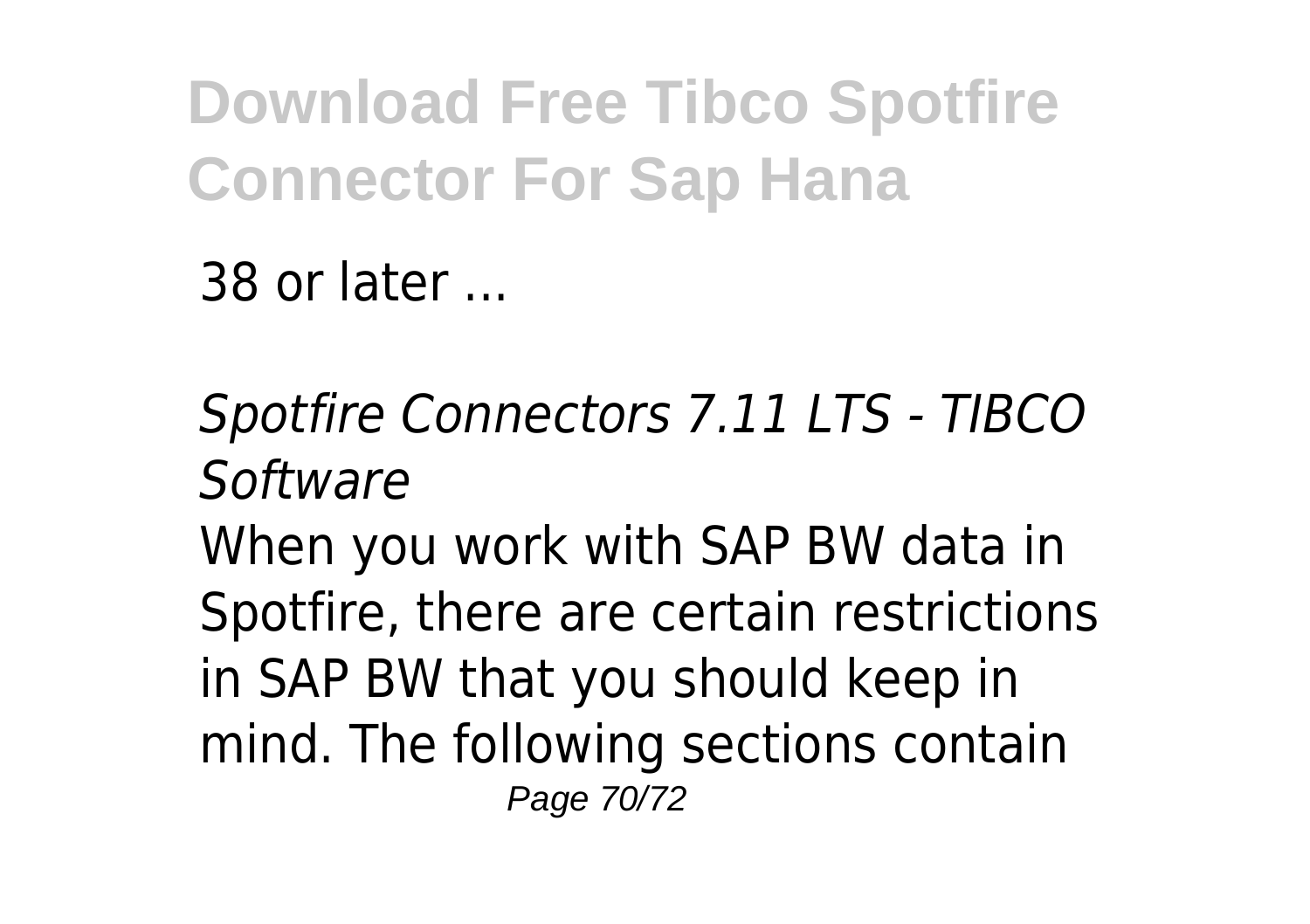information describing common SAP BW limitations and suggestions for how you can work around them.

*Best Practices for the SAP BW Connector - TIBCO Software* The TIBCO connector for SAP S/4HANA Cloud provides the Page 71/72